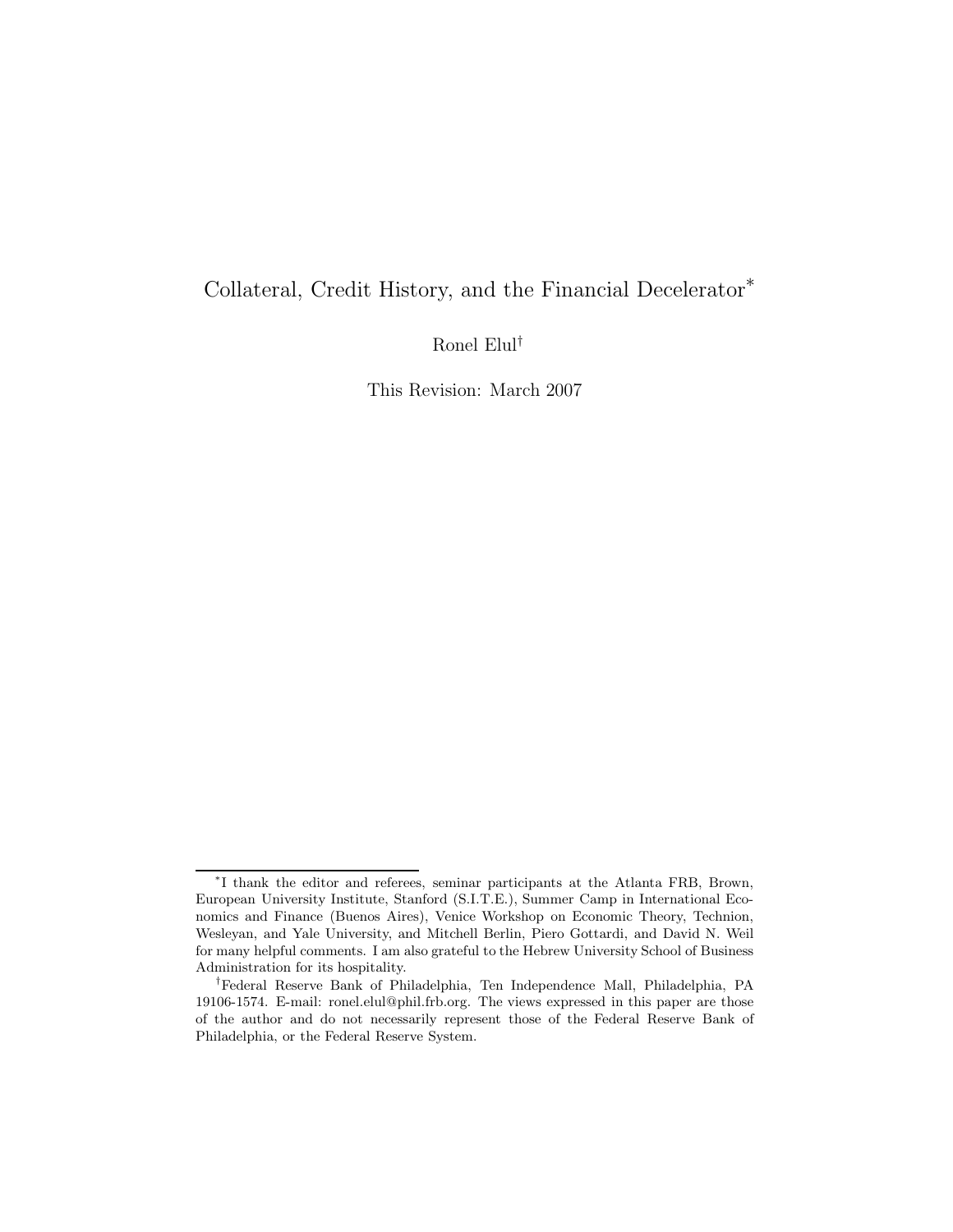## **Abstract**

We develop a simple model in which financial imperfections can serve to stabilize aggregate fluctuations, and not necessarily aggravate them as in much of the previous literature; we term this the *financial decelerator*. Stabilization can occur in our model because lenders are imperfectly informed as to borrowers' propensity to default; as a result it is too costly for lenders to impose borrowing constraints that guarantee repayment in every possible eventuality. This allows some borrowers to default when house prices are low, thereby leaving them with more wealth; this then serves as an endogenous stabilizing force.

Keywords: Financial accelerator, default, collateral, credit history JEL Classification Numbers: D52, E44, G12, G21, G33.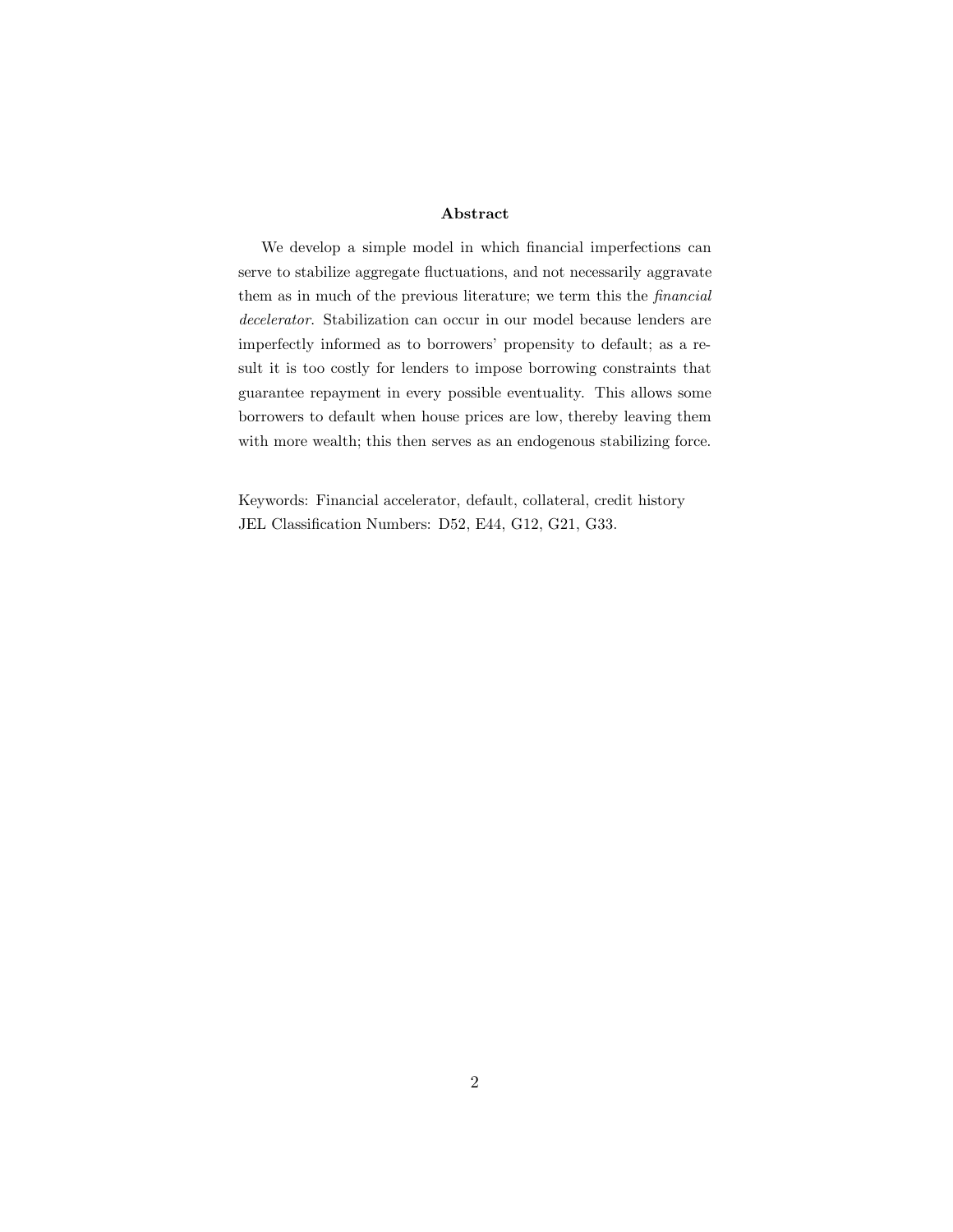# **1 Introduction**

Much recent economic research develops the idea that financial factors can aggravate real fluctuations. The common theme of this work is that financial imperfections may introduce inefficiencies into financial markets that amplify economic downturns; a prominent example is Bernanke and Gertler (1989). In this work, it is typically the case that borrowing must be secured, because firms are unable to commit to repay their loans. A shock to the economy that lowers the value of some asset used as collateral then makes external financing more difficult to obtain; this, in turn, lowers economic activity and, hence, asset prices, even further. Similarly, in the context of housing markets, Stein (1995) constructs a model in which drops in housing prices mean that after paying off their mortgage, households have less money available to use as a down payment for a new house and so are less likely to be able to move, further depressing housing prices.<sup>1</sup>

The question we seek to answer in this paper is the extent to which this intuition is robust to the introduction of other, realistic financial imperfections, namely, adverse selection and strategic default. We find that, in fact, for a large set of parameter values these latter imperfections may actually serve as a *stabilizing* force.

In our model agents borrow to purchase housing and secure their loans with this long-lived asset. There are two financial imperfections in this model. First, in common with the previous literature, agents are unable to commit to repay their loans. This limits the amount that lenders are willing to offer. In addition, however, lenders are also imperfectly informed as to a borrower's propensity to default; that is, there is adverse selection. The latter imperfection implies that strategic default may actually occur in equilibrium.

<sup>&</sup>lt;sup>1</sup>See also Ortalo-Magné and Rady  $(2006)$ , who construct a life-cycle model of housing markets in which agents face credit constraints; in their model the magnitude of housing price fluctuations can exceed those of GDP.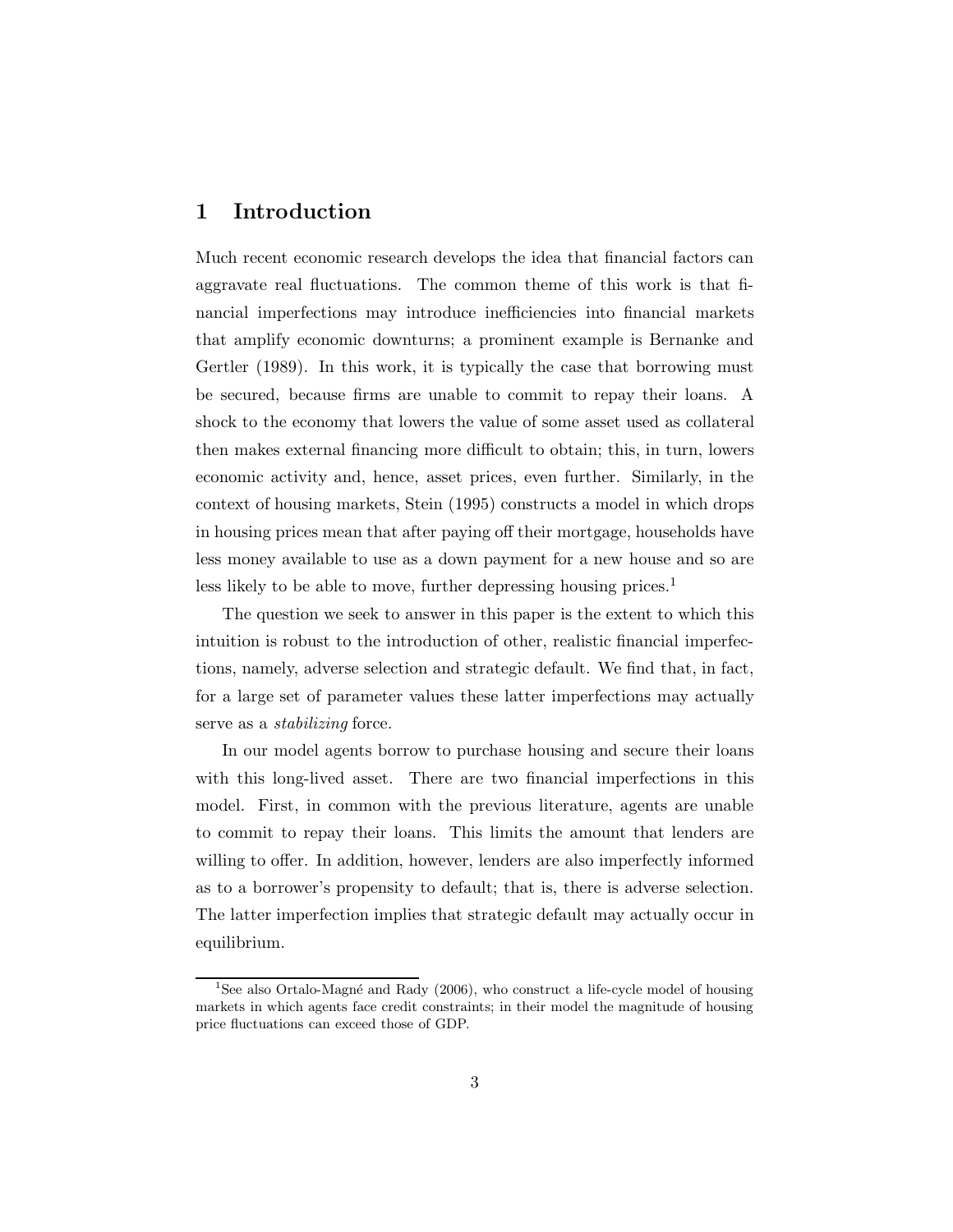For relatively high house prices the commitment problem dominates, and the equilibrium is typically characterized by a standard financial accelerator; that is, the borrowing constraints that prevent default become tighter as falling prices reduce the wealth with which agents can collateralize future loans, thereby exacerbating aggregate fluctuations. However, we show that when prices are low, some agents will strategically default, which serves as a stabilizing force; we term this a *financial decelerator*.

The key reason for this is that under adverse selection what correspond to borrowing constraints in full-information models are actually endogenously determined in equilibrium. When house prices are high the equilibrium level of borrowing is sufficiently low that there is no default, and we obtain a financial accelerator as in the rest of the literature. When collateral values are low, however, agents will find it too costly to restrict their borrowing. There are then two possible outcomes. Either we will be in a separating equilibrium in which the bad types strategically default on their current loans, despite the cost this entails to their reputation; this will leave them with more income precisely in those states in which house prices are low. Alternatively, the equilibrium may continue to pool both types together, but will be characterized by more borrowing; this will make the bad types willing to repay now, but at the cost of allowing them to default in the future (because they have borrowed more). In either case current spending on housing will be higher, which will mitigate the decline in its price.

From this discussion one can see that a key feature of this story is the interaction between adverse selection and strategic default. Default is *strategic* in our model in the following sense. First of all, repayment is always an option in that agents do indeed have sufficient funds to cover their debts even when house prices fall. It is therefore important for our results that the defaulting agents be able to retain at least some of these funds when defaulting; this is discussed further in the next section. In addition, agents act strategically in weighing the costs and benefits of defaulting against those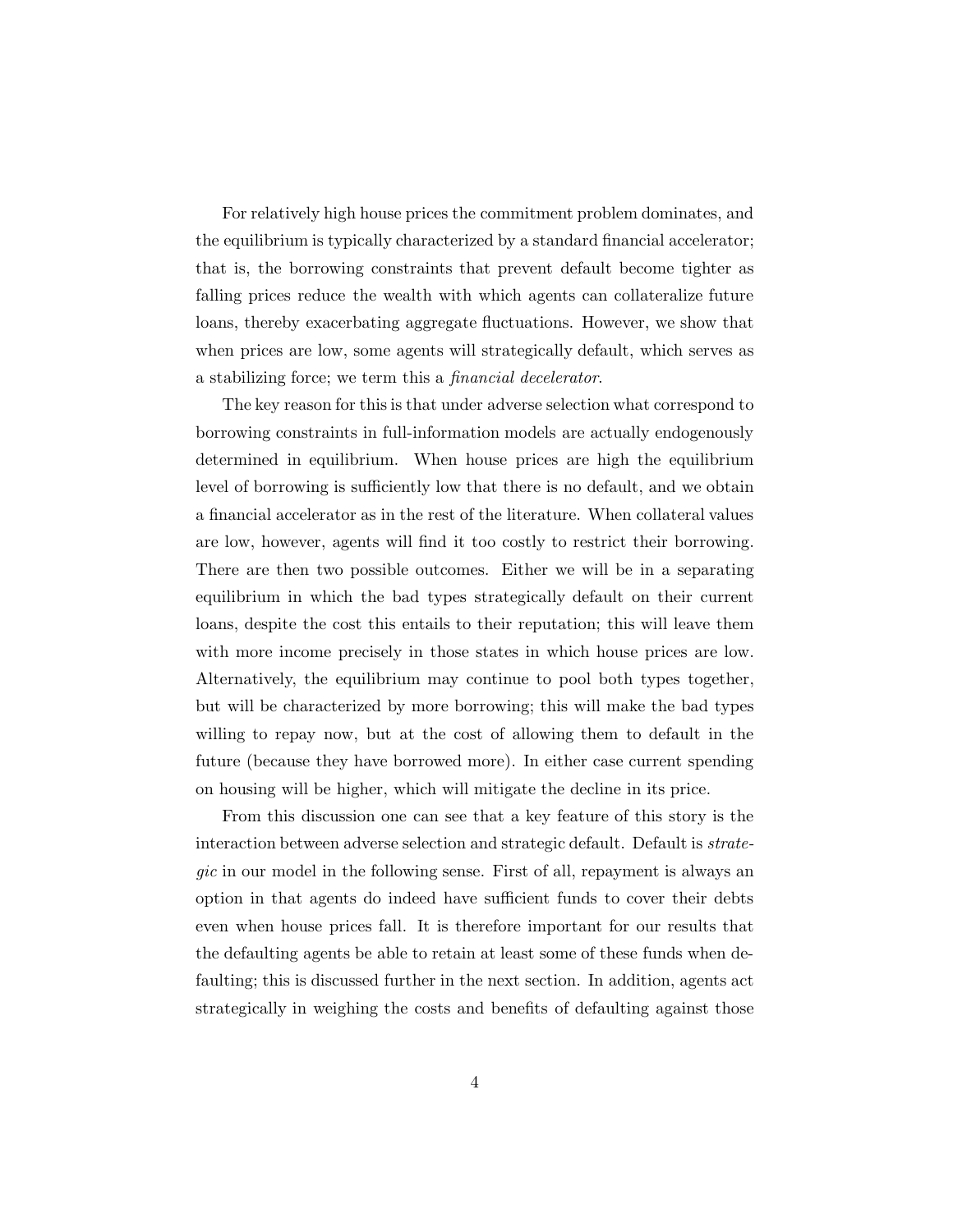of repaying. Some of these costs are direct, in the form of the value of the collateral (house) that is surrendered upon default, as well as a personal cost of bankruptcy that each agent incurs; but they are also indirect, in the impact of default on a borrower's reputation.

We note that the type of strategic default we have in mind is seen by many to have played a role in the Texas housing crash of the mid-1980s. This is illustrated in the following statement by Judith Dedmon, head of Fannie Mae's Dallas office in 1987: "[i]n some neighborhoods, the homeowners would walk the house and go down the street and buy the same house at half the price" (*The Dallas Morning News,* March 18, 1996). The message of our paper is that strategic default can sometimes have the effect of *stabilizing* the housing market and that the impact on the economy might have been even more severe had borrowers been forced to repay all that they owed.

Although our approach is novel, we should point out that this is not the only paper to present a model that overturns the financial accelerator. Bacchetta and Caminal (2000) show that the agency costs facing creditconstrained firms can be aggravated by certain *positive* aggregate shocks (in particular a decline in the cost of funds), thereby allowing these agency costs to serve as a dampening force. And House (2006) shows that in models where financial imperfections lead to an over-investment problem, aggregate fluctuations that generate a decline in entrepreneurs' net worth may actually be more than offset by this over-investment.<sup>2</sup>

The plan of the paper is as follows. The following section presents the model. In section 3 we define and characterize equilibrium in our model. In section 4 we discuss the impact of aggregate fluctuations on house prices. We then give explicit conditions under which we obtain equilibria with financial decelerators and also discuss the empirical implications of our results.

<sup>&</sup>lt;sup>2</sup>In addition, some have argued that the quantitative significance of financial constraints in terms of acceleration is rather small for reasonable choices of parameters; see Fuerst (1995) and Kocherlakota (2000).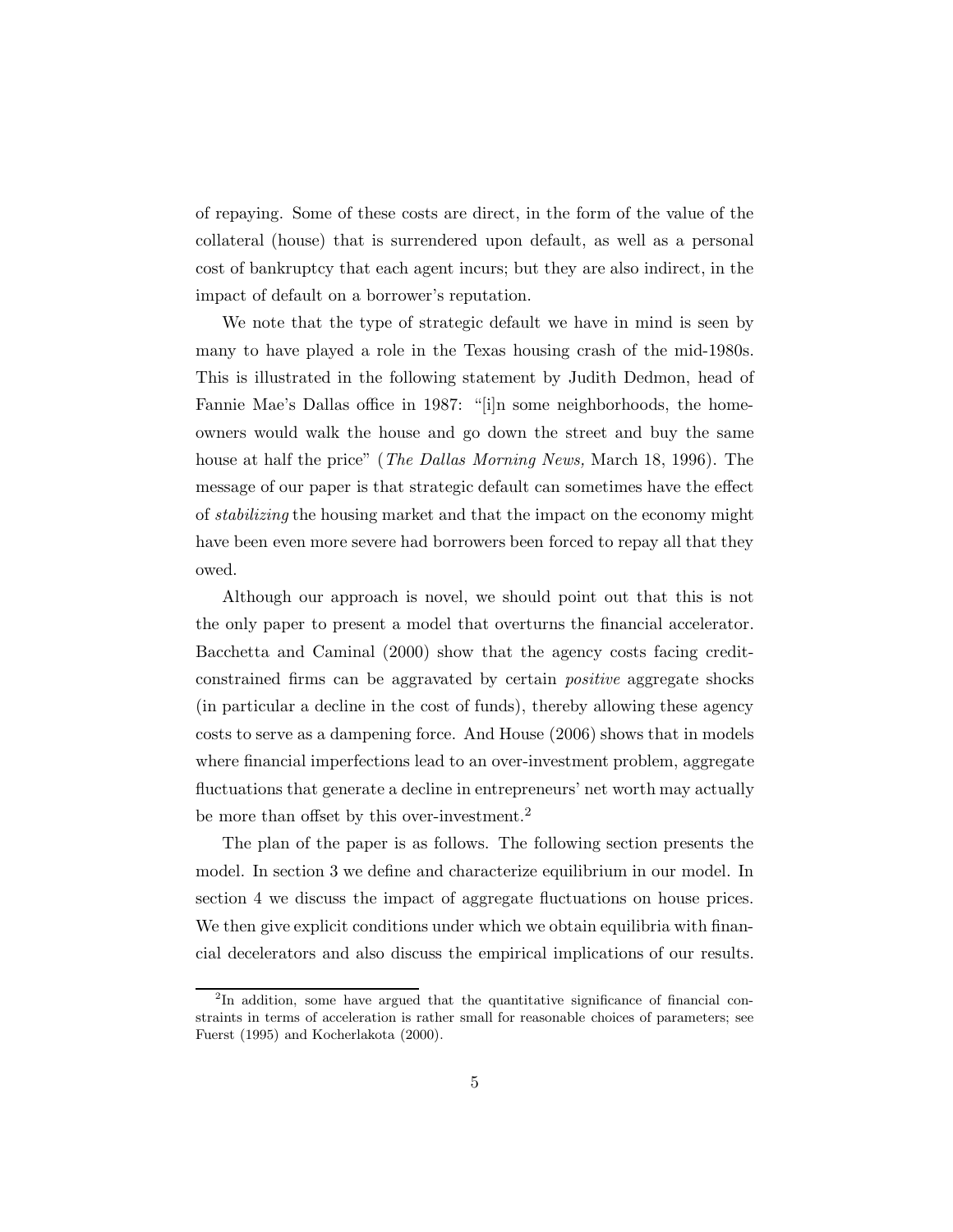Section 5 presents examples that illustrate the general results of the paper. A detailed derivation of the equilibrium is given in the Appendix.

## **2 The Model**

In this section we present our model. In section 3 we then explore the equilibrium of this economy, first focusing on the strategic interaction between agents when house prices are fixed and then on the determination of the market-clearing level of house prices.

## **2.1 Agents and Contracts**

We work with a two-period model of the economy, in which the periods are denoted 1 and 2. There are two goods, a perishable numeraire and housing, the latter a long-lived asset from which agents accrue utility in each period they consume it. Since it is long-lived, housing is available for use as collateral on loans. The supply of housing will be fixed at 2 units.

The price of the perishable numeraire good will be normalized to 1 in every state. A key focus of this model is the interaction between housing price fluctuations and agents' behavior. To generate a source of price fluctuations in the cleanest manner possible we assume that there is a measure  $1 - \sigma$ of non-strategic agents who serve as an outside source of demand for housing. With equal probability, their spending on housing in period 1 will be either  $\delta_u$  or  $\delta_d$ , which we will term the top and bottom nodes, respectively; these nodes correspond to the two aggregate states of nature. As a result, in period 1 the equilibrium housing price will have two possible values —  $p_{1u}$ and  $p_{1d}$  — corresponding to this exogenous demand. In order to make the analysis and interpretation of the model cleaner, we will restrict attention to parameter values that yield equilibria for which  $p_{1u} > 1 \ge p_{1d} > 1/2$ , so that there is only default in the bottom state. In period 2 they will spend 1 on housing, regardless of the state. As a result, all aggregate uncertainty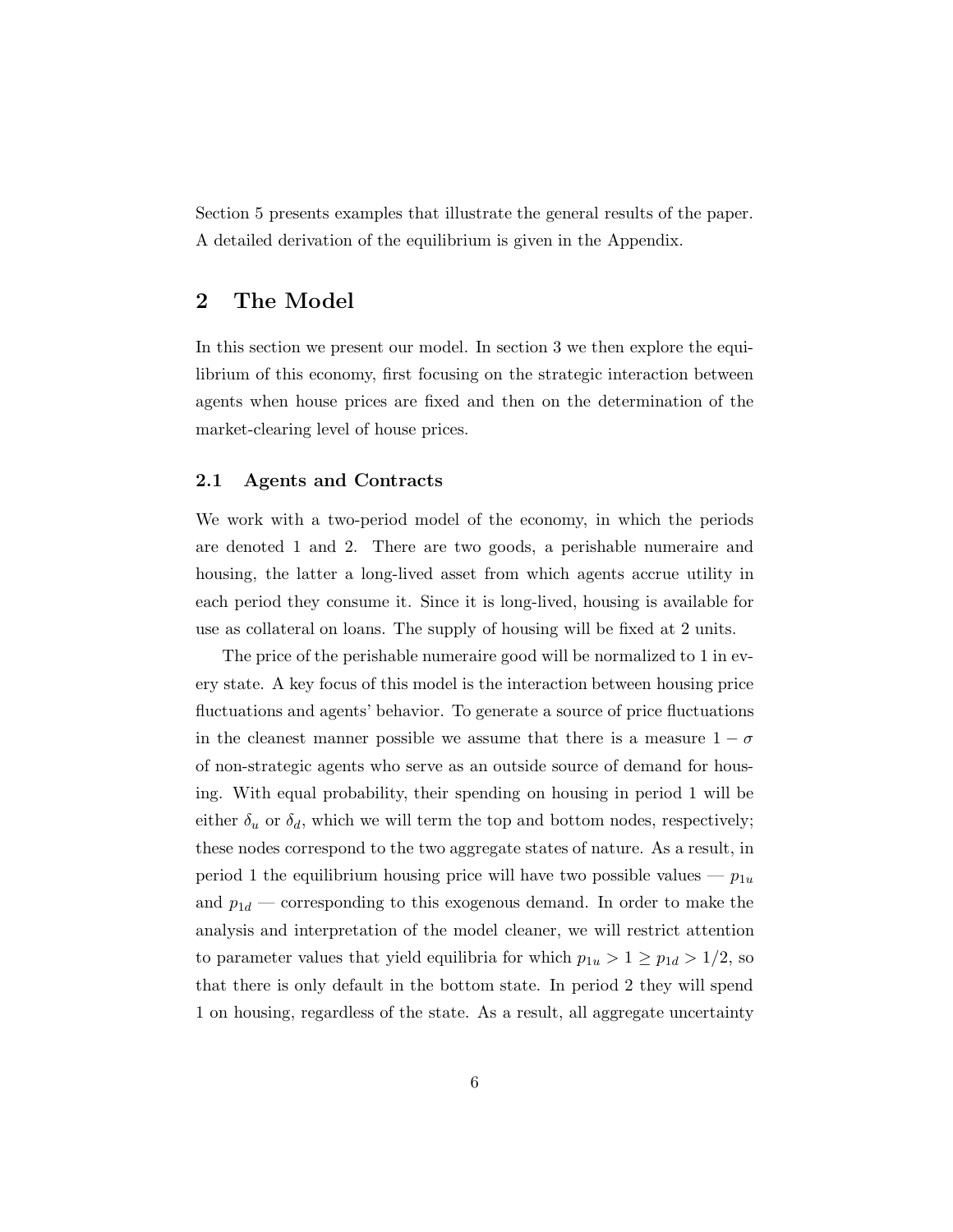will be resolved in period 1. This will imply that there is a single period-2 value for the housing price corresponding to each node of period 1 — either  $p_{2u}$ , if the current price is  $p_{1u}$ , or  $p_{2d}$ , if it is  $p_{1d}$ .

There is also a competitive lending sector that is always willing to offer the numeraire on terms that provide it an expected return of  $1<sup>3</sup>$ . This is discussed further below.

We also make the following assumptions regarding lending contracts, which we discuss in detail in the following section. First, we restrict attention to debt contracts in which the interest rate  $r$  is fixed and cannot be indexed (for instance, to house prices). In addition, we assume that there are no *deficiency judgments* — that is, should a borrower refuse to pay, the lender does not have recourse to any assets other than the housing purchased with the proceeds of this loan, nor to the borrower's future income.

We will primarily be interested in the consumers of housing, whom we will also refer to as "strategic agents." We assume that they have measure  $\sigma$  and that they share the following characteristics:

- Each strategic agent enters period 1 with two units of housing.
- We also assume that they have financed the purchase of this housing by borrowing two units of the numeraire (as in Stein, 1995), and that they have used the housing to secure this debt (although for low values of the house price it may not suffice to cover the entire loan).

<sup>&</sup>lt;sup>3</sup>We thus assume that the losses incurred by lenders when consumers default do not impact their ability to lend further. Although this is a restrictive feature of our model, we have in mind more generally that the negative impact of these losses is smaller than the positive effect of the additional funds available to the strategic defaulters. This is in fact a natural outcome of most models in which agents have a choice between consumption and lending — those with the lower marginal propensity to consume out of current income will naturally emerge as the lenders (see Tobin, 1975). Likewise, we do not model the possibility that capital requirements could constrain banks in such a manner that an increase in default would leave them with fewer funds to lend; while such an effect would again mitigate our financial decelerator, it would likely not eliminate it completely. Finally, although we assume here that the supply of funds is perfectly elastic so long as lenders break-even in expectation, our results would be qualitatively similar were we to generalize this.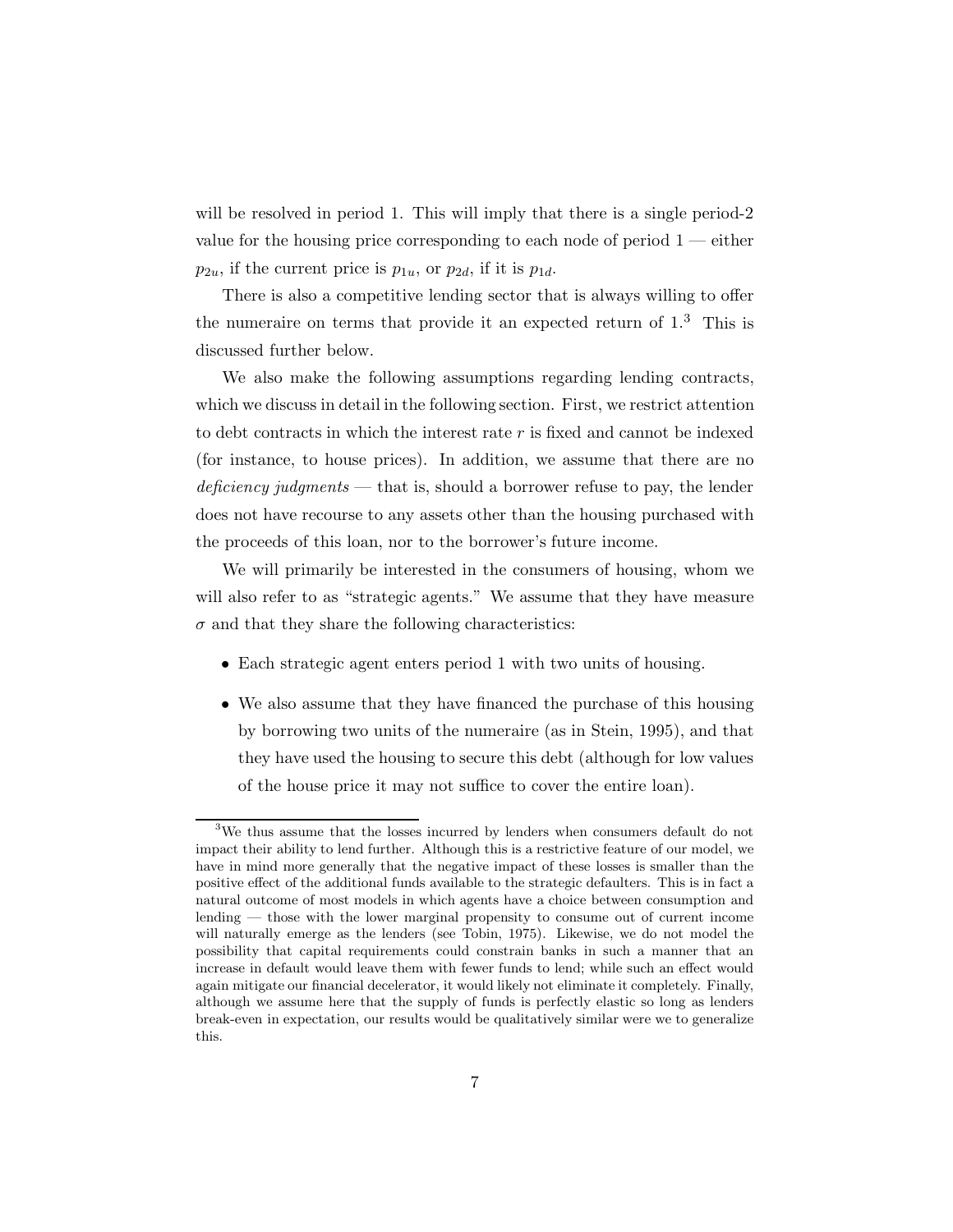The timing of repayment and consumption is as follows. At the start of period 1 the exogenous shock to housing demand is realized, which determines whether we are in the top or the bottom node. A strategic agent first makes a repayment on his initial loan of 2; this repayment may be partial (for example, if he defaults and surenders his collateral). He then has an opportunity to borrow further; the rate lenders charge him depends on whether or not he repaid his loan in full. Finally, he is able to consume from his wealth, which is the sum of whatever he retains after repaying his loan and his borrowing. In period 2, there is no further realization of uncertainty. The agent first makes a repayment and then consumes; there is no further borrowing. This timing is illustrated in Fig. 1.



Figure 1: Timing of the Model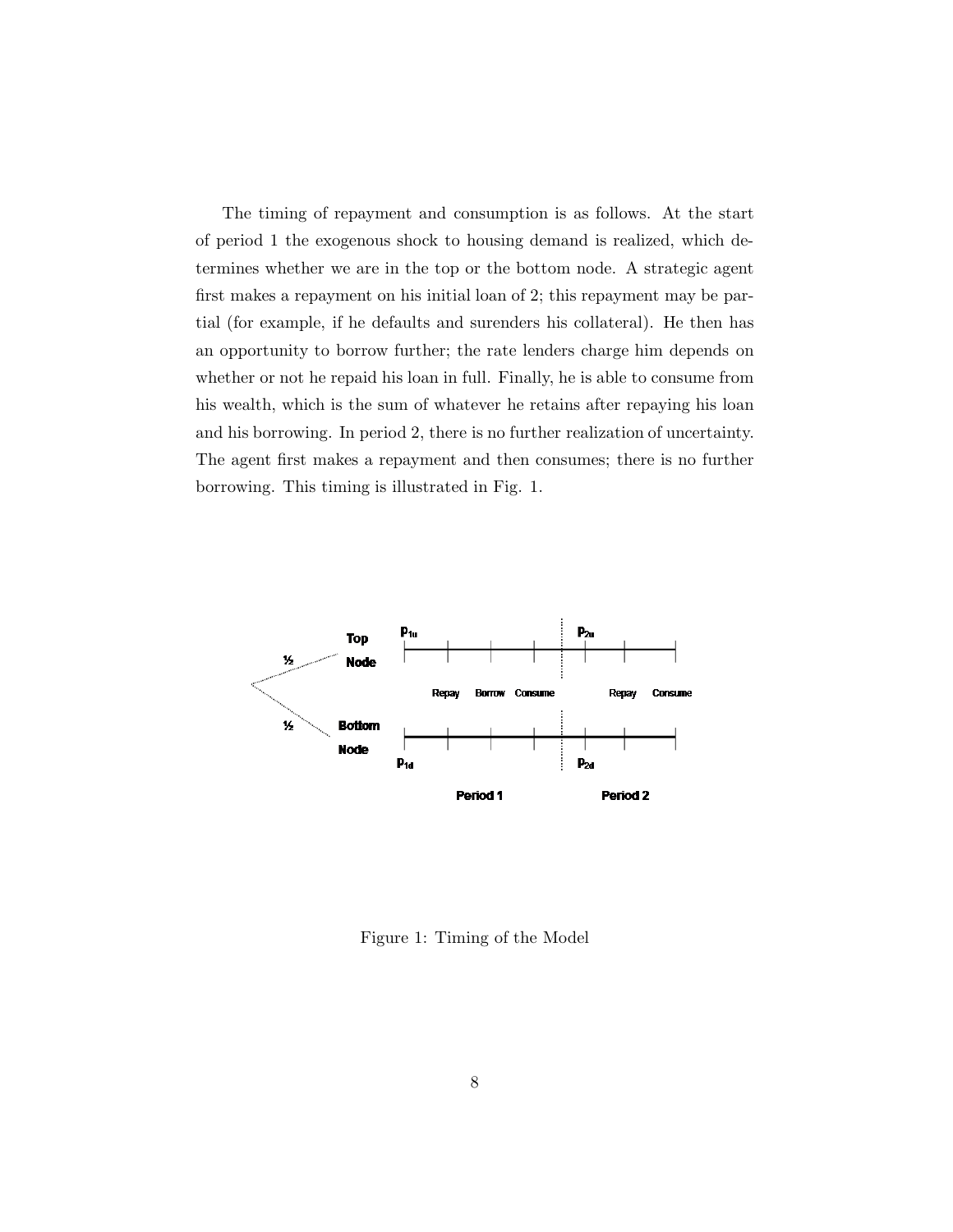## **2.2 Consumers**

The strategic consumers consume only housing in period 1, and both housing and the numeraire in period  $2<sup>4</sup>$  Conditional on the realization of uncertainty in period 1, an agent consuming  $(h_{1j}, h_{2j})$  units of housing and  $x_{2j}$  units of the consumption good (in period 2) accrues the following utility:  $v(h_j, x_j) =$  $log[h_{1j}] + (x_{2j} + log[h_{2j}])$ , where  $j \in \{u, d\}.$ 

These agents will have income  $i_1 \equiv i = 1/2$  in either node of period 1 (this is high enough so that default is truly strategic for the parameters we consider). Since they have quasi-linear utility, it will also be the case that if we assume that their income in period 2 is sufficiently high, then their period-2 housing consumption will be income-inelastic (in particular,  $i_2 > 2$ ) suffices). Given this assumption, we will see that the equilibrium price is  $p_2 = 1/2$  in either node of period 2.

In addition, strategic agents also have a fixed personal cost of default, denoted by  $\kappa \in [0, 1]$ , which is deducted from their utility in any period in which they default. So for example, conditional on being in the bottom node, an agent with cost  $\kappa$  who defaults in period 2 (but not period 1) would obtain utility  $v(h_d, x_d) - \kappa$ . If he defaulted in both periods of the bottom node, he would accrue  $v(h_d, x_d) - 2\kappa$ .

The agents are distinguished by this cost of default. We will assume that a fraction  $1-\beta$  of the consumers are "good" in that they have a high cost of default  $\kappa = 1$ , while the other  $\beta$  are "bad" and have a lower cost  $\kappa = k$ , with  $k \in (0, 1/2]$ ; later we will characterize the equilibrium as we vary  $\beta$  and k. By choosing the default cost of the good agents to be  $\kappa = 1$  we ensure that there will always be an equilibrium in which they do not default; this allows us to focus on the strategic interaction between reputation and default.

We also assume that this default cost is private information — lenders do not observe it directly, although borrowers' behavior can be used to make

 ${}^{4}$ By restricting consumption to housing in period 1, we do not need to distinguish between secured and unsecured loans, thereby simplifying the model.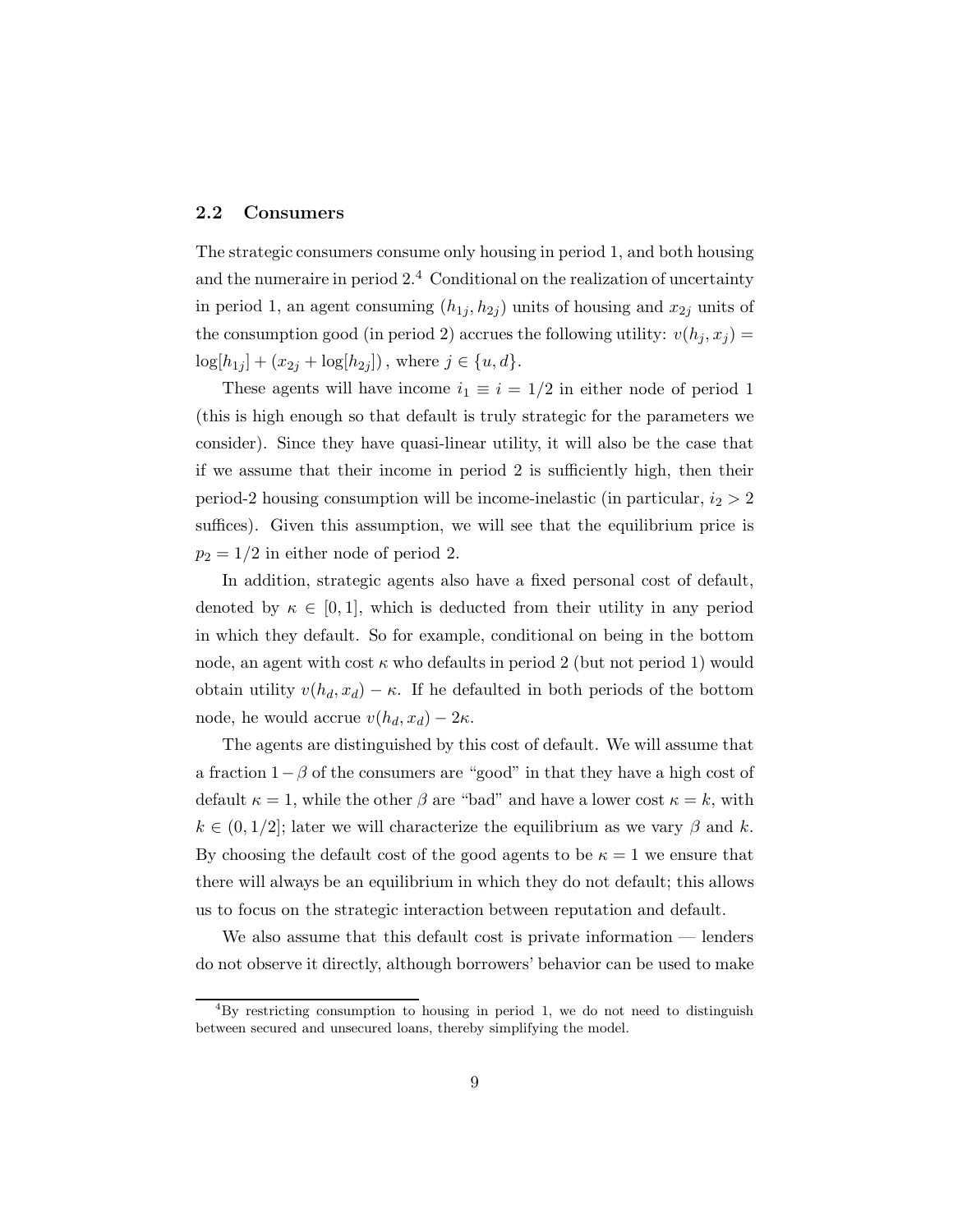inferences about it. This is in line with actual practice in credit markets; credit bureaus devote considerable resources to using borrower behavior to infer information about their likelihood of defaulting in the future.

In employing default costs, we follow Dubey, Geanakoplos, and Shubik (2005), although we take these costs as fixed, rather than as increasing in the magnitude of default. These costs can be interpreted as a household's "social stigma" from a bankruptcy filing or else as summarizing the cost associated with bankruptcy, such as lawyers' fees and time wasted in court. Since we do not want to arbitrarily exclude defaulters from credit markets (in contrast to Kehoe and Levine, 1993 and many others), we must discourage default through these costs. In addition, since it is natural to interpret at least some of these costs as being private information, this gives us a way to introduce adverse selection into our model.

## **2.3 Discussion**

In this section we discuss the assumptions we have made regarding the types of contracts into which market participants can enter. Recall that we assumed that the only contracts available are debt contracts that are not indexed to house prices and which preclude deficiency judgments. In broad terms, there are several salient generalizations of such a contract: multiple periods, allowing lenders to seize agents' non-housing wealth, and payments that are indexed to house prices.

First of all, one might consider contracts with payments that span several periods. We do not consider such an extension, since the fact that we have assumed that agents begin our model with a fixed inherited debt would put this beyond the scope of our model. Furthermore, endogenizing the initial borrowing (which would be needed to consider the effect of multiperiod contracts) would result in a much more complicated model for which it would be difficult to obtain analytic results.

In the context of our model, however, the most significant assumption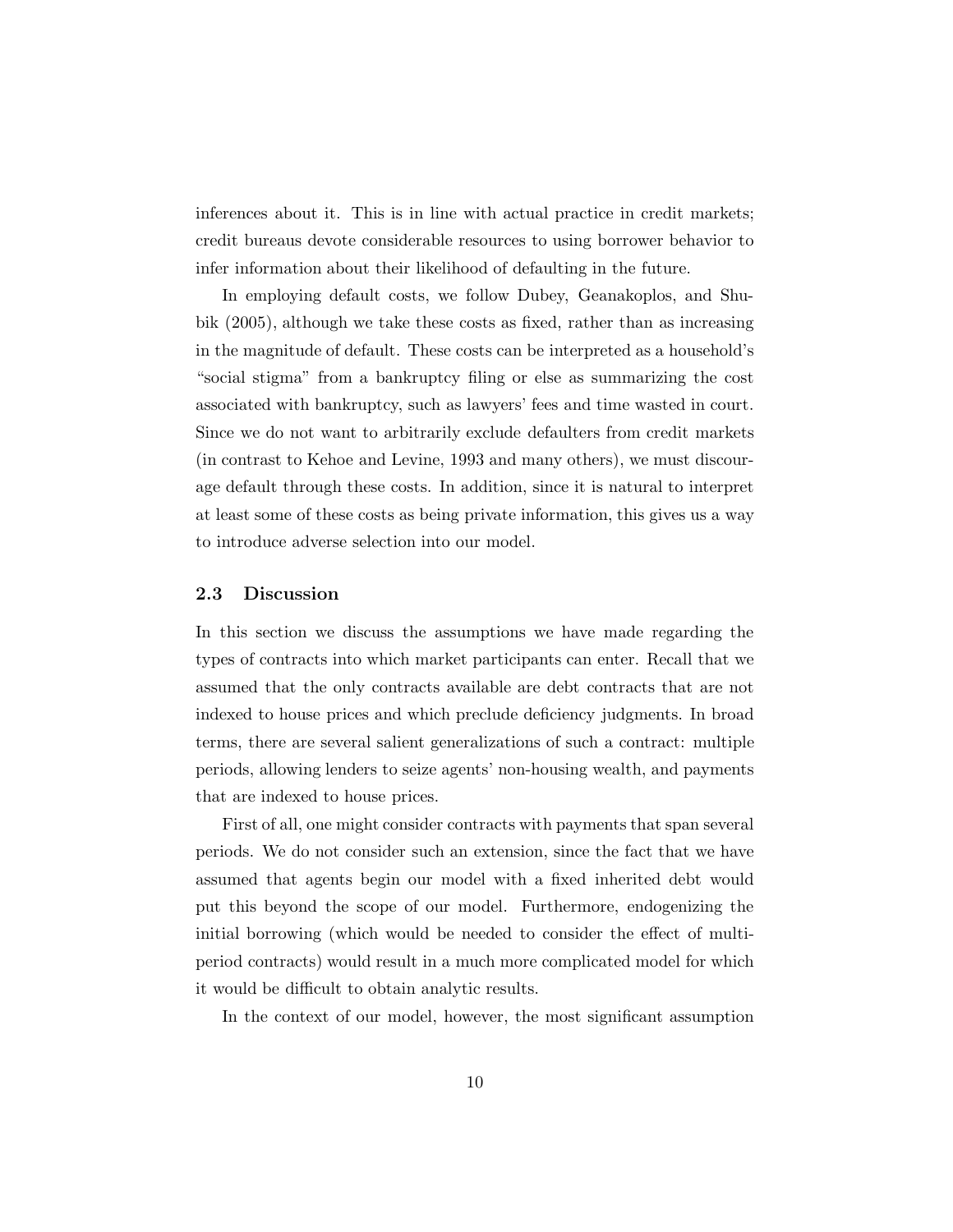we make is that deficiency judgments are prohibited. In particular, if a homeowner defaults on his mortgage, then lenders cannot seize his other (non-housing) assets, nor can they attach any future income or assets. This is significant because the ability by homeowners to strategically default is a key driver of our stabilizing mechanism. We will argue first of all that this restriction accords with actual market practice. In addition, we will briefly discuss why such restrictions might be optimal when viewed from a broader perspective.

First, this restriction accords with actual market practice. Deficiency judgments are essentially prohibited in nine U.S. states, which together account for over one-third of all mortgage lending (see Pence, 2006, for details.) In addition, the Federal Housing Administration has a policy of not pursuing deficiency judgments on loans that it guarantees (making up approximately 10 percent of all mortgages).<sup>5</sup> Furthermore, as Capone et al. (1996) point out, deficiency judgments are rarely carried out even when they are permitted because the borrower can often protect his remaining assets, as well as his future income, through a bankruptcy filing. In particular, a deficiency judgment is considered an unsecured debt which can be discharged through a bankruptcy filing. So if the borrower lives in a state with generous personal property exemptions, he may well be able to protect sufficient assets to allow him to purchase a new home. Consistent with this, empirical work has found that laws allowing deficiency judgments have no effect on lender losses (Clauretie and Herzog, 1990).

More generally, the restriction on deficiency judgments, and the ability by borrowers to discharge deficiencies through a bankruptcy filing, may be viewed as one part of a broader "fresh start" policy. While such restrictions

 ${}^{5}$ Deficiency judgments are also prohibited in some European countries (Austria, Italy, and the Netherlands); however, even in those countries where the lender is permitted to collect the outstanding balance, there is typically a time limit on the duration of the homeowner's liability (for example, in the UK it is 6 years). For further details, see European Mortgage Federation (2002).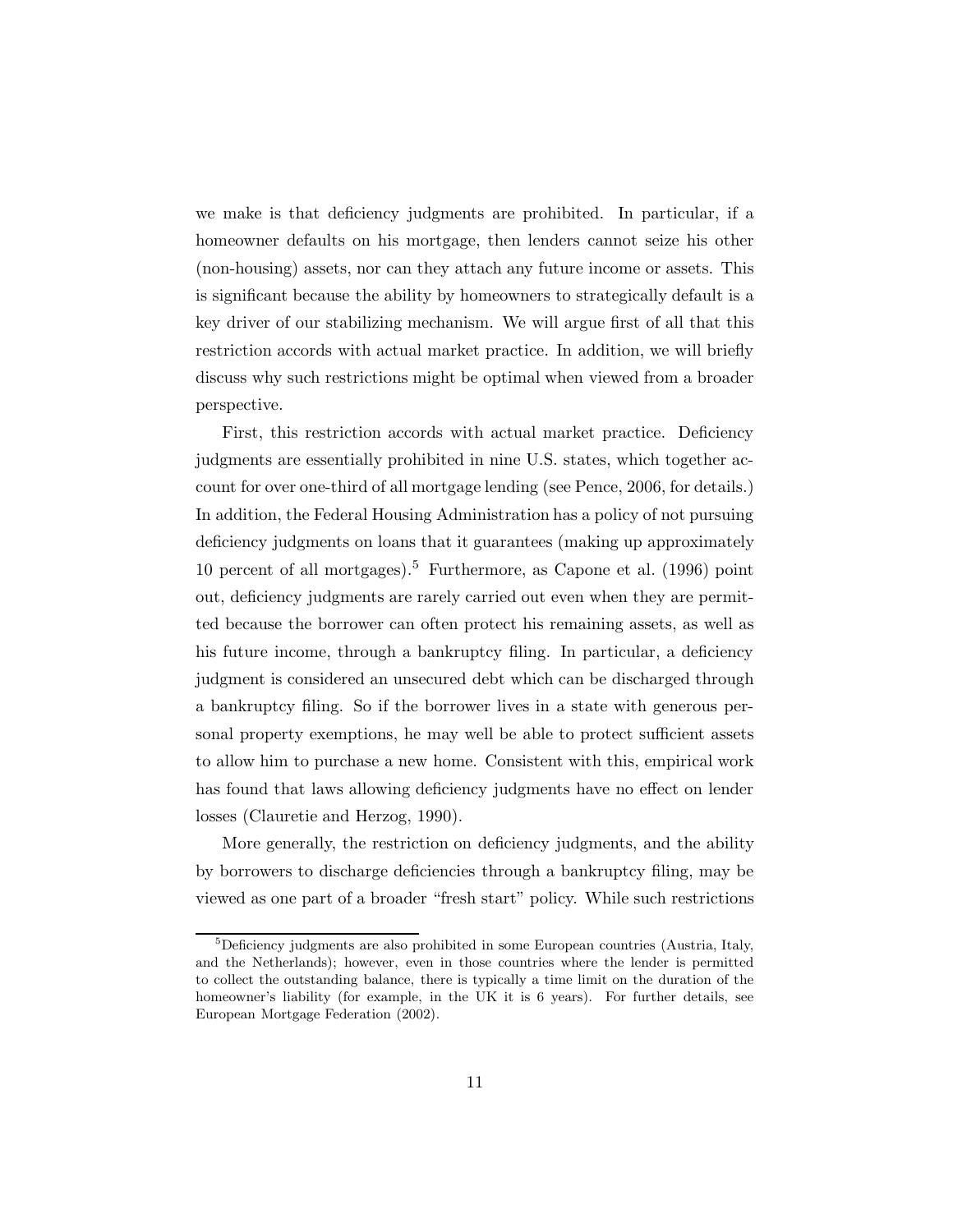on free contracting may appear to be suboptimal from a narrow perspective, they may be the outcome of a political economy model (Bolton and Rosenthal, 2002), or they may result from concerns that free contracting could leave agents underinsured (Aghion and Hermalin, 1990.)

The other assumption we make is that the debt payments in our model (in particular the payment due in period 1) are fixed in nominal terms and cannot be indexed to house prices. This might be important for two related reasons. First, were agents contractually permitted to pay less when house prices fell, the incentive to default would be reduced. Additionally, by allowing lenders to offer indexed contracts, they might be able to separate the two types more easily. Notwithstanding, note that our assumption is consistent with actual practice. Aside from the general reasons why we do not observe inflation-indexed contracts (see Fisher, 1983, for example) there are additional factors that explain why in practice contracts are not indexed to house prices in particular. The most important of these is that the majority of movements in individual house prices are due to idiosyncratic factors, rather than resulting from aggregate volatility that could be captured by an index. For example, while the average house price volatility is 10 percent per year, the OFHEO house price index has a volatility of only 2 percent. This would obviously make tying payments to an individual house price difficult.<sup>6</sup>

## **2.4 Consumer Optimization**

We now discuss how strategic consumers optimize in this model.

Consumers take prices for housing as given, as well as interest rates on their borrowing. They then optimize with respect to these prices and rates.

Recall that the prices are  $p_{1u}$  in the top node of period 1 and  $p_{1d}$  in the bottom node, and  $p_{2u}$  and  $p_{2d}$  in period 2. The interest rate for the initial

<sup>&</sup>lt;sup>6</sup>One exception that proves the rule is Stanford University's Mortgage Assistance Program, which is of course highly restricted in scope — both to properties in a very small geographic area as well as to a narrow class of borrowers (those who are employed by the university).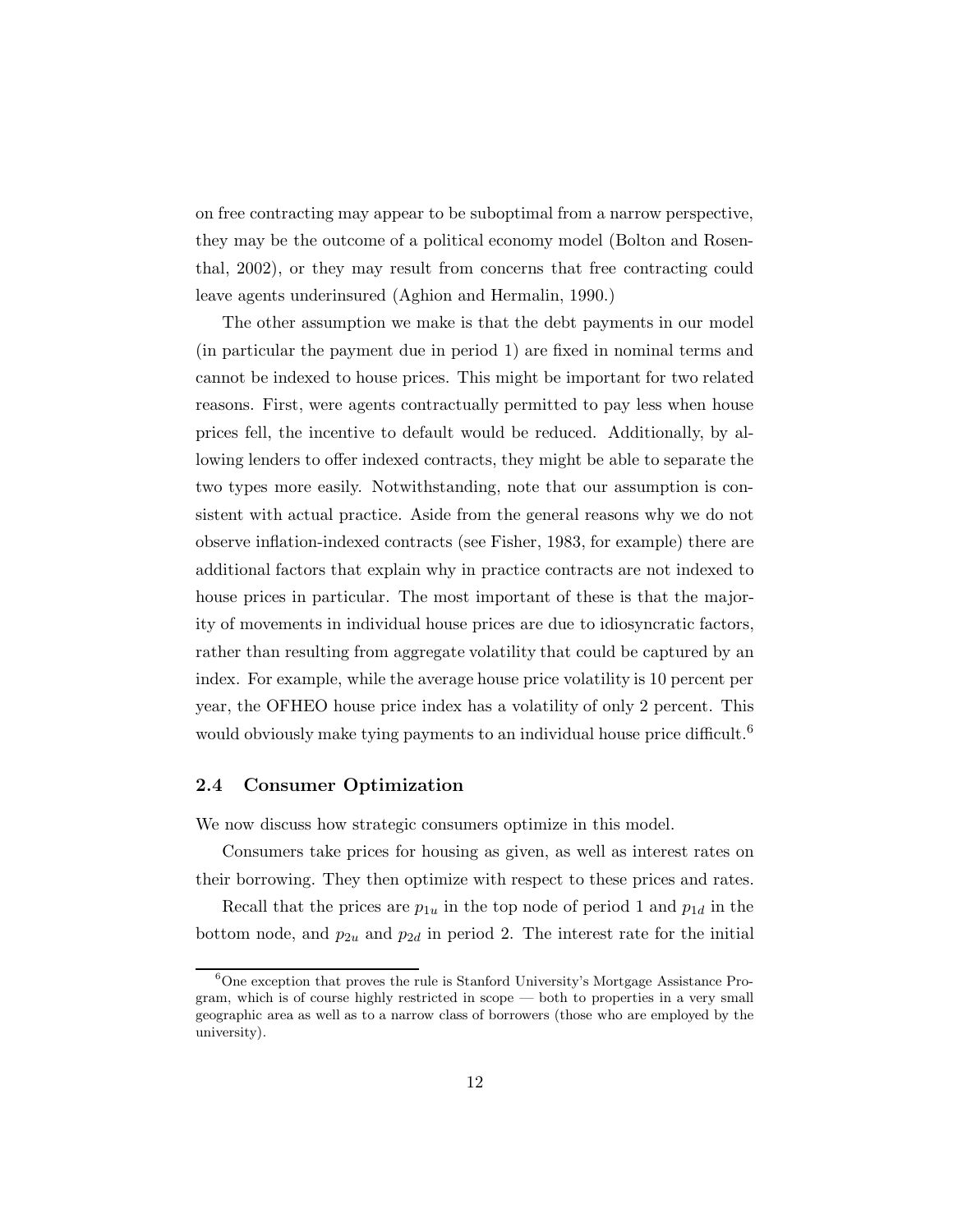loan, which the agents must repay at the beginning of period 1 (regardless of the state of nature), will be given by  $r_0$ . For simplicity we will restrict attention to parameter values such that there is only default in the bottom nodes (i.e., when the house price goes down). In particular, we will have  $p_{1u} > r_0$  in equilibrium. As a result, we will focus attention primarily on the bottom node because that is where default occurs (since  $p_{1d} < r_0$ ); we briefly discuss the top node of the game in appendix B.

The second period interest rates are  $r_u$  and  $r_d$ , for the top and bottom nodes respectively. Since default can occur in the bottom node of period 1, lenders will also be able to condition the rate  $r_d$  on an agent's repayment behavior in period 1.

Given these prices and interest rates, agents' decisions are then:<sup>7</sup>

- Whether to default on their original loan in a given node of period 1
- Given their default decision, how much to borrow
- Whether or not to repay in the final period (depending on the node and on how much they borrowed in the previous period)

Note that since lenders observe only whether or not an agent defaults, and the default penalty is incurred if and only if an agent does not repay the full amount owed, it will be optimal for borrowers to either repay the minimum possible (i.e., the collateral value) or else the full amount owed.

<sup>7</sup>In addition, agents must also allocate their wealth between housing and the numeraire, but this is straightforward. Recall that the strategic agents consume only housing in period 1. In period 2, since they have quasi-linear utility, with  $i_2 > 2$ , and since we will have  $p_{2j} = 1/2$ , the agents will consume two units of housing and apply their remaining wealth to purchasing the numeraire.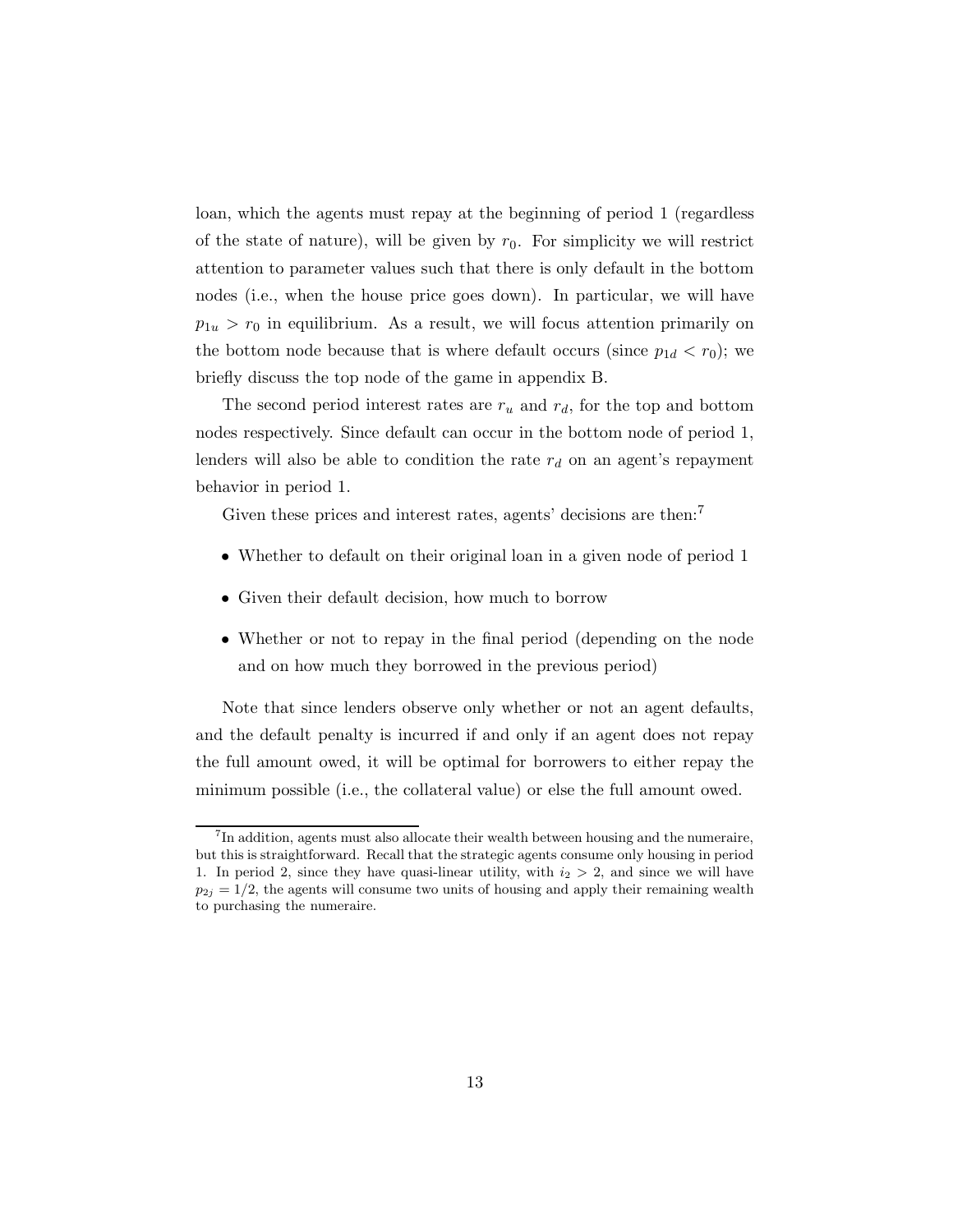# **3 Equilibrium**

## **3.1 The Equilibrium Concept**

In this section we discuss the equilibrium in our model. The equilibrium concept we use will need to account both for the strategic interaction between agents, as well as market-clearing in the housing market.

In particular, we define the equilibrium in this model as follows.

In each period, consumption is determined as the equilibrium outcome of a "lending game" between borrowers and lenders, where agents take house prices as given. In this game lenders offer contracts (borrowing amounts and associated interest rates); in period 1 these offers can also be conditioned on a borrower's repayment behavior, since this is public knowledge. Because of Bertrand competition, we also assume that rates must be set so that lenders break even in every period.

Finally, we require that house prices be such that housing markets clear, where consumption is given by the outcome of the lending game, as described above.

Since this is a model of adverse selection in which pooling and separation play a major role, we choose to work with the Wilson-Miyazaki equilibrium of the lending game, as in Miyazaki (1977) and Wilson (1977). A set of contracts will be a Wilson-Miyazaki equilibrium if no contract earns negative profits for lenders (indeed, because of perfect competition they will actually break even) and if there is no set of contracts that could be profitably introduced if all contracts that earn negative profits in its presence were withdrawn.

This is an appealing solution concept in the context of our model, because unlike the Nash equilibrium, it allows for pooling equilibria. This then means that strategic default can occur, because lenders will not ration the bad types so much that they do not default. By contrast, no pooling contract can be a Nash equilibrium, as in Rothschild and Stiglitz (1976).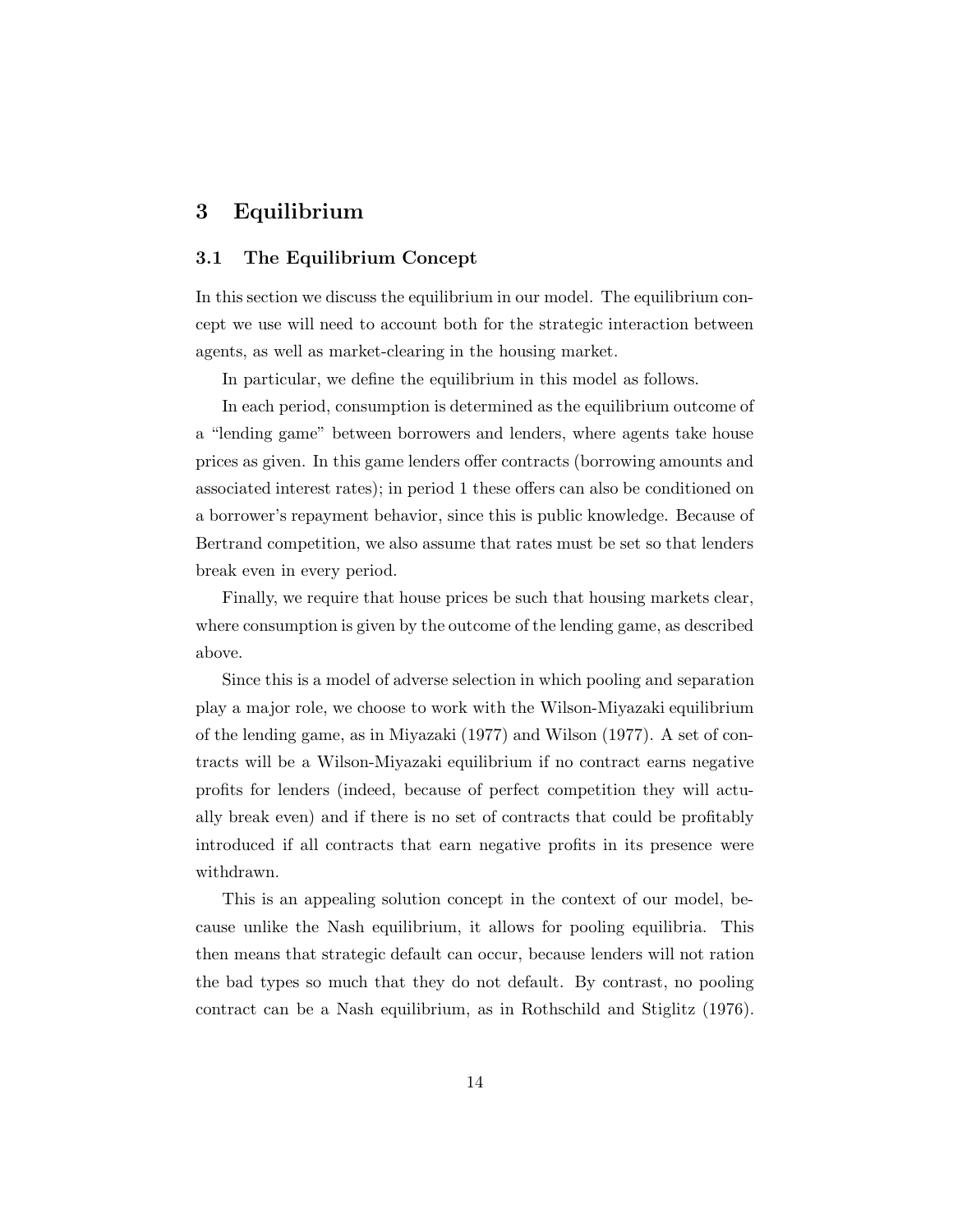The reason is that lenders would always have an incentive to offer a slightly safer contract in order to "cream-skim" the best types; the only contracts that would be immune to this would be ones that involve so little borrowing that they are riskless. Note by contrast that such cream-skimming would not be profitable if the original contract can be withdrawn, which is why the Wilson-Miyazaki equilibrium admits pooling.<sup>8</sup>

## **3.2 Equilibrium of the Lending Game**

#### **3.2.1 Borrowing Constraints**

Given that agents are free to default, lenders of course impose borrowing constraints. These constraints must be derived before we can characterize the equilibrium.

Since lenders must at least break even in each period, they cannot offer more than the *best* agent in a given pool would repay. For example, while it may be the case that the "bad" agents default in a pooling equilibrium, the good agents must repay, since otherwise lenders would not be able to break even. As discussed earlier, this constraint is weaker than that which is assumed in classic financial accelerator models; those models typically rule out any strategic default whatsoever in equilibrium.

In the initial period (period 0), since the debt is fixed at 2 units, and agents' income in the following period is  $i_1 = 1/2$ , this constraint leads rather to a restriction on parameter values so as to ensure that the good agents are able to repay in the low state. That is, in order for the lenders to break even, we restrict attention to parameters that imply that in equilibrium we always have  $2(r_0 - p_{1d}) \leq i_1 = 1/2$ , with  $r_0$  given below.

The constraints are more complicated in period 1. In general, for an agent whose default cost is known by lenders to be  $\kappa$  and with period-1

<sup>8</sup>Nevertheless, many of our results would still carry through were we to use Nash equilibrium, because stabilization also obtains through default in period 1 (which could still occur since the initial loan is specified exogenously).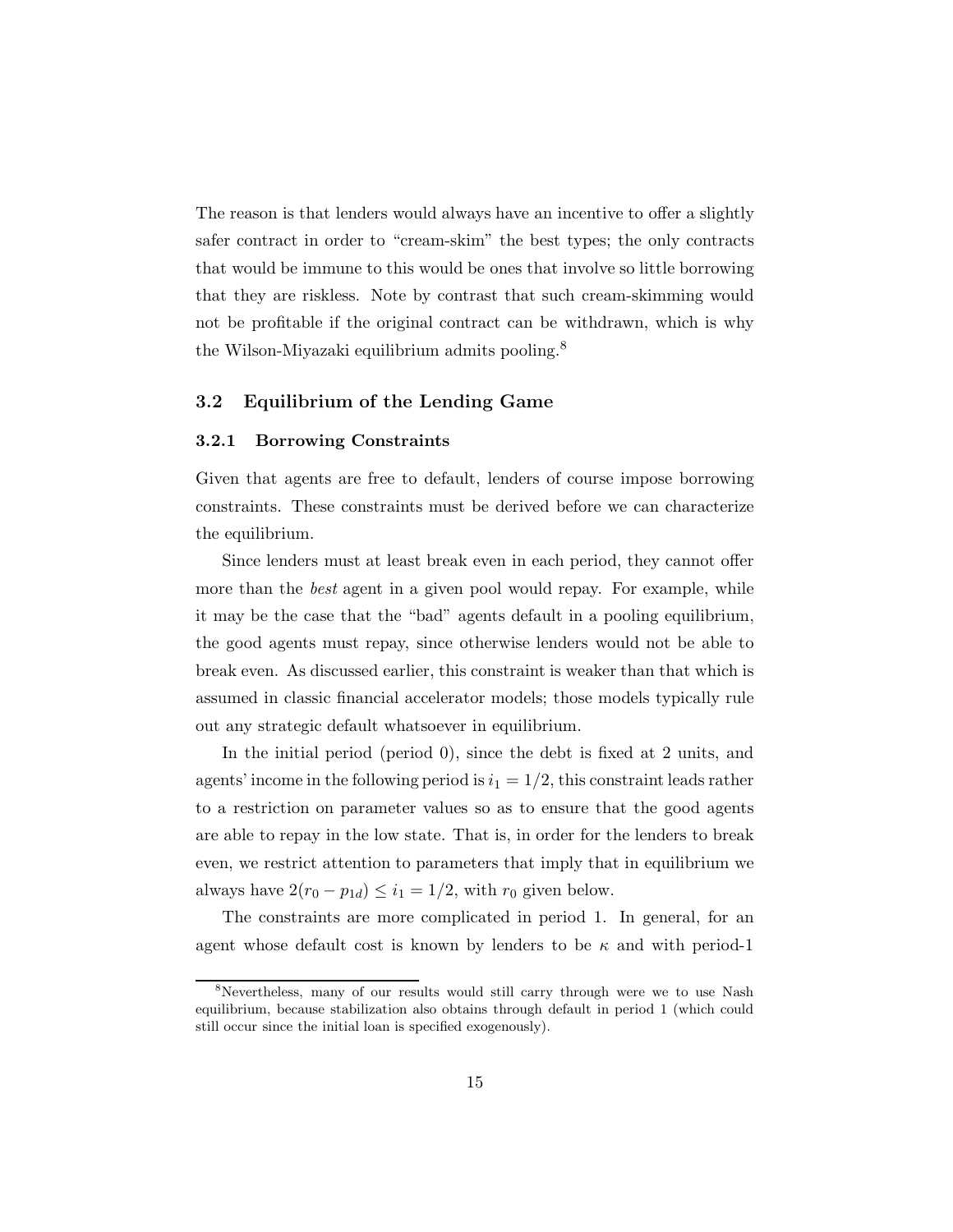wealth i, the maximal borrowing  $b_{\text{max}}$  that is consistent with this agent repaying in the following period satisfies:

$$
[i + b_{\text{max}}] \frac{p_2}{p_1} - b_{\text{max}} = -\kappa,\tag{1}
$$

where  $p_1$  is the house price in period 1 in this node and  $p_2$  its price in the following period of the same node. The left-hand side is derived by noting that his spending on housing in period 1 will be  $i + b_{\text{max}}$ , and so the value of his collateral in period 2 will be  $(i + b_{\text{max}}) \frac{p_2}{p_1}$ ; against this he owes  $b_{\text{max}}$ from his period-1 borrowing (the gross interest rate will be  $r_d = 1$  because the constraint ensures that he will repay). The right-hand side is simply the disutility of defaulting in period 2.

We now focus attention on the bottom node (the top node is discussed in the appendix). Since an agent who defaults is known to be the bad type (good types do not default in equilibrium), Eq. (1) will give the borrowing constraint for these agents. Recall that the bad types have default cost  $\kappa = k$ ; since default will allow these agents to retain all of their income of  $i_1 = 1/2$  (and surrender only their collateral), their borrowing constraint will be determined by substituting these values into (1), which can then be solved to yield

$$
b_{\text{max}}^{\text{def}} = \frac{4kp_{1d} + 1}{4p_{1d} - 2} \tag{2}
$$

For the pool of agents who do *not* default in equilibrium, the derivation of the borrowing constraint is slightly more complicated. First of all, note that there can be both good and bad types in this pool; since the bad types may yet default in period 2, the interest rate that must be paid in period  $2, r_d$ , is not necessarily equal to 1. In addition, since the agents will have repaid in period 1, their wealth in this period is actually  $1/2 + 2(p_{1d} - r_0)$ . Finally, note that it is now the best agents in the pool (the ones with default cost  $\kappa = 1$ ) to whom lenders refer in determining the borrowing constraint. As a result, the maximal borrowing is given as the solution  $b_{\text{max}}^{\text{model}}$  to the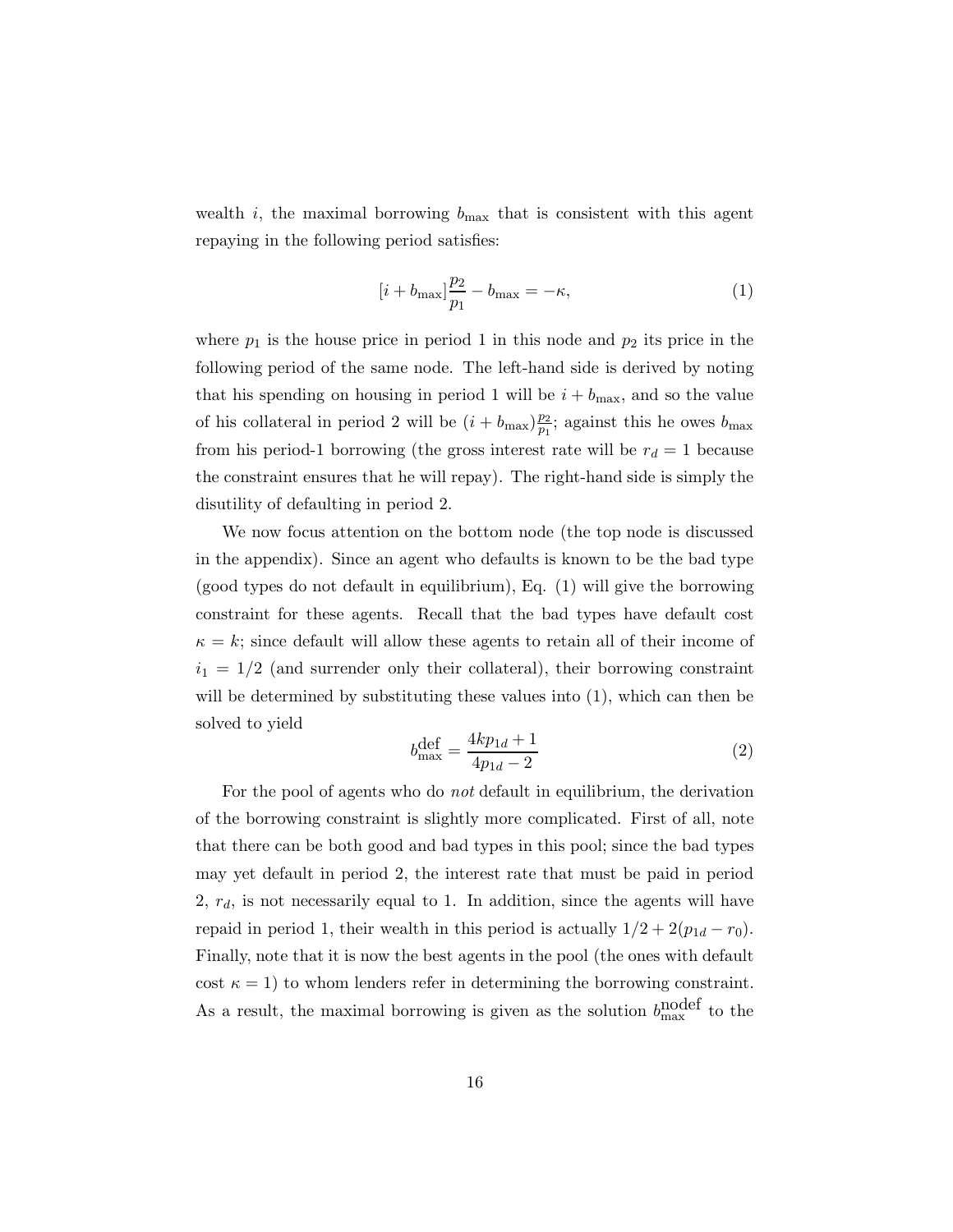following equation:

$$
\[1/2 + 2(p_{1d} - r_0) + b_{\text{max}}^{\text{model}}\] \frac{p_{2d}}{p_{1d}} - b_{\text{max}}^{\text{nodef}} r_d = -1. \tag{3}
$$

Since we will show below that this constraint never binds in equilibrium, we do not report the solution to this equation.

## **3.2.2 Candidate Equilibrium Allocations**

We now discuss the equilibrium allocations in the bottom node. We will show that — depending on the parameter values and the equilibrium housing price — the equilibrium of the lending game falls into one of three possible "regimes," which we term "safe," "risky," and "default." We will provide a summary of the equilibrium in this section; the detailed derivations can be found in appendix A.

The three regimes are as follows:

- **Safe:** All agents repay in period 1 and then borrow the maximal amount that is consistent with no default in period 2.
- **Risky:** All agents repay in period 1, but then borrow more than the safe level, so that the the bad types default in period 2.
- **Default:** The bad types default in period 1 and then borrow the maximum possible  $(b_{\text{max}}^{\text{def}}, a_{\text{s}})$  above as derived in (2) above). The good types repay and borrow just enough so that the bad types are indifferent to defaulting.

The first two types of equilibria are both pooling, in which all agents choose to repay in the first node of the bottom period and then borrow the same amount. There are two possible types of pooling equilibria.

One possibility is that the second-period borrowing is sufficiently low that all types repay in period 2 and there is no default; this is the *safe regime*. In particular, note that after repaying borrowers are left with wealth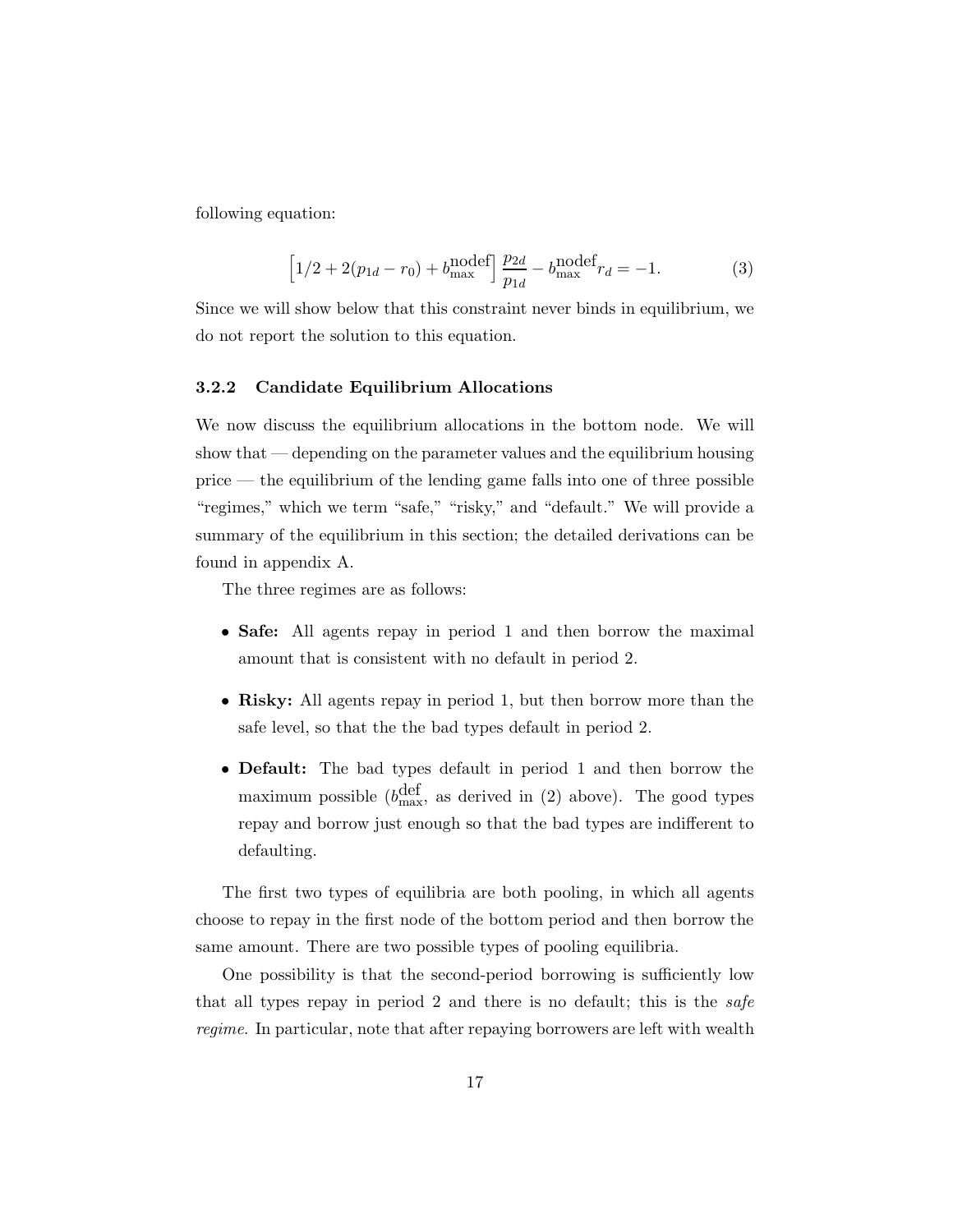$1/2 + 2(p_{1d} - 1)$ . If the bad types have a default cost of k, then the maximal borrowing that is consistent with their repaying is

$$
b_{\text{safe}} = \frac{4(1+k)p_{1d} - 3}{4p_{1d} - 2},\tag{4}
$$

which is the solution to

$$
[1/2 + 2(p_{1d} - 1) + b_{\text{safe}}] \frac{p_{2d}}{p_{1d}} - b_{\text{safe}} = -k.
$$

Alternatively, both types can repay in period 1, but the equilibrium level of borrowing can be higher, so that the bad types default in period 2; this is the *risky regime*. The resulting borrowing in this case will be given by  $b_{\text{risky}} = \frac{14 p_{1d}-3-4\beta p_{1d}-8p_{1d}^2}{4p_{1d}-2}$ , which is greater than  $b_{\text{safe}}$ . This is the level that maximizes the good types' utility when the types are pooled and the bad types default in period 1; for further details see Eqs.  $(A-3)$  and  $(A-4)$ in appendix A.

Finally, the equilibrium can be separating, with the bad types defaulting in period 1 and the good types repaying. We call this the *default regime*. In this case the bad types will borrow the maximum possible, which is given by their borrowing constraint  $b_{\text{max}}^{\text{def}}$ , as derived in Eq. (2) above. The equilibrium borrowing for the good types will be the maximum consistent with separation — that is, the maximum that leaves the bad types willing to default. We denote this by  $b_{\text{def}} \equiv \frac{6+\beta-8p_{1d}}{4-2\beta} + \frac{(1+2k)p_{1d}}{e^k(2p_{1d}-1)}$ , which is derived in Eq. (A-8) of appendix A.

For given parameter values and house prices, the Wilson-Miyazaki equilibrium will be characterized by a unique choice of regime. The particular regime that obtains will be the one that is stable against deviations by both borrowers and lenders. This must be determined by numerical simulation using the expressions for the agents' utilities associated with each regime; these are derived in appendix A. Using the results in the appendix, we sim-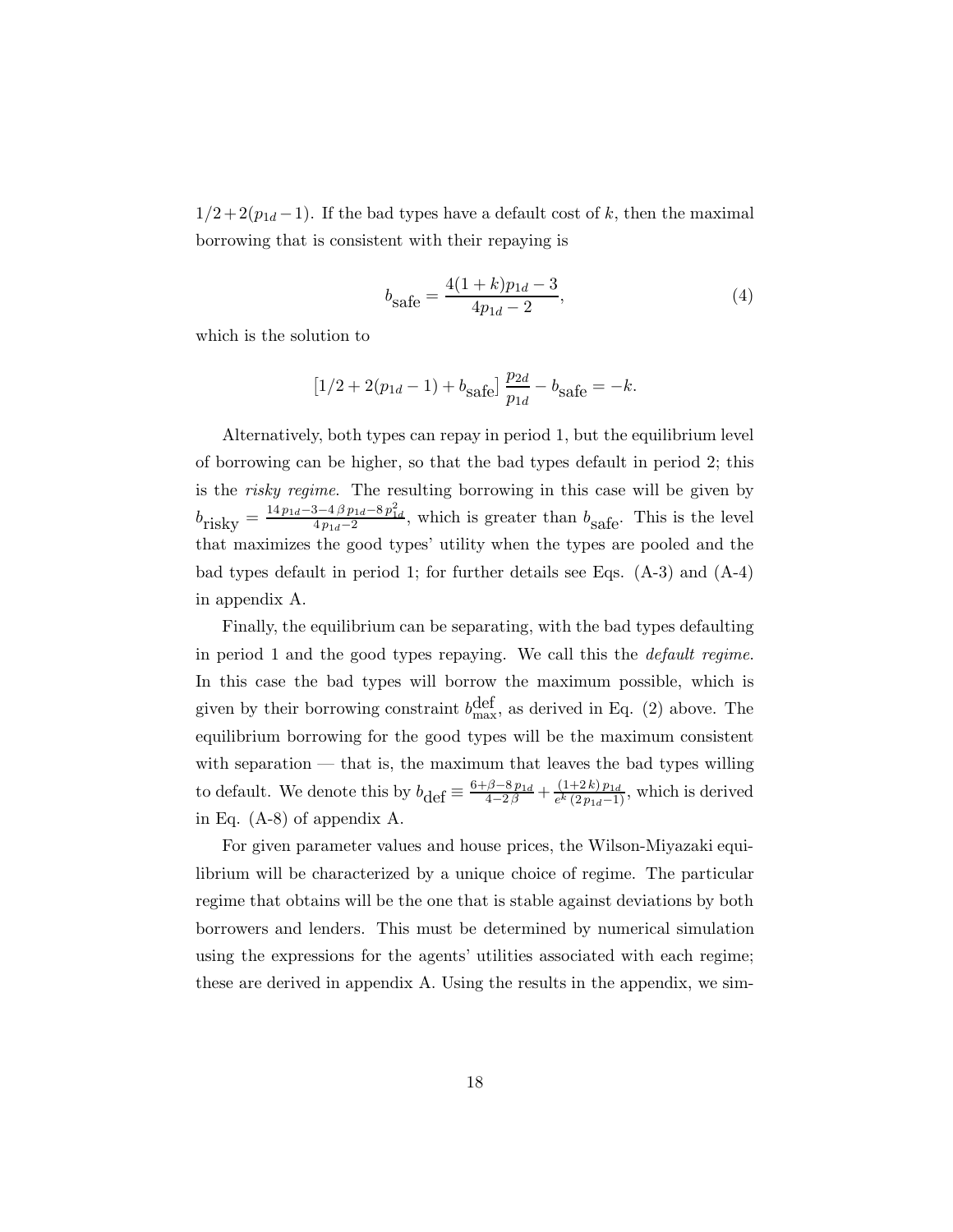ulate the equilibrium for a variety of parameter values<sup>9</sup> and summarize the results in Fig. 2, which is discussed below. In addition, we can also describe some qualitative features of the equilibrium.

For example, for low house prices the safe regime cannot be an equilibrium because the bad types would want to default and borrow  $b_{\text{max}}^{\text{def}}$  in preference to repaying and borrowing  $b_{\rm safe}.$  Conversely, the default regime can only be an equilibrium when house prices are sufficiently low.

Finally, the risky regime exists only when  $\beta$  and k are sufficiently low; in particular, we show in the appendix (see Eq.  $(A-5)$ ) that a necessary condition for the risky regime to exist is that  $\beta + \frac{1+2k}{2e^k} \leq 1$ . The reason is that when  $\beta$  is high, i.e., when there are many bad types, the good types find the bad types' period-2 default too costly, and a lender can cream-skim them by offering a more attractive contract in which they borrow less — either one in which the bad types do not default (i.e., they can deviate to the safe regime) or else one that separates the bad from the good (a deviation to the default regime). Similarly, when  $k$  is high the bad types may deviate from the equilibrium by defaulting and then borrowing  $b_{\text{max}}^{\text{def}}$ ; this will be profitable because they can borrow relatively more on their own when  $k$  is high.

In Fig. 2 we report the equilibrium regimes that obtain as we vary the house price for a given pair of parameter values  $(\beta, k)$ . For example, as discussed above, for  $\beta + \frac{1+2k}{2e^k} > 1$ , the risky equilibrium does not exist; as we go from high house prices  $(p_{1d}$  close to 1) to low ones we move from the safe equilibrium to the default equilibrium. This is referred to in the Figure as "S-D." Conversely, for very low values of  $\beta$  and k, the equilibrium will be risky for any price  $p_{1d}$ ; this is denoted as "R" in the Figure. Last, for intermediate values of  $\beta$  and k all regimes can exist; for high house prices we are in the safe regime, for intermediate ones in the risky regime, and for low ones we are in the default regime; this is denoted "S-R-D."

<sup>&</sup>lt;sup>9</sup>We use a  $50 \times 50$  grid, with  $\beta \in [0, 1]$  and  $k \in [0, 0.5]$ .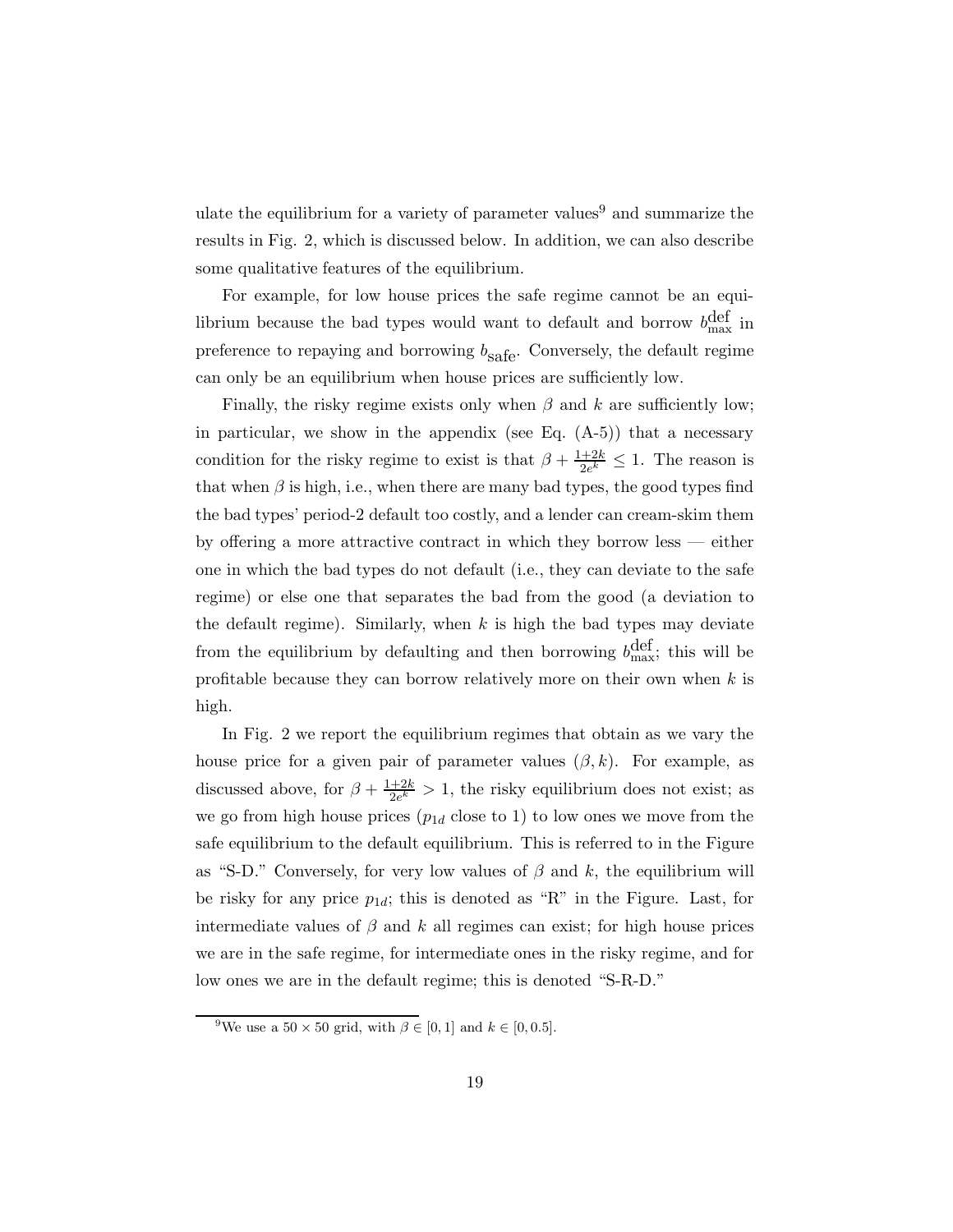

Figure 2: The equilibrium regimes obtained as  $p_{1d}$  varies, for selected values of the bad types' default cost k and the measure of bad types  $\beta$ .

## **3.3 General Equilibrium**

We now discuss the determination of the market-clearing house prices, given that agents play a Wilson-Miyazaki equilibrium of the lending game as described in the previous section. Recall that lenders set interest rates so that they earn an expected return of 1 for each unit lent. Thus only the housing prices  $p_{1d}, p_{1u}, p_{2d}, p_{2u}$  need to be determined by market-clearing, given the strategic agents' demand for housing implied by the Wilson-Miyazaki equilibrium of the lending game. We first give the market-clearing conditions that determine these prices. We then give conditions under which we obtain a financial decelerator in equilibrium.

Recall that the supply of housing in the second period is 2 units, and that the non-strategic agents' spending on housing is 1 (regardless of the state). Since utility is quasi-linear in the second period and the strategic consumers are assumed to have sufficient funds in period 2 ( $i_2 > 2$ ), the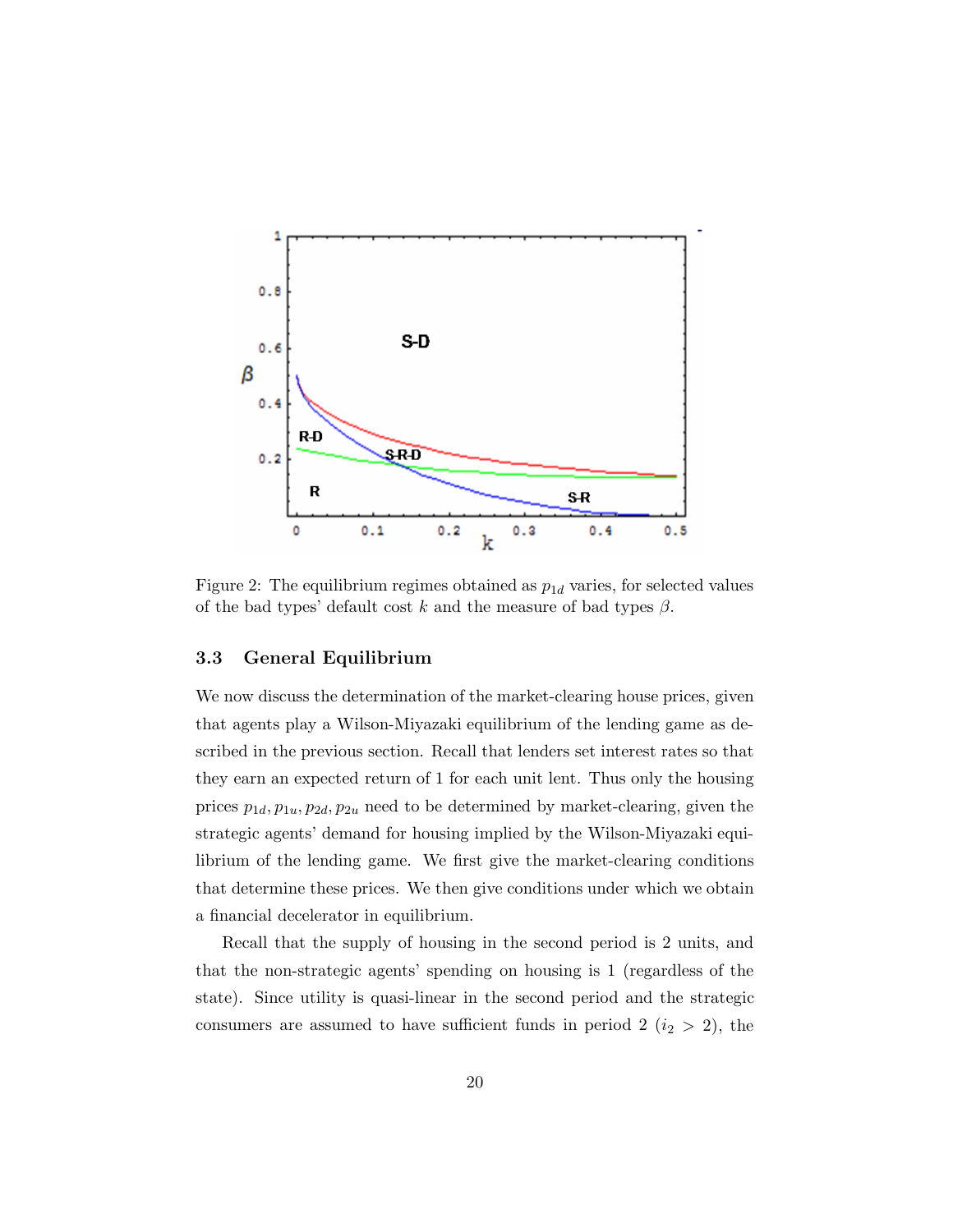second-period market-clearing house prices will thus be  $p_{2u} = 1/2 = p_{2d}$ , regardless of the state.

In period 1, recall that that the measure of strategic consumers is  $\sigma$  (and  $1 - \sigma$  for the non-strategic) and that the outside (non-strategic) spending on housing is  $\delta_d$  and  $\delta_u$  in the bottom and top nodes, respectively. We will focus attention on the bottom node; the top node is discussed in appendix B.

In the safe regime, the strategic agents spend

$$
1/2 + 2(p_{1d} - 1) + b_{\text{safe}} = p_{1d} \left( 2 - \frac{1 - 2k}{2p_{1d} - 1} \right)
$$
 (5)

on housing (see appendix A for further details). So the price in the bottom node is determined by the following market-clearing condition:

$$
\sigma\left(2-\frac{1-2k}{2p_{1d}-1}\right)+(1-\sigma)\frac{\delta_d}{p_{1d}}=2.\tag{6}
$$

In order to guarantee that equilibrium always exists in this model, we impose assumptions that ensure that the law of demand holds — that is, as the outside housing demand falls, the equilibrium price falls as well (otherwise, as we reduce the outside demand  $\delta_d$  there may be no price that clears the market). In order for this to be the case, however, we cannot have too many strategic consumers, since in the safe regime their borrowing constraints lead to a financial accelerator in which falling prices actually decrease their demand. By examining the market-clearing condition in (6) above, we can deduce that for the parameter values we consider below, it is sufficient for strategic agents to make up less than two-thirds of the population, i.e., **Assumption 1:**  $\sigma < 2/3$ .

For the risky regime, spending by the strategic agents is similarly

$$
1/2 + 2(p_{1d} - 1) + b_{\text{risky}} = p_{1d} \left( \frac{2(1 - \beta)}{2 p_{1d} - 1} \right)
$$
 (7)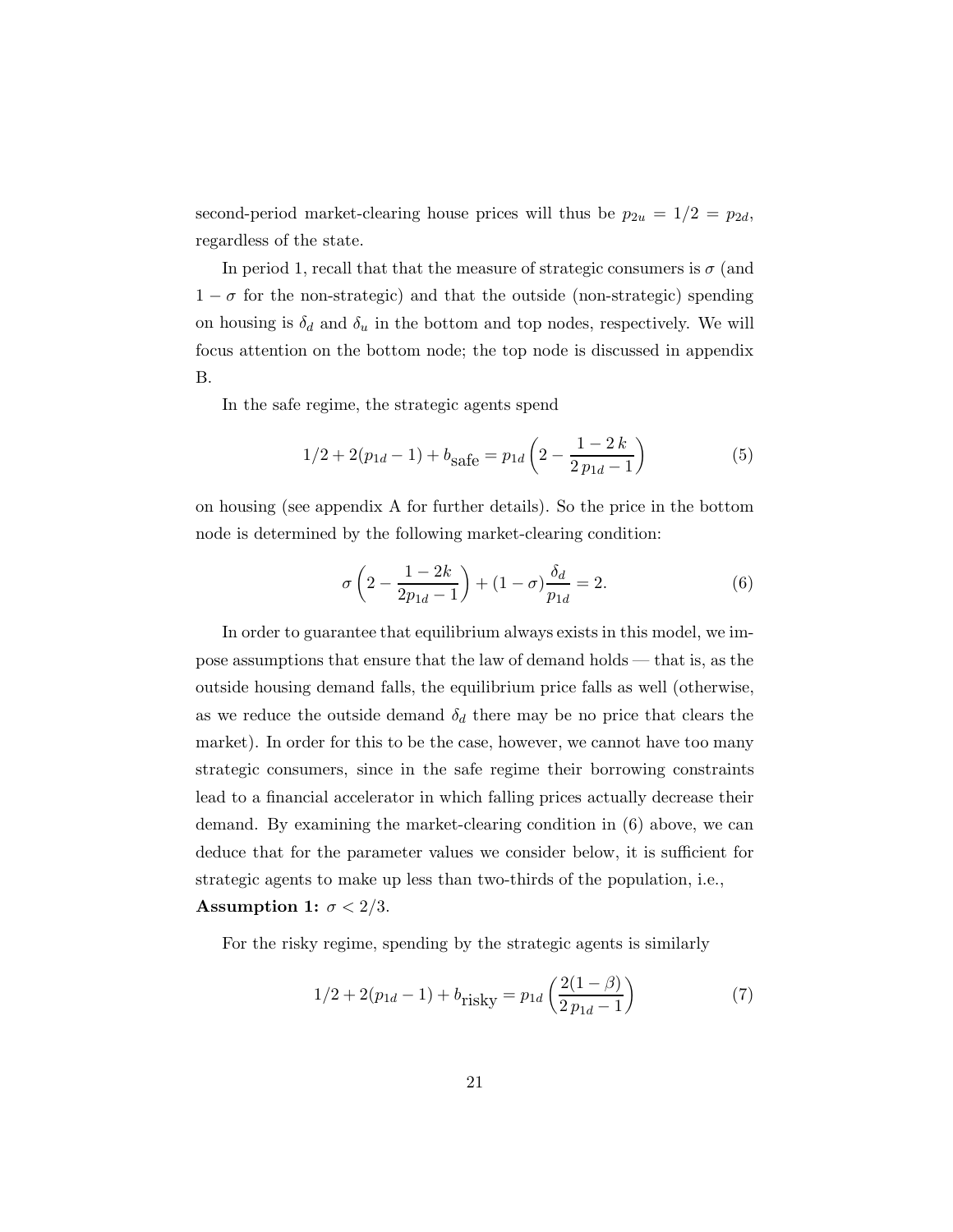and so the market-clearing condition is that

$$
\sigma\left(\frac{2(1-\beta)}{2p_{1d}-1}\right) + (1-\sigma)\frac{\delta_d}{p_{1d}} = 2.
$$
\n(8)

Finally, in the default regime the bad types default, leaving them with income  $1/2$  after defaulting, and borrow a further  $b_{\text{def}}^{\text{max}}$ , while the good types repay (leaving them with income  $1/2 + 2(p_{1d} - r_0)$ ) and borrow  $b_{\text{def}}$ . Since a fraction  $\beta$  of the strategic types are bad, the total per capita strategic spending on housing is

$$
\beta(1/2 + b_{\text{def}}^{\text{max}}) + (1 - \beta) \left[ 1/2 + 2(p_{1d} - r_0) + b_{\text{def}} \right] = p_{1d} \left( \frac{1 + 2 k}{e^k (2 p_{1d} - 1)} \right) \tag{9}
$$

Thus to clear the housing market we must have

$$
\sigma \left( \frac{1+2k}{e^k \ (2\,p_{1d}-1)} \right) + (1-\sigma) \frac{\delta_d}{p_{1d}} = 2. \tag{10}
$$

# **4 The Financial Decelerator**

In this section we discuss the implications of financial imperfections for the impact of aggregate fluctuations on house prices. We begin by defining the financial accelerator and decelerator, then we link them to the various classes of equilibria presented in the previous sections. We also give conditions under which strategic default will play a stabilizing role and discuss the empirical implications of our model.

## **4.1 Accelerators and Decelerators**

The various regimes that we described have very different implications for the impact of aggregate fluctuations on house prices. Before we explore this further, we must characterize our benchmark — an unconstrained economy with no imperfections. The strategic agents' demand for housing in such an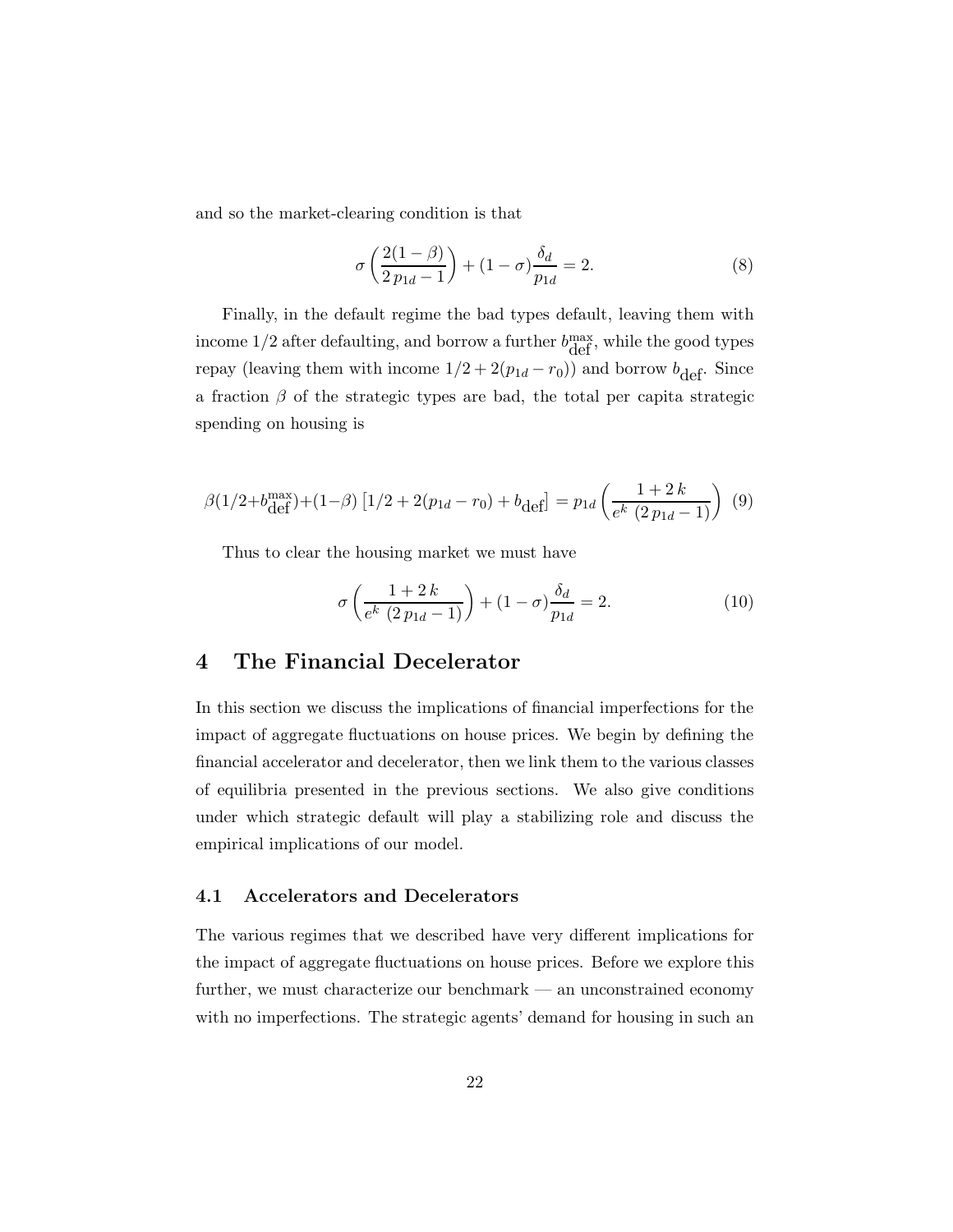economy coincides with that in the risky equilibrium when there are no bad types (i.e.,  $\beta = 0$ ), namely,  $\frac{2}{2p_{1d}-1}$  as per (7) above.<sup>10</sup>

Having specified our benchmark, we can now define the financial accelerator and decelerator.

**Definition:** An economy will be characterized by a *financial accelerator* in some region if a (small) drop in the non-strategic spending for housing in the bottom node of period 1 leads to a larger decline in the equilibrium housing price than in the unconstrained economy. Conversely, if it leads to a *smaller* decline in the equilibrium housing price, then we will say that the economy is characterized by a *financial decelerator* in this region.

We can now trace out the implications of the different regimes for the response of equilibrium house prices to changes in the exogenous demand.

When we are in the safe regime, demand for housing by the strategic consumers is  $2 - \frac{1-2k}{2p_{1d}-1}$ . Observe that as  $p_{1d}$  decreases, housing consumption also goes down; for the parameters we consider in the paper, this is also the case for spending on housing. The reason housing demand goes down is that in the safe regime borrowing is determined by the no-default constraint of the bad types, which gets tighter as the house price falls, because the agents' collateralizable wealth declines. This is an instance of the classic "debt deflation" (Fisher, 1933) and it means that the safe equilibrium will be characterized by a financial accelerator, for precisely the same reasons as in the rest of the literature.

In the other two regimes, however, the borrowing constraint no longer completely eliminates default. We show, moreover, that strategic default has the effect of stabilizing the economy in these two regimes by precluding debt deflation; as a result these regimes are not characterized by a financial accelerator.

In the risky regime, Eq. (7) tells us that the strategic consumers' housing demand is  $\frac{2(1-\beta)}{2p_{1d}-1}$ , where now  $\beta > 0$ . This demand is lower than the

<sup>&</sup>lt;sup>10</sup>Since the good types' borrowing constraint does not bind in the risky equilibrium.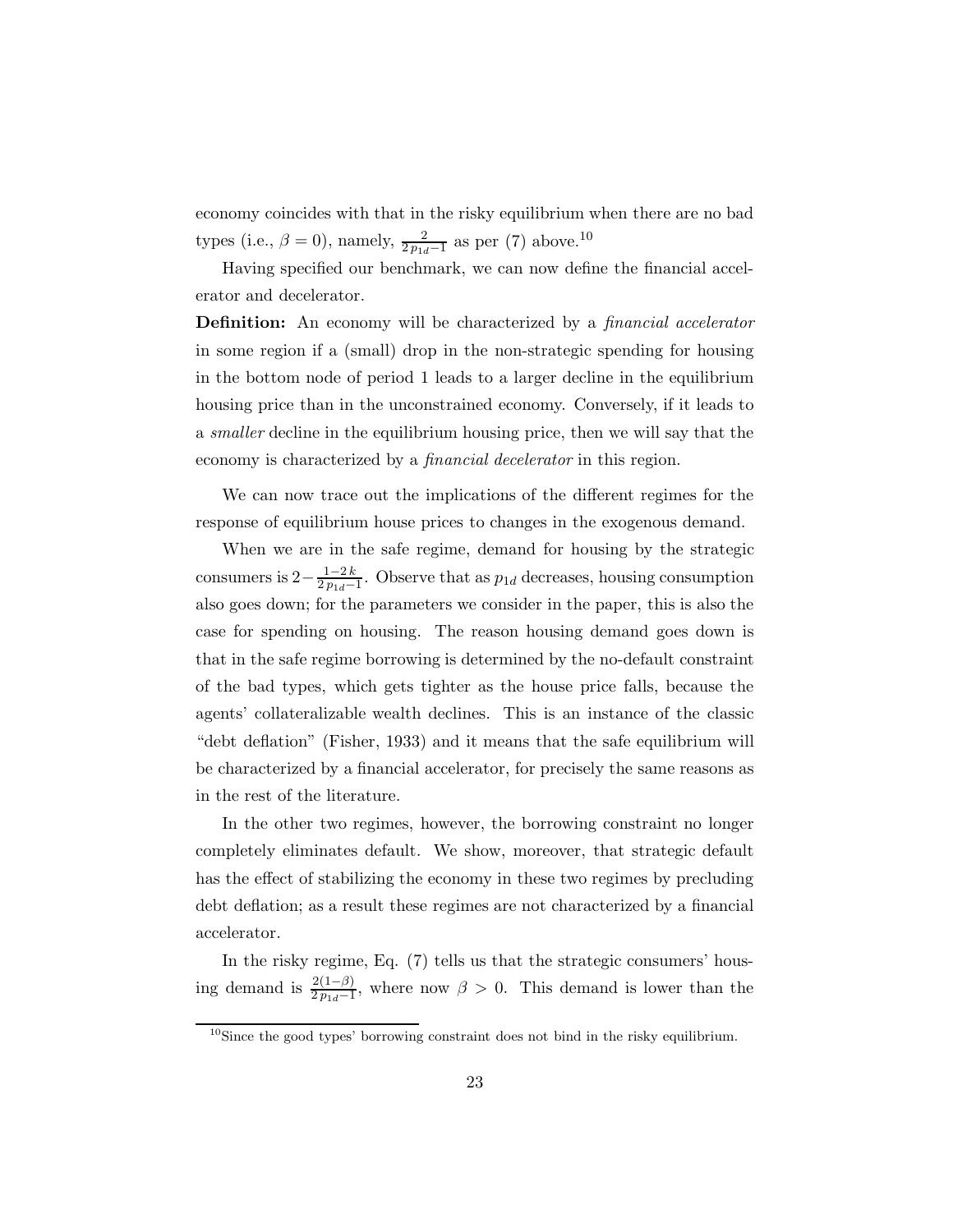unconstrained spending (by a factor  $1 - \beta$ ); this reflects the good types' response to free-riding by the bad types. Observe, however, that demand no longer depends on the agents' collateralizable wealth, and thus there is no financial accelerator within this regime; in this sense the economy behaves as if it were unconstrained. The reason is that now the bad types strategically default in period 2 equilibrium; this then implies that their collateral constraint — which led to debt deflation in the safe regime — no longer binds.

Finally, in the default regime, strategic agents' housing consumption is given by  $\frac{1+2k}{e^k(2p_{1d}-1)}$ ; this is the weighted average of consumption by the good and bad types as derived in Eq. (9). As in the risky regime, while adverse selection reduces consumption relative to the first best (now, since  $k < 1$ ), the fact that the bad types strategically default (now, in period 1) again implies that we have no accelerator and the economy responds to shocks as if it were unconstrained.

In addition, we will now show that in the transition *across* regimes, strategic default can sometimes have a *decelerating* effect. That is, the response of the economy to shocks that drive us across regimes will be *weaker* than in an unconstrained economy.

First recall that as prices fall we go from the safe, to the risky, and finally the default regime (although not all of these will necessarily occur for all parameter values).

When the parameter values are such that the risky equilibrium never exists, then the transition — from the safe to the default regime — is continuous.<sup>11</sup> The fact that we move from a (safe) equilibrium with a financial accelerator to an equilibrium (the default regime) without one means that

 $11$ To see this, first note that the equilibrium switches from the safe to the default regime when  $p = p_{\text{nodef}}$ , as derived in Eq. (A-2). Substituting this price into the expressions for housing demand in each regime ((5) and (9)) demonstrates that demand in each regime is identical at this price and so the market-clearing price will be continuous across the regimes.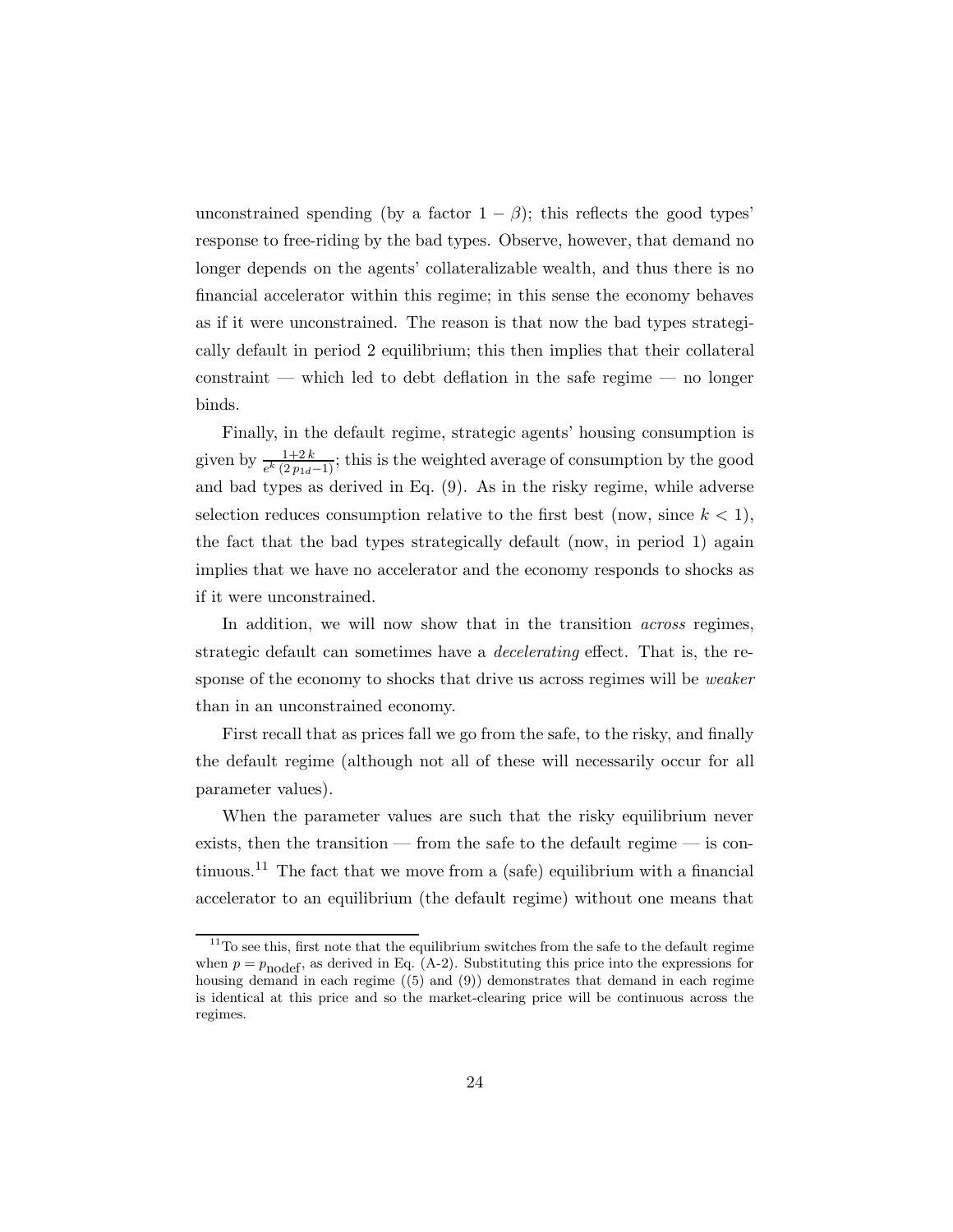the response of the price and the strategic agents' demand to changes in the outside demand  $\delta_d$  across this transition will be muted as compared to the safe regime, but this response will still exceed that of the unconstrained benchmark (or, equivalently, the response inside the default regime itself). This may be seen in Fig. 3 below, for example.

In general, however, the risky regime will also exist. By comparing the demand in the safe and risky regimes ((5) and (7), respectively), we can conclude that housing demand in the risky regime is always higher when it exists.<sup>12</sup> As a result, the transition from the safe to the risky regime will in fact be characterized by a *financial decelerator*. More precisely, the fact that demand in the risky regime is higher than that in the safe means that in order to ensure that equilibrium exists as we move across these regimes we must randomize,  $^{13}$  so in fact housing consumption (and prices) will be *completely inelastic* with respect to changes in the outside demand  $\delta_d$  during this transition (see Fig. 4, for example).

Finally, when the house price (or, equivalently, the outside demand) is sufficiently low, we switch from the risky to the default regime. By comparing (7) and (9) we can see that consumption in the default regime can only exceed that in the risky regime if  $\beta > 1 - \frac{1+2k}{2e^k}$ . But as discussed earlier this implies that the risky regime does not exist,  $14$  a case we covered earlier and hence rule out here. So going from the risky to the default regime must entail a drop in aggregate housing demand (and so an accelerator relative

<sup>&</sup>lt;sup>12</sup>This is implied by condition  $(A-6)$  below.

<sup>&</sup>lt;sup>13</sup>In particular, we assume that a fraction  $\gamma \in (0,1)$  of the agents are randomly assigned to play the risky equilibrium, and a fraction  $1-\gamma$  play the safe. Here  $\gamma$  is chosen to keep the market price fixed given the outside demand; at this price the good types are indifferent between the safe and risky equilibria. In addition, we give lenders the off-equilibrium-path belief that if an agent deviates, he is assumed to be the bad type. Of course, the bad types all prefer the risky allocation (since this allows them to borrow more without repaying in the final period), but since deviating would signal their type to lenders (since the good types are indifferent), they do not switch. As  $\delta_d$  falls, the fraction  $\gamma$  of agents assigned to the risky regime of course increases, until it reaches 1, at which point we are in a pure risky regime (and henceforth the price falls as  $\delta_d$  drops).

<sup>&</sup>lt;sup>14</sup>See Eq.  $(A-5)$  for the detailed derivation.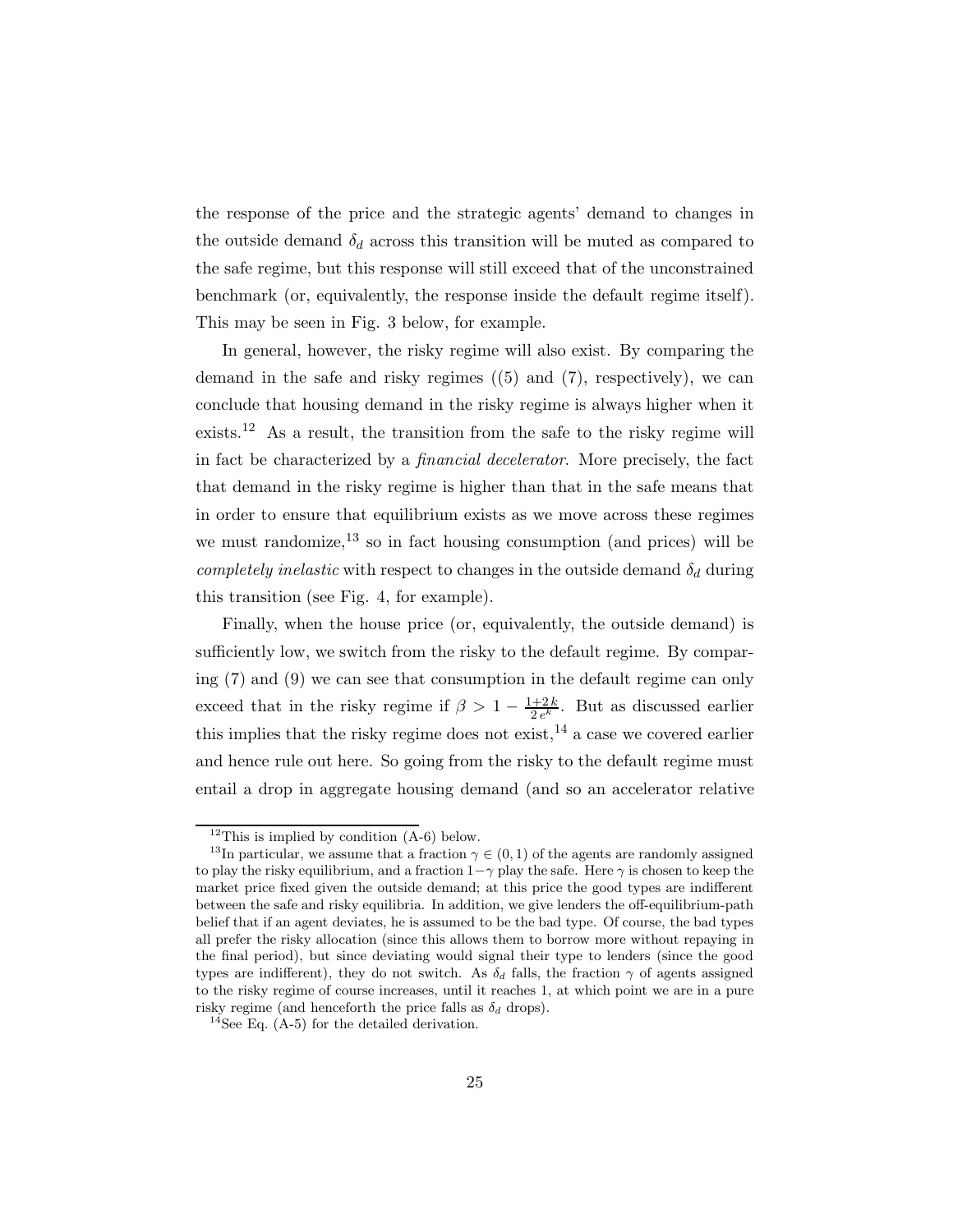to the unconstrained case).

**Summary:** In our model we can have (i) a "standard" accelerator in the safe regime, (ii) an economy that responds as if it were unconstrained in the risky and default regimes, and (iii) deceleration or acceleration as the equilibrium transitions from one regime to another.

## **4.2 The Financial Decelerator in Equilibrium**

By building on the discussion above, we can give the following results, which establish conditions under which our original intuition holds — that is, when prices are high we obtain an equilibrium with a financial accelerators, whereas when they are low strategic default stabilizes the economy.

The simplest condition is one that rules out the risky regime (so that prices do not drop when we switch to the default regime); as discussed above we know that  $1 - \frac{1+2k}{2e^k} < \beta$  suffices (see Eq. (A-5)).

So that our equilibrium exists, we also restrict the variation in outside demand  $\delta_d$ , which simply ensures that (i) in the bottom node the equilibrium housing price  $p_{1d}$  is no greater than 1, and (ii) that  $i_1 + 2p_{1d} \ge 2r_0$ , so that default is truly strategic — that is, agents are always *able* to repay should they choose to. $15$ 

**Assumption 2:**  $\delta_d \in \left[ \frac{e^{-k}(6+\beta)(e^{k}(2+\beta)-2\sigma(1+2k)}{4(2+\beta)(1-\sigma)}, \frac{2-\sigma-2k\sigma}{1-\sigma} \right]$ i

This then allows us to formulate the following Proposition.

**Proposition 1:** Given Assumptions 1 and 2, when  $1 - \frac{1+2k}{2e^k} < \beta$  then there exists an equilibrium of this economy in which housing markets clear and agents play a Wilson-Miyazaki equilibrium of the lending game. For  $\delta_d$ sufficiently high the equilibrium is characterized by the safe regime and for  $\delta_d$  sufficiently low the default regime prevails. Moreover, the safe regime is characterized by a financial accelerator, and in the default regime strategic

<sup>&</sup>lt;sup>15</sup>This is derived from Eqs.  $(6)-(10)$ .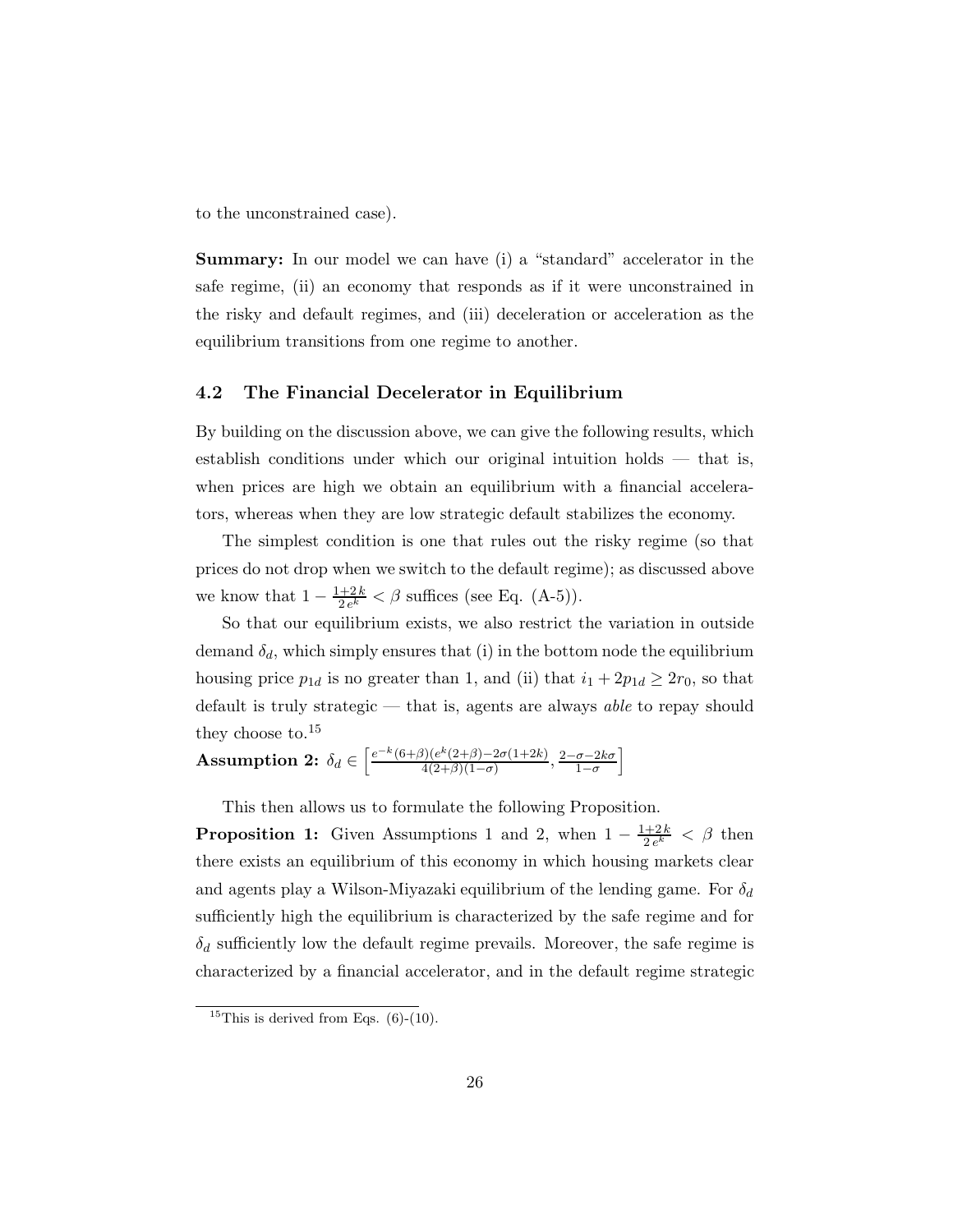default stabilizes the economy so that it responds to shocks as if it were unconstrained.

It is also not difficult to give conditions that rule out a financial accelerator altogether; this requires finding parameters for which only the risky regime can occur in equilibrium. From the expressions for the good types' utility in each regime (see  $(A-9)-(A-11)$ ), this occurs when  $\beta$  and k are sufficiently close to 0, as can also be verified from Fig. 2. Intuitively, the reason is that with low  $\beta$  the free-riding problem is not severe in the risky regime, so that it is immune to deviations by either type. Similarly, with low  $k$  the borrowing in the safe and default regimes is low, again making the risky regime more attractive.

As above, we also impose restrictions on the outside demand that keep  $p_{1d}$  below 1 and also ensure that it is sufficiently high that default is a strategic decision ( $p_{1d} > 3/4$  suffices in this regime). From the marketclearing condition (8), we can see that the necessary assumption is as follows: **Assumption 3:**  $\delta_d \in \left[\frac{3(1-2\sigma(1-\beta)}{2(1-\sigma)}, \frac{2(1-\sigma(1-\beta))}{(1-\sigma)}\right]$ i .

The following Proposition then summarizes conditions under which we obtain a risky regime, with neither a financial accelerator nor a decelerator. **Proposition 2:** Given Assumption 3, when  $\beta$  and k are both sufficiently close to 0, there exists an equilibrium in which only a risky regime occurs, and the economy responds to shocks as if it were unconstrained.

Finally, we consider parameter values for which there is a safe regime and a risky one, but no default regime. In this case, as discussed above, there will be a financial accelerator for high house prices but a financial decelerator as we move into the risky regime (the risky regime itself will behave as if unconstrained). As above, taking  $\beta$  sufficiently low rules out the default regime, since it means that it is no longer worthwhile for the good types to try to separate from the bad types. However, to obtain a safe regime we must now take k to be sufficiently *high*; intuitively this is needed so that the borrowing in the safe regime (which is increasing in  $k$ )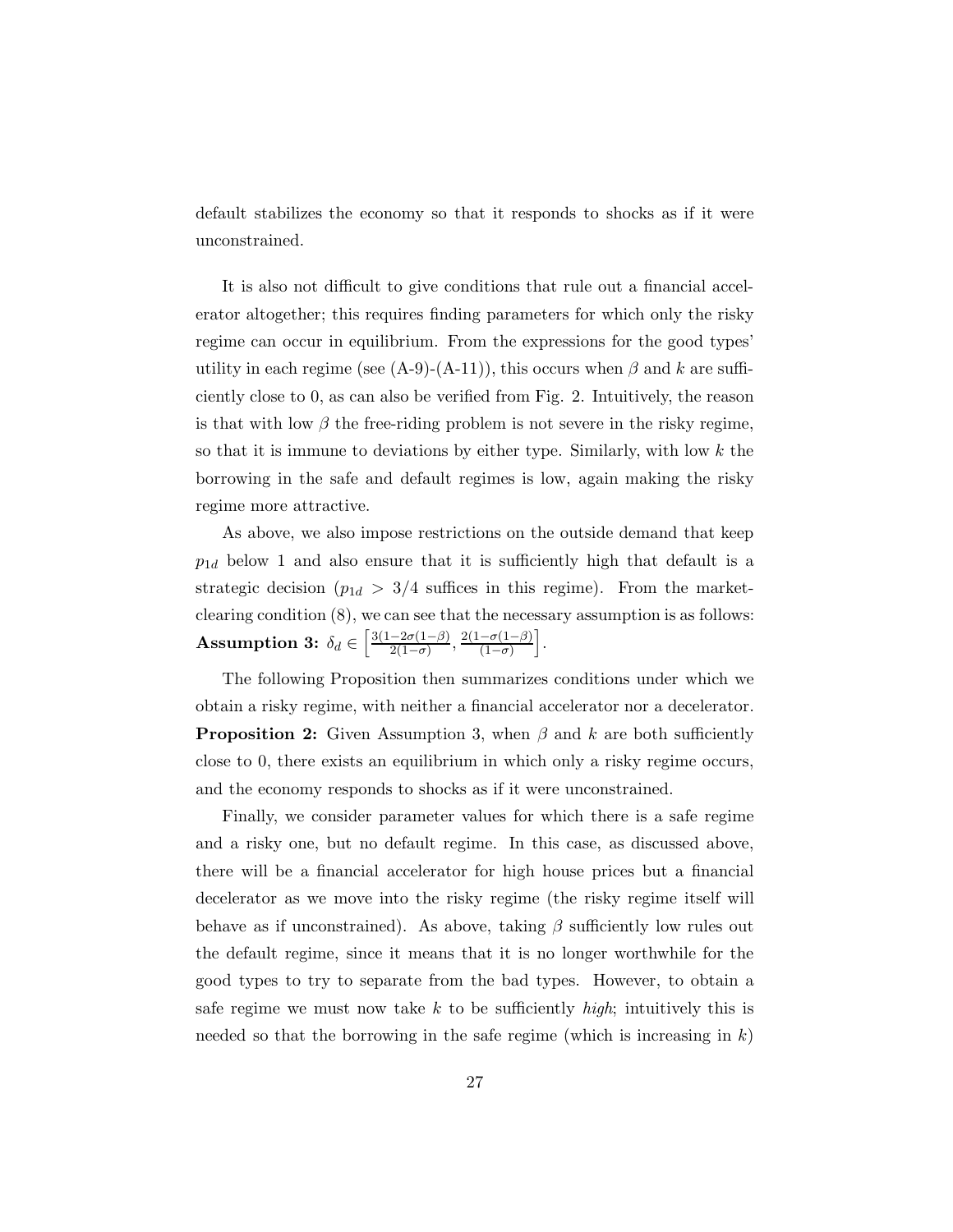exceeds that in the risky regime when house prices are high. In particular, from equation (A-6) we need  $k > 1/2 - \beta$  so as to ensure that borrowing cannot be risky for  $p_{1d}$  close to 1. This is illustrated in Fig. 4 below. As above, in order to ensure that equilibrium exists, we restrict the domain of the demand shocks:<sup>16</sup>

**Assumption 4:**  $\delta_d \in [\frac{3(1-2\sigma(1-\beta)}{2(1-\sigma)}, \frac{2-\sigma-2k\sigma}{1-\sigma}].$ 

This then gives us the following Proposition.

**Proposition 3:** Given Assumptions 1 and 4, when  $\beta$  is sufficiently close to 0, but  $k > 1/2 - \beta$ , there exists an equilibrium in which either a safe regime or a risky regime can occur. There is a financial accelerator in the safe regime, the economy responds to shocks as if it were unconstrained in the risky regime, and there is a financial decelerator in the transition from the safe regime to the risky regime.

## **4.3 Empirical Implications**

We now discuss the empirical implications of our model.

First recall that — as discussed in section 4.1 above — a financial accelerator prevails only in the safe regime, i.e. when house prices are high. So in light of Proposition 1, our model predicts that the response of house prices to demand shocks should be greater when house prices are high than when they are low.

We can also derive another, more detailed, empirical implication, namely that recent reforms in U.S. bankruptcy laws should *increase* the sensitivity of house prices to demand shocks. Some have argued (Mann, 2007 and also White, 2007) that the primary effect of the recent reform of U.S. bankruptcy laws (the *Bankruptcy Abuse Prevention and Consumer Protection Act of 2005*) is to make default more costly for borrowers (for example by increasing lawyers' fees) while leaving the amount actually collected by creditors

<sup>&</sup>lt;sup>16</sup>This assumption simply combines the relevant bounds from Assumptions 2 and 3.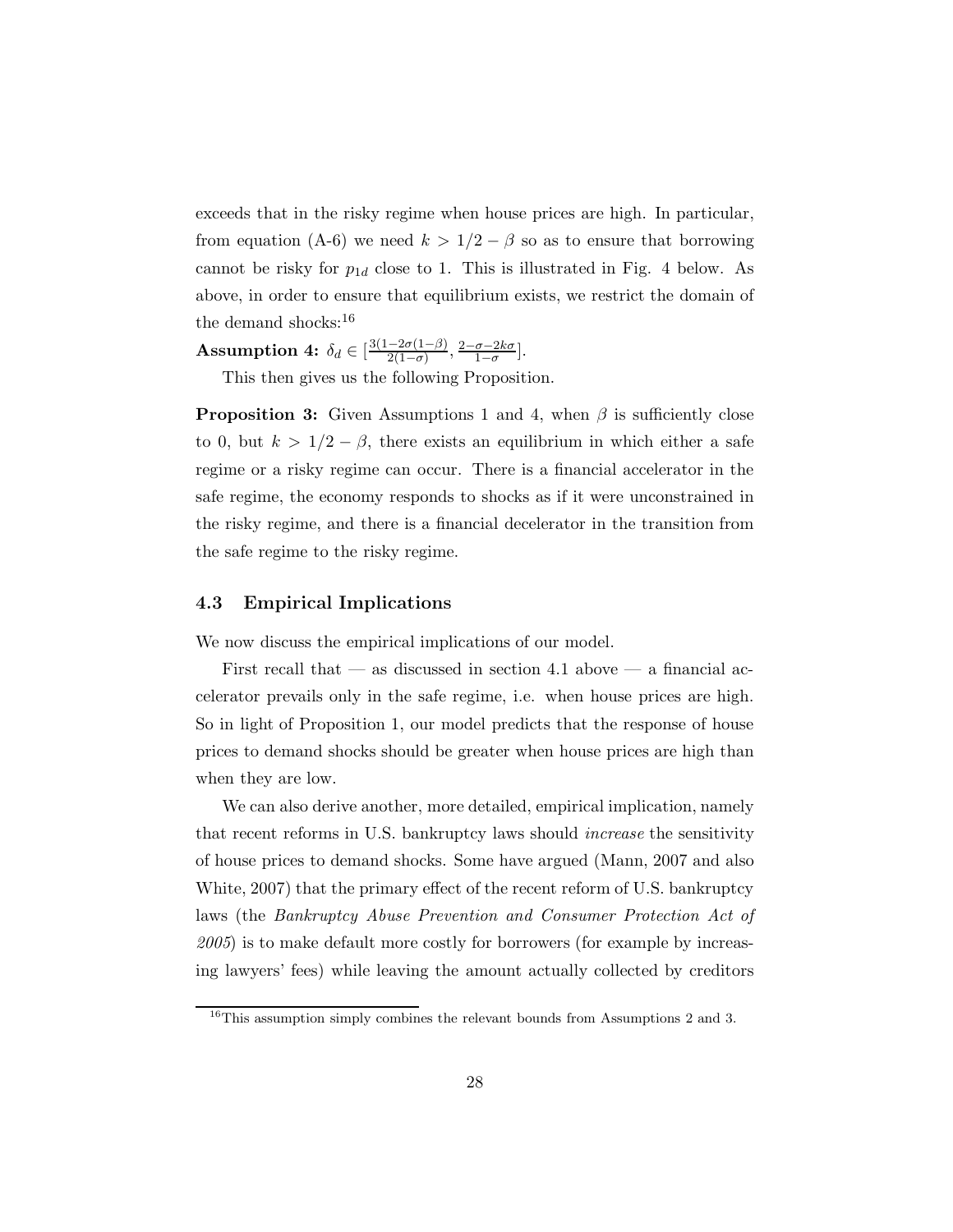relatively unchanged. We therefore interpret these reforms as having raised the personal cost of default  $k$ <sup>17</sup>

We now show that in our model a higher personal default cost  $k$  implies a lower house price for which the transition out of the safe (financial accelerator) regime occurs. To see this, first consider the case in which only the safe and default regimes exist. Then, as discussed in appendix A, the good types always prefer the safe regime when feasible, and thus the transition out of the safe regime occurs at  $p_{\text{nodef}} \equiv \frac{1 + e^k (3 - 2k) + 2k}{4 e^k}$ , which is the lowest price for which the bad types are willing to refrain from defaulting when offered  $b_{\text{safe}}$ . This is decreasing in k, since for higher k defaulting is more costly for the bad types. Similarly, when the risky regime exists as well, then while the exact price for which we shift from the safe to the risky equilibrium must be calculated numerically, we can nevertheless see that this cutoff must be decreasing in k. The reason is that the utility<sup>18</sup> the good types receive in the safe regime,  $\log \left[\frac{3+2k-4p_{1d}}{1-2p_{1d}}\right]$  $1-2 p_{1d}$  $\vert -k$ , is increasing in k for the parameter values that we consider, whereas the utility they accrue in the risky regime, given by  $(A-10)$ , does not depend on k.

Thus these reforms imply that we are more likely to be in the safe regime, with its financial accelerator, and less likely to observe a financial decelerator. So our model predicts that, on average, house prices should now be more sensitive to shocks.

 $^{17}\mathrm{To}$  be precise, the cost of a bankruptcy filing affects the decision to default on a secured mortgage in two ways. First of all, as discussed above, in states that permit deficiency judgments, homeowners use bankruptcy filings to limit the amount lenders can take from their other assets. In addition, as is well-known (Leonard, 1999) chapter 13 bankruptcy filings are often used by homeowners in distress as a way to slow down the foreclosure process — either to give them time to become current on their payments or else simply to extend the period during which the borrower can remain in his home without making payments. Jacoby (2007) discusses the possible impact of the recent bankruptcy reform on foreclosures.

<sup>&</sup>lt;sup>18</sup>This expression is obtained by substituting the expression for  $b_{\text{safe}}$  into the good types' utility (A-9) in this case.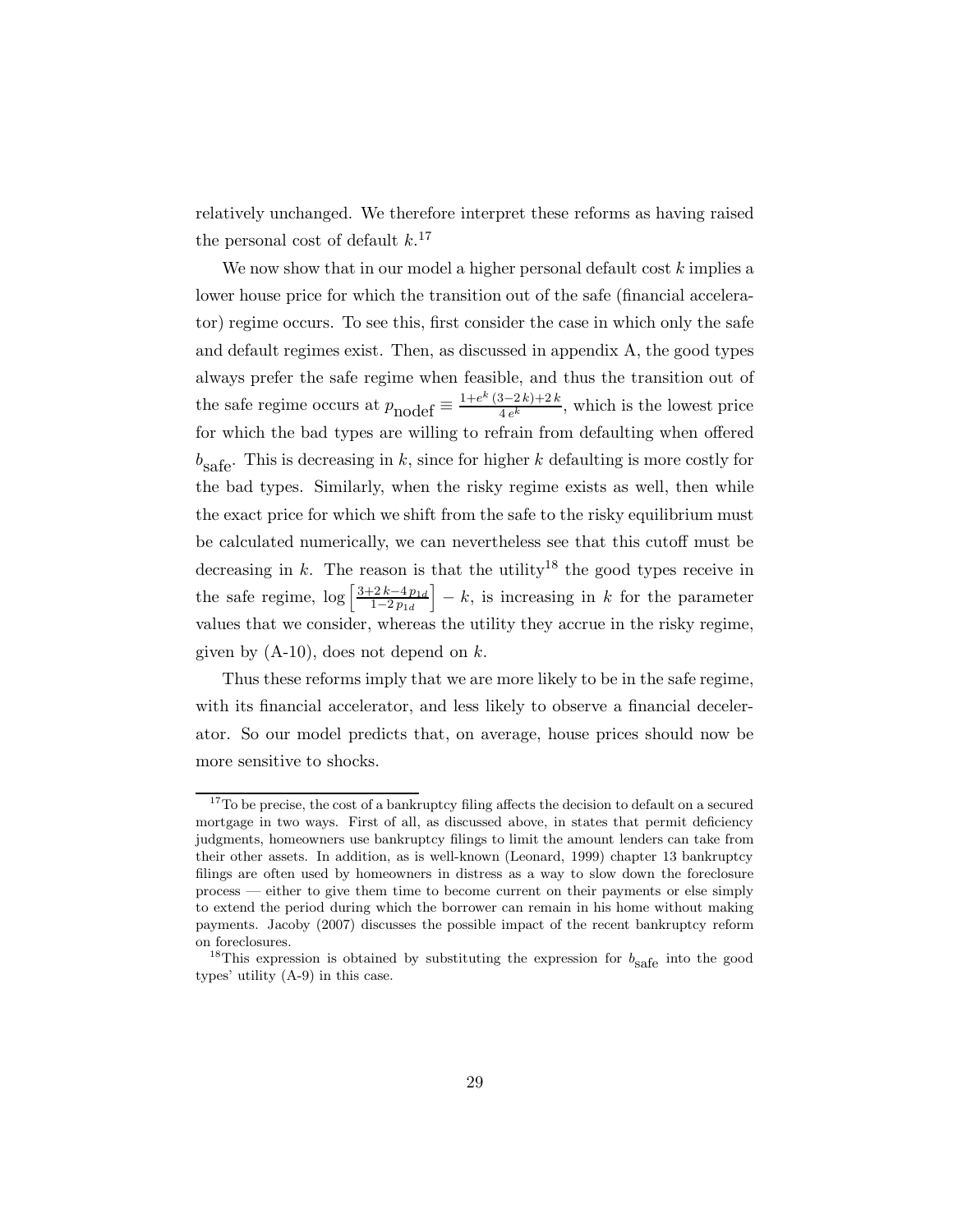## **5 Examples**

In this section we present several examples that illustrate the possible types of equilibria that can occur in our model. We will initially take half the population to be strategic consumers ( $\sigma = 0.5$ ) and assume the default cost for the bad types is  $k = 0.4$ ; this gives us the widest possible range of equilibria.

The first case we consider is  $\beta = 0.4$ . Referring to Fig. 2 above and Proposition 1, we can see that these parameters correspond to region S-D, that is, the safe regime for high values of  $p_{1d}$  and the default regime for low values. This combination occurs because (i) with a relatively high value of  $k$  $(k = 0.4)$  it is not too costly for the good types to restrict their borrowing to the level at which the bad still repay and (ii) with many bad types  $(\beta = 0.4)$ the risky equilibrium — in which the bad types default — would be very costly for the good types. As discussed in Proposition 1, in this case we have a financial accelerator for high values of the house price, but strategic default then stabilizes the economy for lower prices.

We begin by choosing the per capita spending by the outside sector  $\delta_d$ so as to calibrate the model at  $p_{1d} = 1$ . We then lower  $\delta_d$ ; the results are plotted in Fig. 3 below. As we do so, the price clearly falls. Observe that the slope is relatively steep; this reflects the financial accelerator in the safe regime.

When we reach  $p_{1d} = p_{\text{nodef}} = 0.85$ ,<sup>19</sup> the bad types no longer wish to repay and we switch to the default regime. In the default regime the slope of the price as a function of  $\delta$  is less steep — indeed, as discussed above this regime behaves as if it were unconstrained. The reason is that when the bad types default in period 1, their wealth in this period no longer decreases as the house price falls. Although lenders recoup some of their losses in the form of a higher interest rate (paid by the good types, who do not default),

 $^{19}p_{\text{nodef}}$  is the lowest price that is consistent with a safe equilibrium; see Eq. (A-2).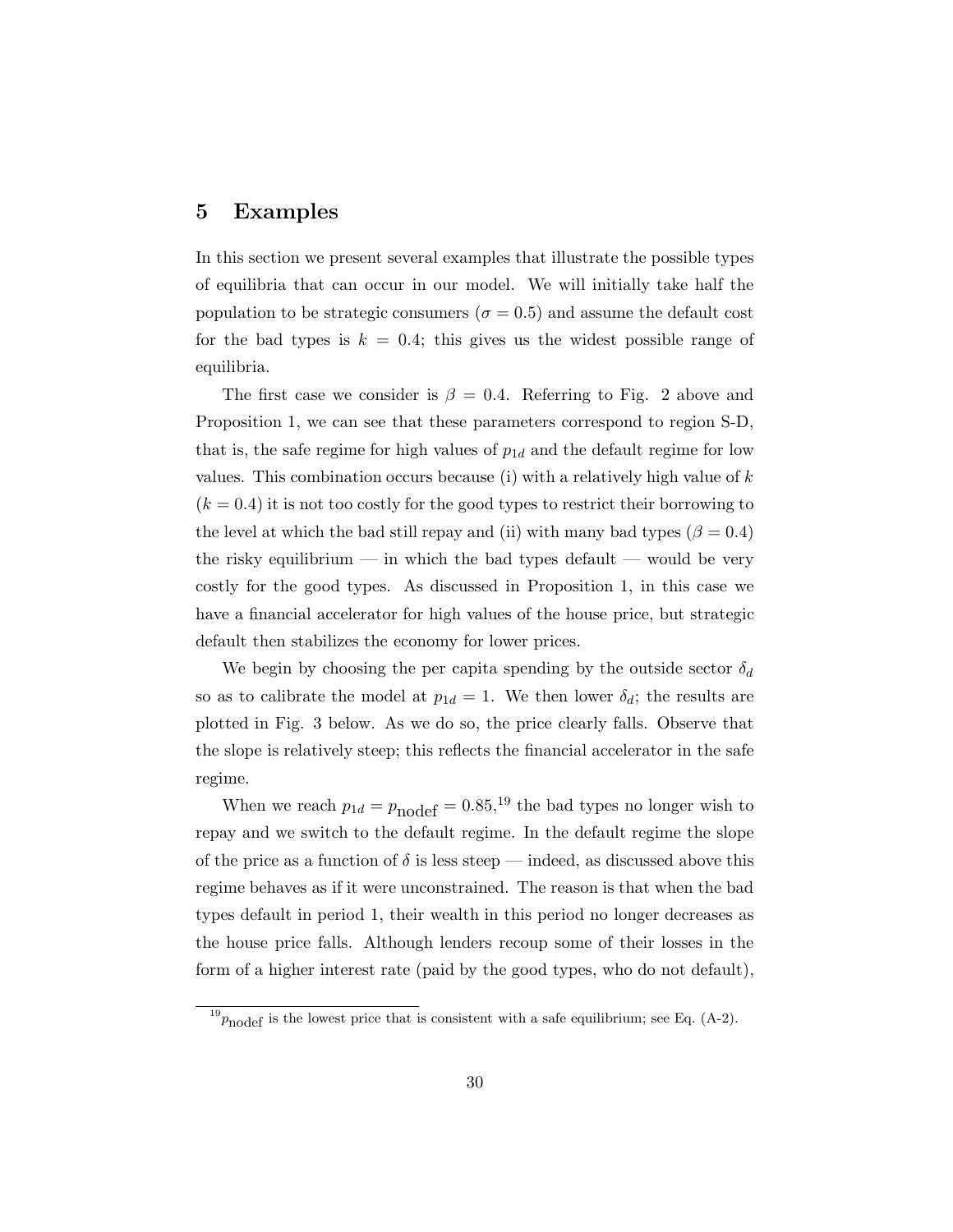the rest is paid in the top node (where the price is much higher). Thus the net effect on consumption in the bottom node is positive relative to the safe regime — that is, default endogenously serves as a stabilizing force and there is no longer a financial accelerator.



Figure 3: The response of house prices to a change in outside demand  $\delta_d$  when  $\beta = 0.4$  (and  $k = 0.4$  and  $\sigma = 0.5$ ). The equilibrium shifts from the safe regime to the default regime at  $p_{1d} = 0.85$ . The safe regime is characterized by a financial accelerator, but strategic default serves as a stabilizing force in the default regime.

Now suppose that  $\beta = 0.1$ . These parameters correspond to the case in which there is no default regime (Fig. 2 and Proposition 3). For high prices we are in the safe regime, with its financial accelerator, and for low prices, we are in the risky regime. Once again default serves as a stabilizing force, although this time it is default in period 2; that is, for low prices the good types find it too costly to restrict their borrowing to the safe level. Observe that there is now a flat region in the transition between the safe and risky regimes — this is a clear example of the financial deceleration that results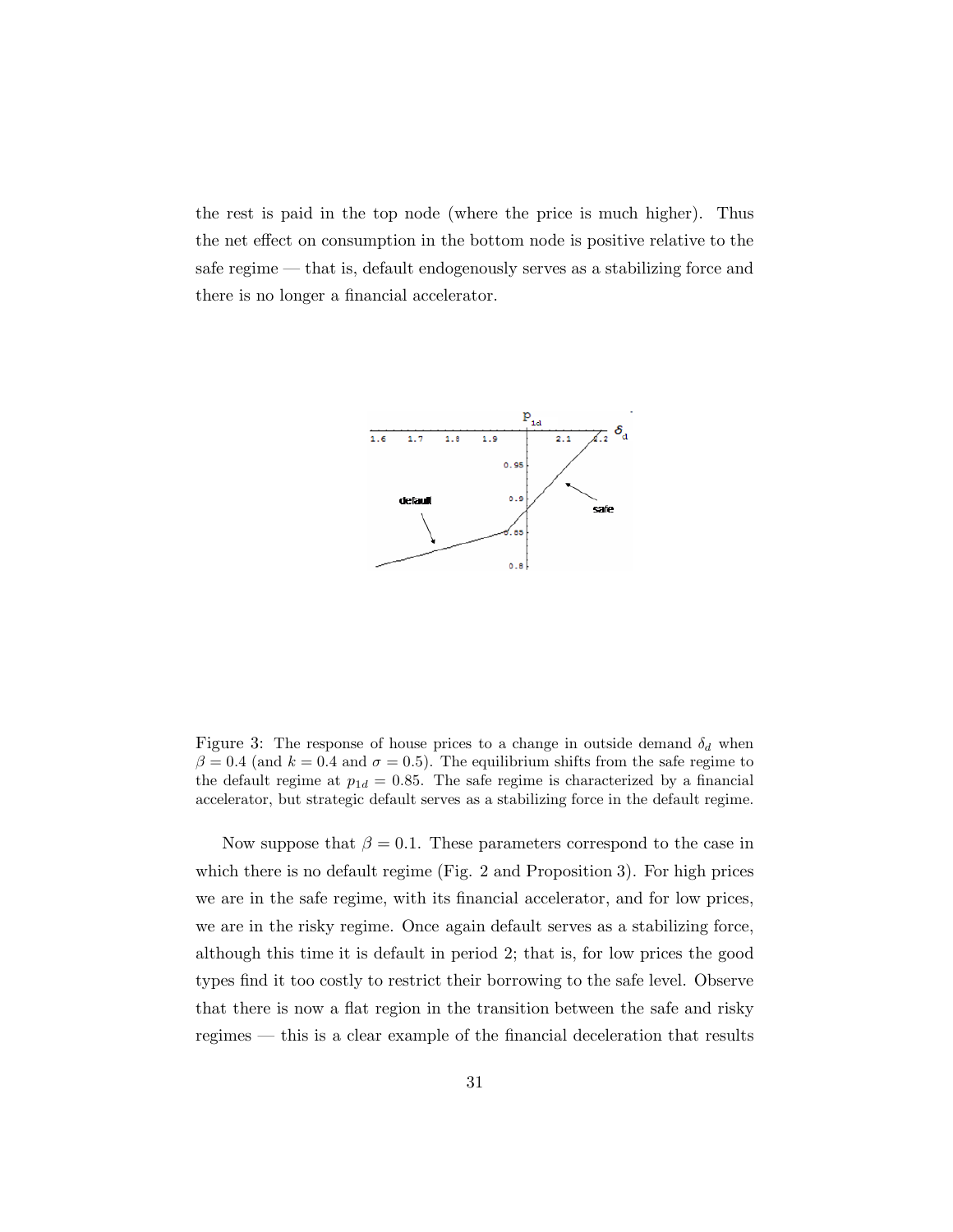from the bad types' strategic default. We plot the response of  $p_{1d}$  in Fig. 4.



Figure 4: The response of house prices to a change in outside demand  $\delta_d$  when  $\beta = 0.1$  (and  $k = 0.4$  and  $\sigma = 0.5$ ). Borrowing is such that the risky agents default in period 2 for  $p_{1d} \leq 0.88$ . This additional borrowing serves as a stabilizing force in the risky regime, and there is a financial decelerator in the transition from the safe to the risky regime.

Finally, let  $\beta = 0.15$  and  $\sigma = 0.1$ .<sup>20</sup> In this case, as we vary the outside demand and hence the market-clearing house price, all of the regimes can occur; this is plotted in Fig. 5. As we move from the safe to the risky regime, the economy behaves just as in the previous example. Notice, however, that there is also a discrete jump down in  $p_{1d}$  when we switch from the risky to the default regime. Finally, recall from the first example that in the default

 $^{20}$ We needed to lower the fraction of strategic agents in this example so that the nonconvexity that occurs when we switch from the risky to the default regime does not force us into the region where the good agents would default as well.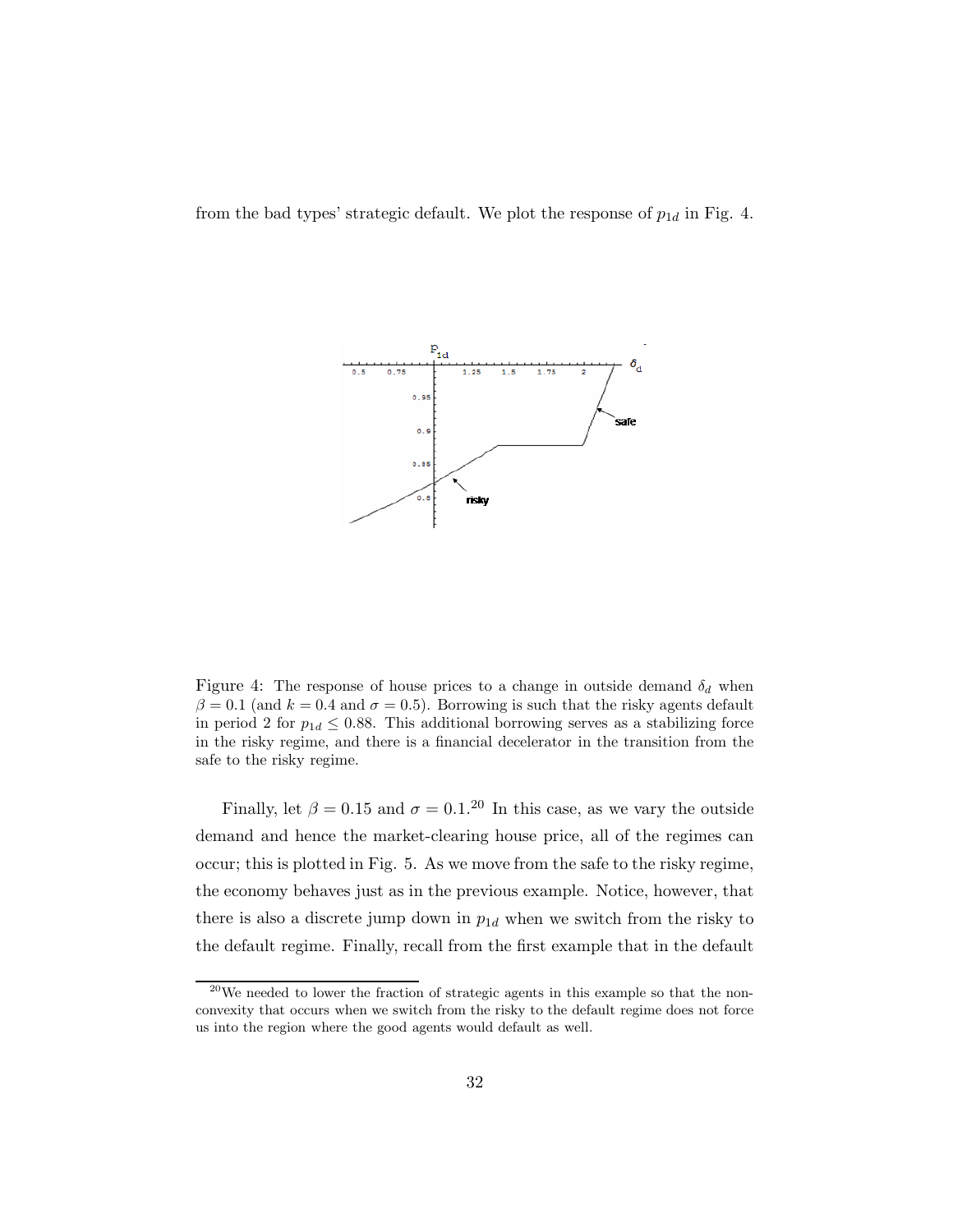regime demand is higher than in the safe regime and there is no financial accelerator either.



Figure 5: The response of house prices to a change in outside demand  $\delta_d$  when  $\beta = 0.15$  (and  $k = 0.4$  and  $\sigma = 0.1$ ). The equilibrium shifts from the safe regime to the risky regime at  $p_{1d} = 0.85$  and then to the default regime at  $p_{1d} = 0.79$ .

# **6 Conclusion**

In this paper we have developed a model of secured borrowing in which a drop in the value of the underlying collateral can generate strategic default, which in turn can serve to stabilize aggregate fluctuations because it leaves agents with more wealth precisely when the house price is lowest. Strategic default arises in equilibrium because the presence of adverse selection means that default is not always ruled out by binding borrowing constraints.

Our model has the following empirical implications. First, it predicts that the response of house prices to demand shocks should be greater when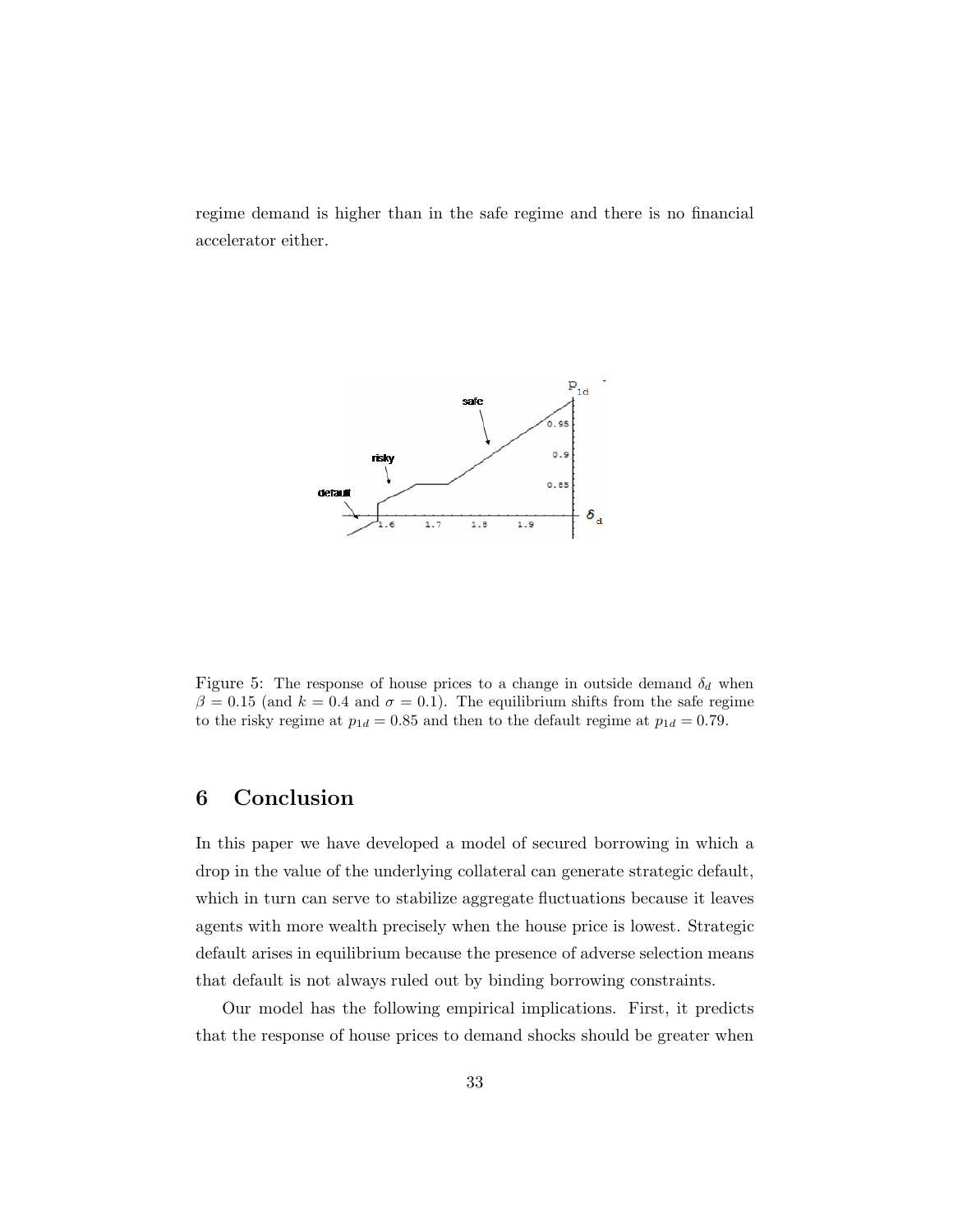prices are high than when they are low. The model also implies that, by raising the cost to borrowers of defaulting, the recent reform of U.S. bankruptcy laws should make house prices more sensitive to shocks.

There are several directions in which this model could be extended. One interesting avenue would be to endogenize the partially collateralized debt contract agents use to borrow. This paper also simplifies the effect of default on the banking sector — obviously a rash of bank failures induced by a sharp increase in borrower default could have serious consequences. Finally, it would be interesting to interact our stabilizer with a simple model of investment in which home equity serves to secure business loans, as does indeed seem to be increasingly common. Such a model would also generate interesting tradeoffs and might allow our mechanism to engender positive real effects for the economy as a whole.

# **7 Appendix A - Derivation of the Equilibrium**

In this appendix we characterize the equilibrium of the lending game.

It is useful to first study the behavior of the bad types when they default in the bottom node of period 1, since this will affect the decisions of both agents. Now, if the agents default, they are unambiguously identified as bad (since the good types never default) and so the borrowing constraint ensures that they will never be able to borrow so much that they default in period 2; they thus face an interest rate of  $r_d = 1$ .

Given their quasi-linear preferences, conditional on being in the bottom node of period 1 they would like to borrow b so as to maximize

$$
\log[(i_1+b)/p_{1d}] + (i_1+b)\frac{p_{2d}}{p_{1d}} - b,
$$

subject to their borrowing constraint  $b \leq b_{\text{max}}^{\text{def}} \equiv \frac{4kp_{1d}+1}{4p_{1d}-2}$  (derived in (2) above). Given that  $p_{2d} = 1/2$  and  $i_1 = 1/2$ , the optimal value is  $b = \frac{2p_1+1}{4p_1-2}$ . This is never less than the constrained level  $b_{\text{max}}^{\text{def}}$  whenever  $k \leq 1/2$ , so the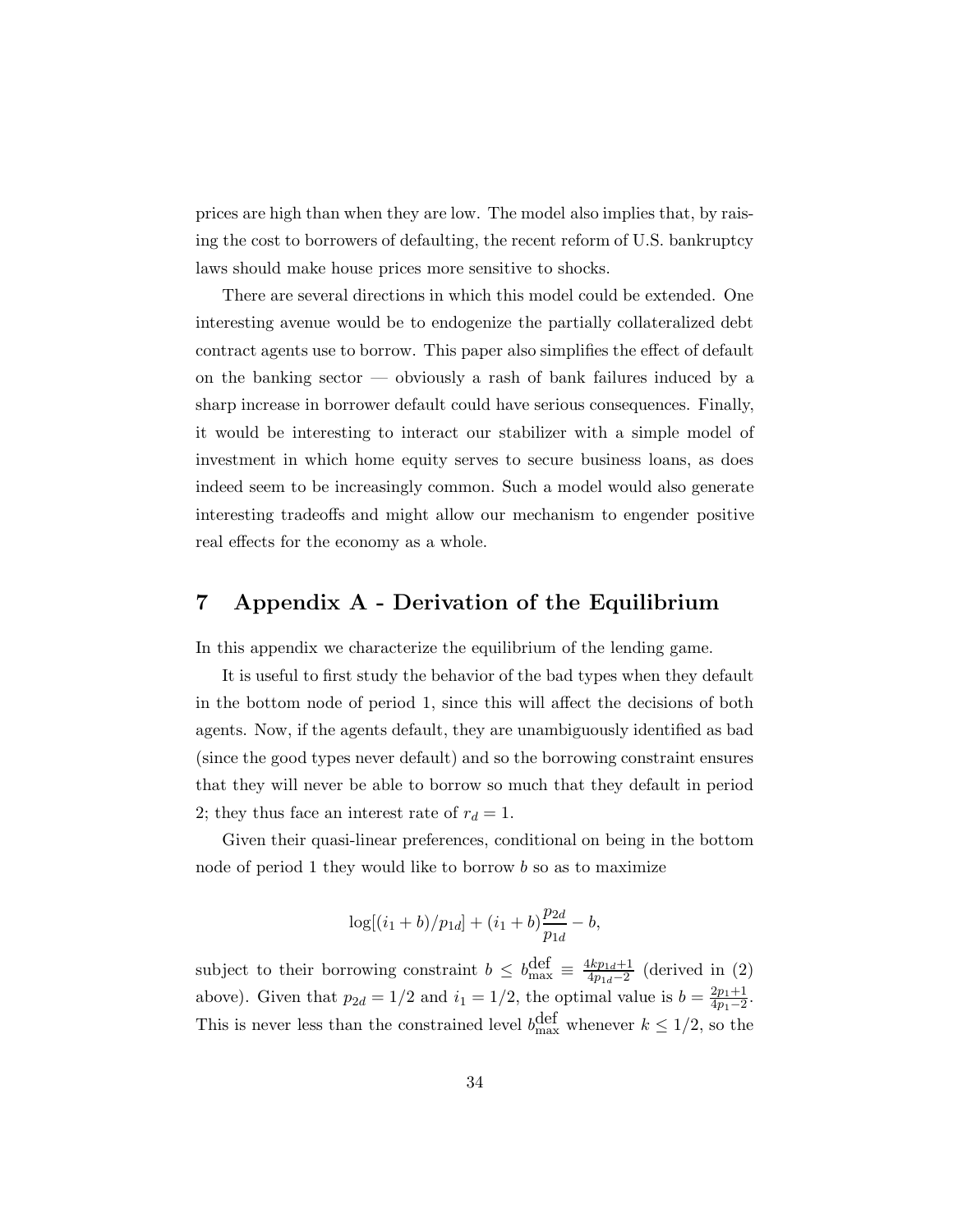borrowing constraint will always bind when the bad types default and they will indeed borrow  $b_{\text{max}}^{\text{def}}$ .

The resulting utility for these agents will then be

$$
\log \left[ \frac{1/2 + b_{\text{max}}^{\text{def}}}{p_{1d}} \right] - 2k = \log \left[ \frac{1 + 2k}{2p_{1d} - 1} \right] - 2k; \tag{A-1}
$$

the term  $-2k$  results from the fact that (i) the agents are defaulting in period 1, and then (ii) borrowing their maximum into period 2 (the maximal borrowing leaves them indifferent to defaulting or not in period 2, hence the  $extra -k$ ).

We now turn our attention to the characterization of the equilibrium regimes, which are determined by the borrowing in period 1 and repayment behavior in period 2. Recall that the Wilson-Miyazaki equilibrium must be immune to the introduction of new contracts that attract either the good or bad type; we will first ensure that the bad types do not want to deviate from the candidate equilibrium; we then determine when these regimes are also robust to deviations by the good types.

## 1. *Safe Regime*

First of all, we may be in a pooling equilibrium  $-$  in this case both types repay their initial loan in period 1. One type of pooling equilibrium is characterized by borrowing that is sufficiently restricted that the bad type also does not default in period 2; we term this the "safe regime" since there will be no default in either period.

From the borrowing constraint given in (1), this would necessitate the borrowing to be no more than  $b_{\text{safe}}$ , defined by:

$$
[1/2 + 2(p_{1d} - 1) + b_{\text{safe}}] \frac{p_{2d}}{p_{1d}} - b_{\text{safe}} = -k.
$$

This is determined by noting that (i) the bad type has default cost  $k$ , (ii) the post-repayment period-1 wealth of the agents in this pool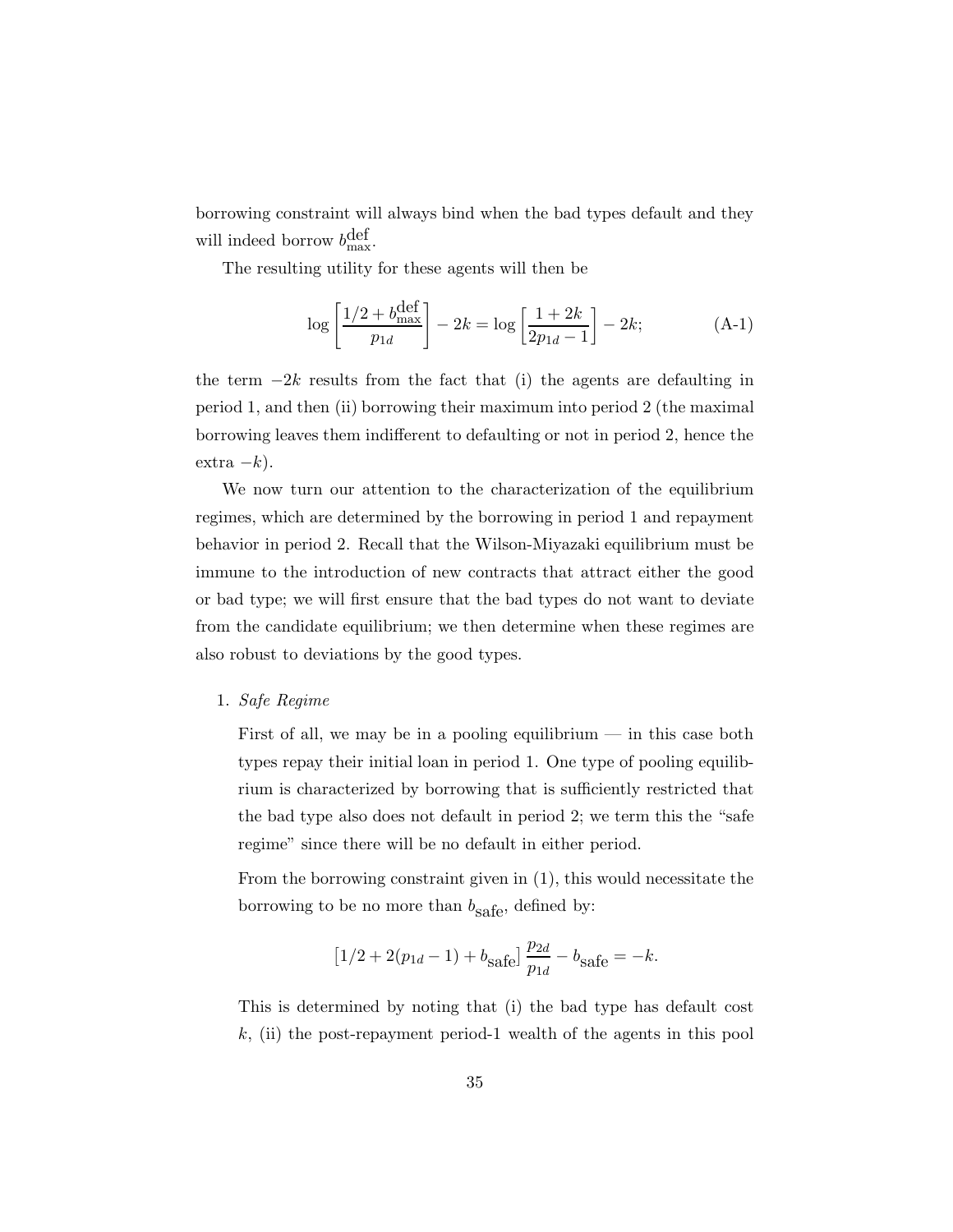is  $1/2 - 2(p_{1d} - 1)$  and finally, (iii) the interest rate in period 2 is  $r_d = 1$ , since there is no default by construction. The solution to this is  $b_{\text{safe}} = \frac{4(1+k)p_{1d}-3}{4p_{1d}-2}$ , which was already given in (4) above.

The Wilson-Miyazaki equilibrium must in fact be characterized by borrowing up to this maximum. Were this not the case, then a lender could profitably attract both types by offering a slightly larger loan; this would be accepted by both types given their income of  $i = 1/2$ and the second-period house price of  $p_{2d} = 1/2$ .<sup>21</sup>

It is important to note that this is an admissible candidate equilibrium only when the bad types do not want to deviate by defaulting. For the bad types to be willing to repay in period 1, it must be the case that the utility they derive from repaying and pooling with the good types is at least as high as the utility — given in  $(A-1)$  above — that they get from defaulting and separating themselves.

That is, the bad types will repay when

$$
\log[(1/2 + 2(p_{1d} - 1) + b_{\text{safe}})/p_{1d}] - k \ge \log\left[\frac{1 + 2k}{2p_{1d} - 1}\right] - 2k
$$

i.e.,

$$
\log\left[2 + \frac{1 - 2k}{1 - 2p_{1d}}\right] - k \ge \log\left[\frac{1 + 2k}{2p_{1d} - 1}\right] - 2k.
$$

Solving this, we can determine that the bad agents are willing to repay when  $p_{1d}$  is *above* 

$$
p_{\text{nodef}} \equiv \frac{1 + e^k (3 - 2k) + 2k}{4 e^k}.
$$
 (A-2)

For the extreme case of  $k = 0$  we have  $p_{\text{nodef}} = 1$ , which means that the bad agents would never want to repay under these terms (and so this regime would not exist). In general, however,  $p_{\text{nodef}}$  will be below

 $21$ <sup>21</sup>To see this, note that since the bad types' borrowing constraint binds when they default, it will also bind here (for both types) when they repay and have lower income.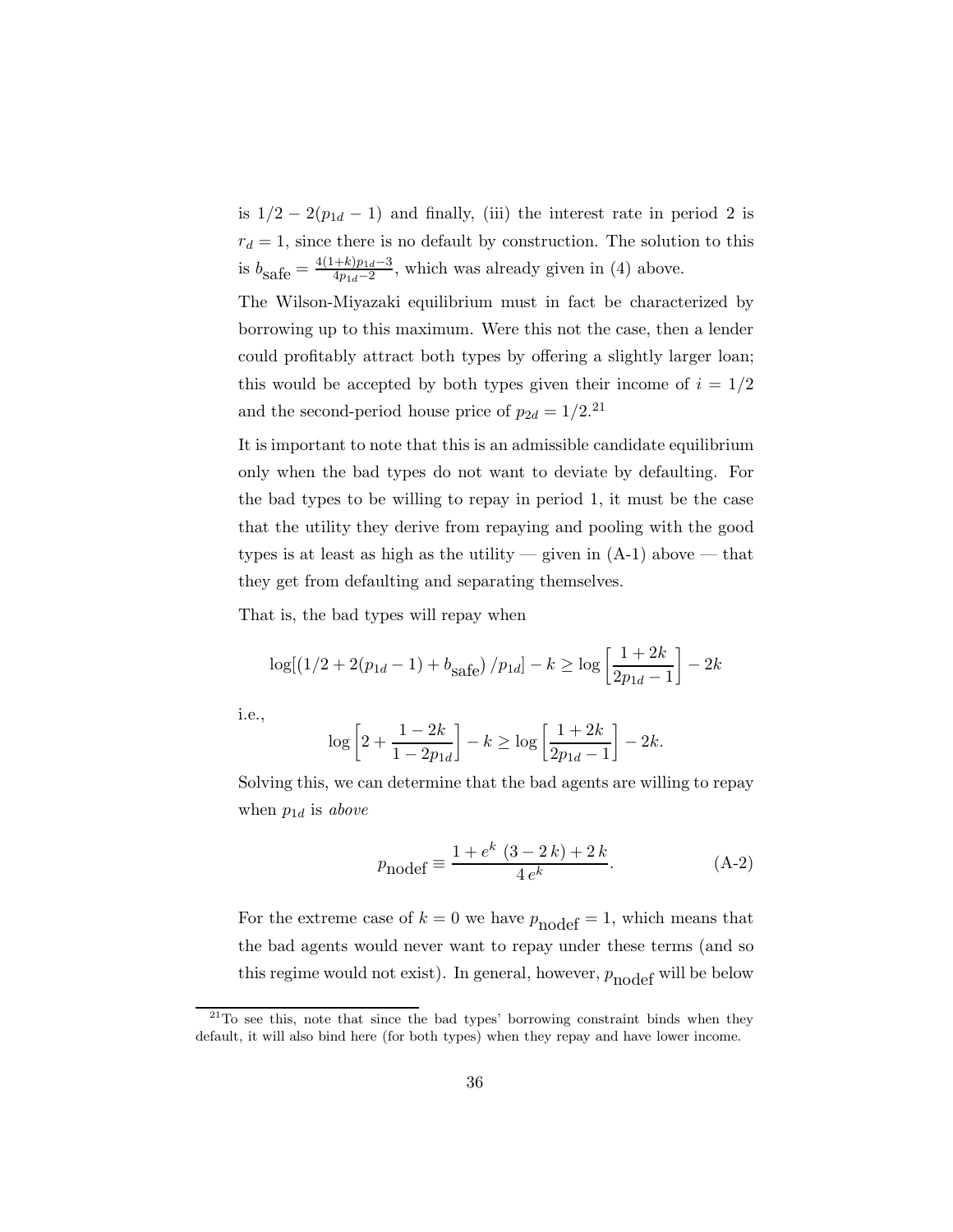1, since a higher k both makes default more costly and increases the maximal safe borrowing level.

2. *Risky Regime*

Another type of pooling equilibrium occurs when everyone repays in period 1, but the borrowing in period 1 is high enough that the bad types default in period 2.

Given period-1 borrowing b, the interest rate  $r_d$  that is payable in period 2 is now the solution to the following equation:

$$
b = (1 - \beta)br_d + \beta(1/2 + 2(p_{1d} - 1) + b)\frac{p_{2d}}{p_{1d}}
$$

The left-hand side is the amount b that is borrowed; on the right we have the amount repaid. This expression is derived as follows. There is a measure  $1 - \beta$  of good types, who repay  $b \cdot r_d$ , which is the entire loan plus interest. Conversely the bad types default and repay only their collateral, which is worth  $(1/2 + 2(p_{1d} - 1) + b) \frac{p_{2d}}{p_{1d}}$  in period 2. It is not hard to derive a closed-form expression for  $r_d$ ; in the interests of space it will not be reported.

In order to be a Wilson-Miyazaki equilibrium, the borrowing b must be immune to the introduction of new contracts that attract either the good types or the bad. We begin with the good types.

The good types' utility as a function of their borrowing  $b$  is

$$
\log\left[\frac{1/2+2(p_{1d}-1)+b}{p_{1d}}\right] + [1/2+2(p_{1d}-1)+b]\frac{p_{2d}}{p_{1d}} - r_d b \quad (A-3)
$$

and the value of b that maximizes this expression is

$$
b_{\text{risky}} = \frac{14 p_{1d} - 3 - 4 \beta p_{1d} - 8 p_{1d}^2}{4 p_{1d} - 2}.
$$
 (A-4)

There are, however, two constraints that must be satisfied. First,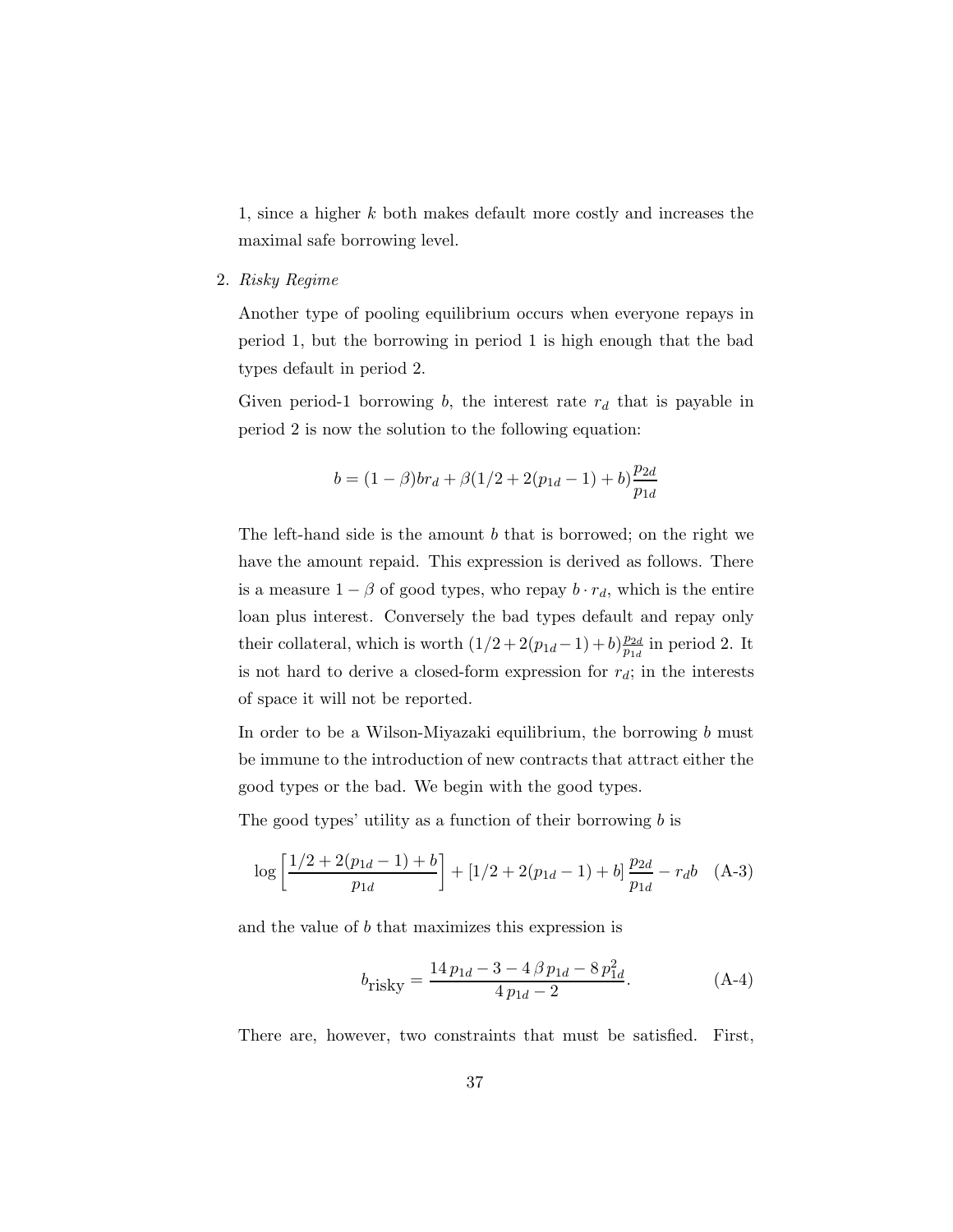$b_{\text{risky}}$  cannot exceed the good types' borrowing constraint  $b_{\text{max}}^{\text{nodef}}$ , as derived in (3) above. For the parameter values we consider, however, it can be shown that this borrowing constraint never binds for the good types.<sup>22</sup>

In addition,  $b_{\text{riskV}}$  must also be immune to the introduction of contracts that attract the bad types. In our case, this means that the bad types must (weakly) prefer repaying over defaulting in period 1. That is, we must have

$$
\log \left[ \frac{1+2k}{2p_{1d}-1} \right] - 2k \le \log \left[ \frac{1/2 + 2(p_{1d}-1) + b_{\text{risky}}}{p_{1d}} \right] - k;
$$

the left-hand side of this expression is the utility risky agents accrue when they default in period 1, as calculated in  $(A-1)$ , while the righthand side is the utility they obtain from repaying and then borrowing  $b_{\text{risky}}$ . Substituting the expression in  $(A-4)$  above, it can be shown that this occurs if and only if the fraction of bad types  $\beta$  satisfies

$$
\beta \le 1 - \frac{1 + 2k}{2 e^k}.
$$
 (A-5)

That is, we must have  $\beta$  and k sufficiently small for the bad types to be willing to repay. The reason is that with high  $k$  the bad types can borrow a lot when they default; similarly, when  $\beta$  is high, the adverse selection problem is relatively severe when they repay and so  $b_{\text{riskv}}$ will be low, which again makes repayment unattractive.

Finally,  $b_{\text{riskv}}$  will be an admissible candidate allocation only for house prices  $p_{1d}$  that are sufficiently low. The reason is that for this regime

<sup>&</sup>lt;sup>22</sup>The reason is that since the good types have  $\kappa = 1$ , their borrowing constraint only binds when  $p_{1d} < 3/4$ . However, since we focus attention on cases in which default is strategic (i.e., in which the agents can repay should they choose to do so), we must in fact restrict attention to parameter values that lead to risky equilibria with  $p_{1d} \geq 3/4$  (see Assumption 2 above).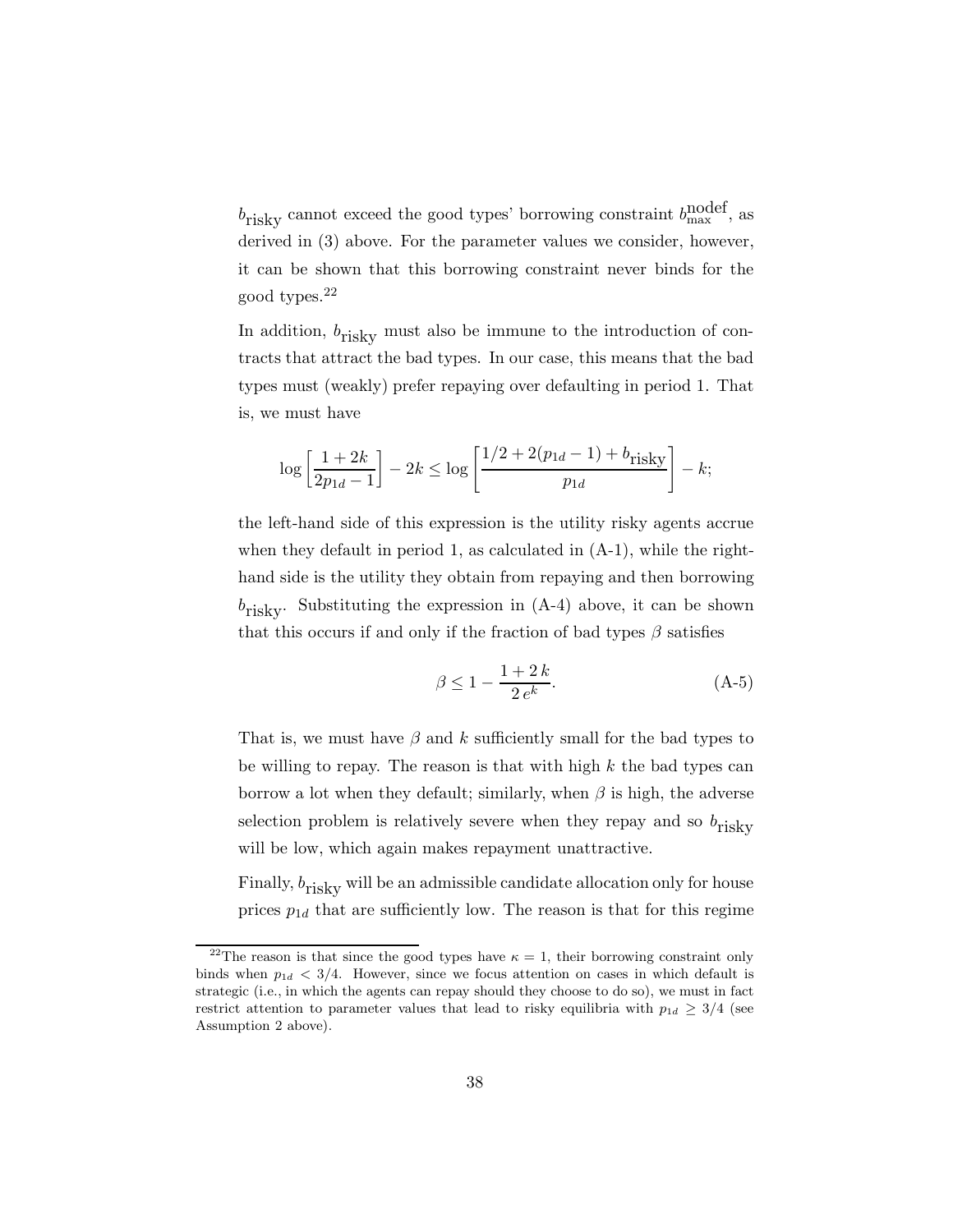to exist, by definition borrowing must be risky, that is, it must exceed the safe level of borrowing  $b_{\text{safe}}$  (derived above). When  $\beta + k \leq 1/2$ this holds for all values of  $p_{1d} < 1$  (because when  $\beta$  and k are low, the safe borrowing level is low relative to the risky level, as discussed below). More generally, we must have

$$
p_{1d} \le \frac{5}{4} - \frac{\beta + k}{2} \tag{A-6}
$$

for the risky regime to exist.

#### 3. *Default Regime*

Finally, the equilibrium may also be separating; that is, the bad types may default in period 1 while the good repay. In this case we would have  $r_d = 1$  (this time because we are in a separating equilibrium), but now the initial interest rate  $r_0$  would be above 1. In particular, the initial interest rate  $r_0$  that those agents who do not default must pay is determined by the lenders' break-even constraint:

$$
1/2 \times r_0 + 1/2 \times [(1 - \beta)r_0 + \beta p_{1d}] = 1
$$

This states that the total expected payment per unit must equal the amount borrowed. The agents all repay in the top node (which occurs with probability  $1/2$ ). In addition, in the bottom node all of the good types (measure  $1-\beta$ ) repay. The bad types (of measure  $\beta$ ) default and surrender their collateral, which is worth  $p_{1d}$  per unit. Observe that lenders always break even in expectation in every period (i.e., over the two nodes). If there is default in the bottom node of period 1, for example, so that the bad types do not repay, this raises the interest rate  $r_0$ , which must be paid by all agents in the top node, and by the good types in the bottom node as well (so it can potentially affect their consumption).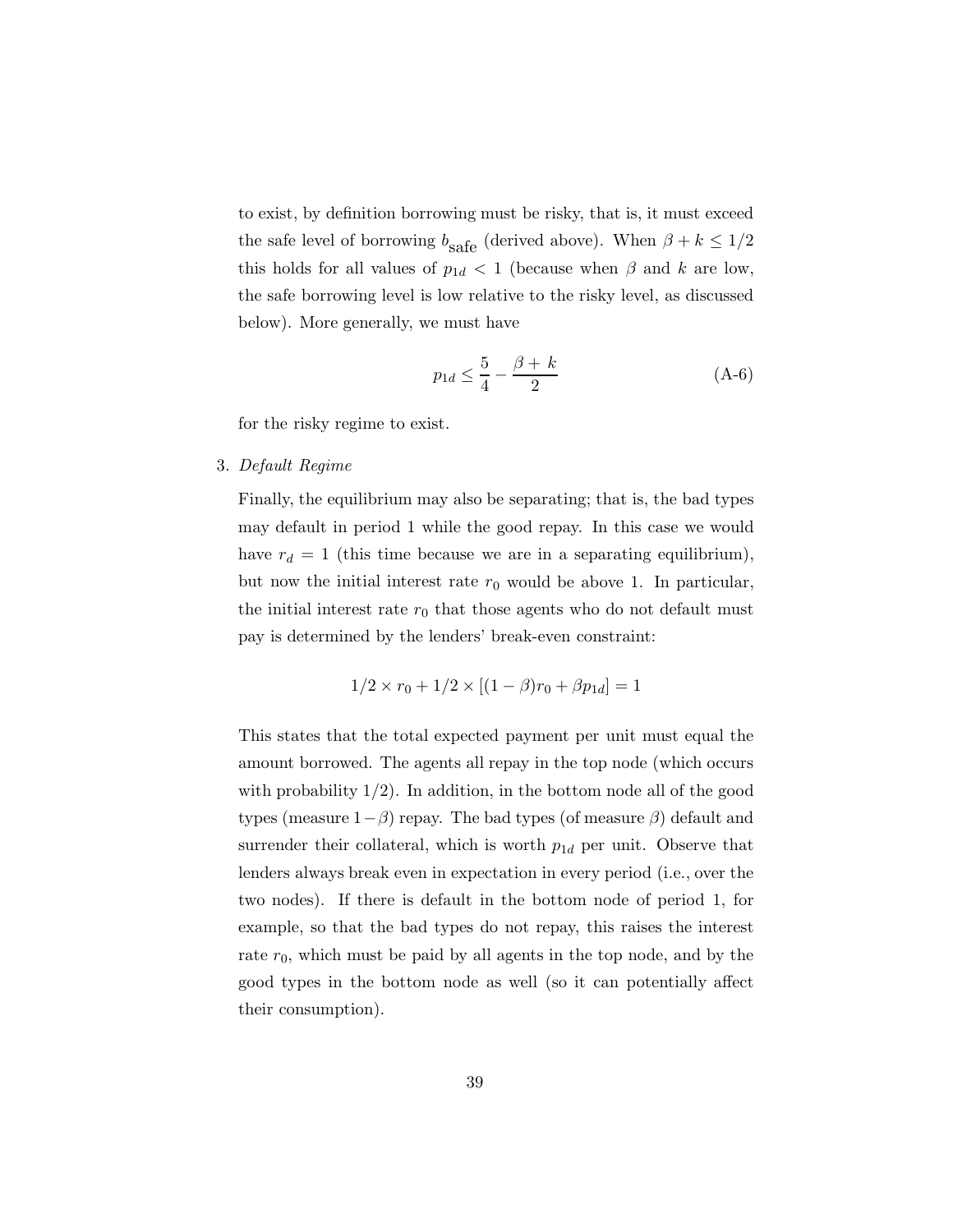The solution to this equation is  $r_0 = \frac{2-\beta p_{1d}}{2-\beta} > 1$ .

As we have mentioned earlier, since the focus of this paper is on *strategic* default, we will want to restrict attention to parameter values for which the agents are *able* to repay; that is, for which  $i_1 + 2p_{1d} \ge r_0$ . Given this expression for  $r_0$ , we must restrict attention to parameters that yield  $p_{1d} \ge \frac{6+\beta}{8}$  in equilibrium.

This is an admissible candidate equilibrium only when the bad types do indeed prefer to default. That is, the utility that the bad types receive from defaulting in period  $1 -$  calculated in  $(A-1)$  above  $$ must exceed what they would receive from repaying and then pooling with the good types. This implies a restriction both on the good types' borrowing (it must not be too high) as well as on the house price  $p_{1d}$ (it must be sufficiently low).

In particular, for default to (weakly) dominate for the bad types, the good types' borrowing must leave the bad types indifferent to defaulting; that is, it must be no more than  $b_{\text{def}}$ , as defined by

$$
\log\left[\frac{1+2k}{2p_{1d}-1}\right] - 2k = \log\left[\frac{1/2 + 2(p_{1d}-r_0) + b_{\text{def}}}{p_{1d}}\right] - k,\quad \text{(A-7)}
$$

where the right-hand side is the utility the bad types would receive from repaying in period 1 and mimicking the good types.

The solution to this equation is given by

$$
b_{\text{def}} \equiv \frac{6 + \beta - 8 p_{1d}}{4 - 2 \beta} + \frac{(1 + 2 k) p_{1d}}{e^k (2 p_{1d} - 1)};
$$
 (A-8)

it is easy to see that since this is below the good types' optimum, this constraint will in fact bind and the good types will indeed borrow  $b_{\text{def}}$ in this case.

As mentioned above, for this to be an admissible candidate equilibrium, house prices must also be low enough that the bad types are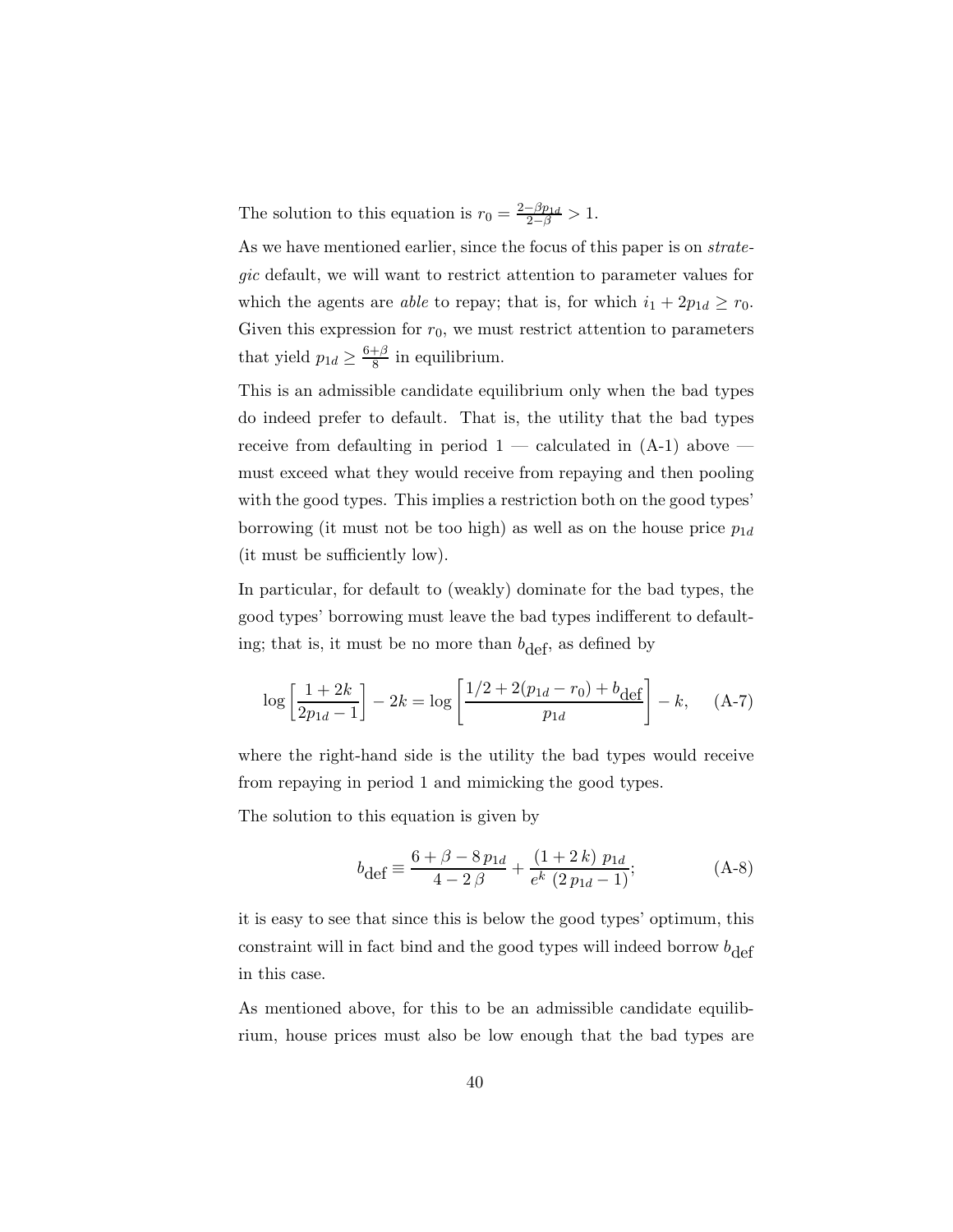indeed willing to default. The reason is that the bad types always have another alternative available to them, which is to repay, but then borrow the "safe" level  $b_{\text{safe}}$  that was derived in (4) above; they could do this even if lenders are aware of their type. When  $p_{1d}$  is sufficiently high, the bad types' income after repaying would also be fairly high and so  $b_{\text{safe}}$  would actually exceed  $b_{\text{def}}$ . In particular, for the bad types to be willing to default we must have  $p_{1d}$  *below* 

$$
p_{\text{def}} \equiv \frac{6 + \beta - 4k + 2\beta k + \frac{(2-\beta)(1+2k)}{e^k}}{8};
$$

this is obtained simply by setting  $b_{\text{safe}}$  equal to  $b_{\text{def}}$  and then solving for  $p_{1d}$ .

Intuitively, this cutoff is decreasing in the bad types' default cost  $k$ (it is again equal to  $p_{1d} = 1$  when  $k = 0$ ). It is also decreasing in the fraction of bad types  $\beta$ , because the more bad types there are, the higher the initial interest rate  $r_0$  and thus the more attractive it is to default. Now, it is not hard to show that  $p_{\text{def}} > p_{\text{nodef}}^2$ , which means that at least one of these regimes will always exist (and so equilibrium will also always exist).

We have presented the candidate regimes. In addition, for fixed parameters  $\beta$  and k, and house price  $p_{1d}$ , we have given conditions under which one or more of these regions will be admissible in the sense that they are immune to deviations by the bad type. However, it must also be impossible for any new contract to attract the good types (while being profitable for lenders after all unprofitable contracts are withdrawn). In other words, the Wilson-Miyazaki equilibrium allocation will be the one associated with the regime that maximizes the good types' utility in the bottom node, subject to no deviation by the bad types. These utilities are given by the following

 $^{23}$ This reflects the non-convexity inherent in this model; when all of the bad types default, the interest rate is higher, which makes repaying less attractive.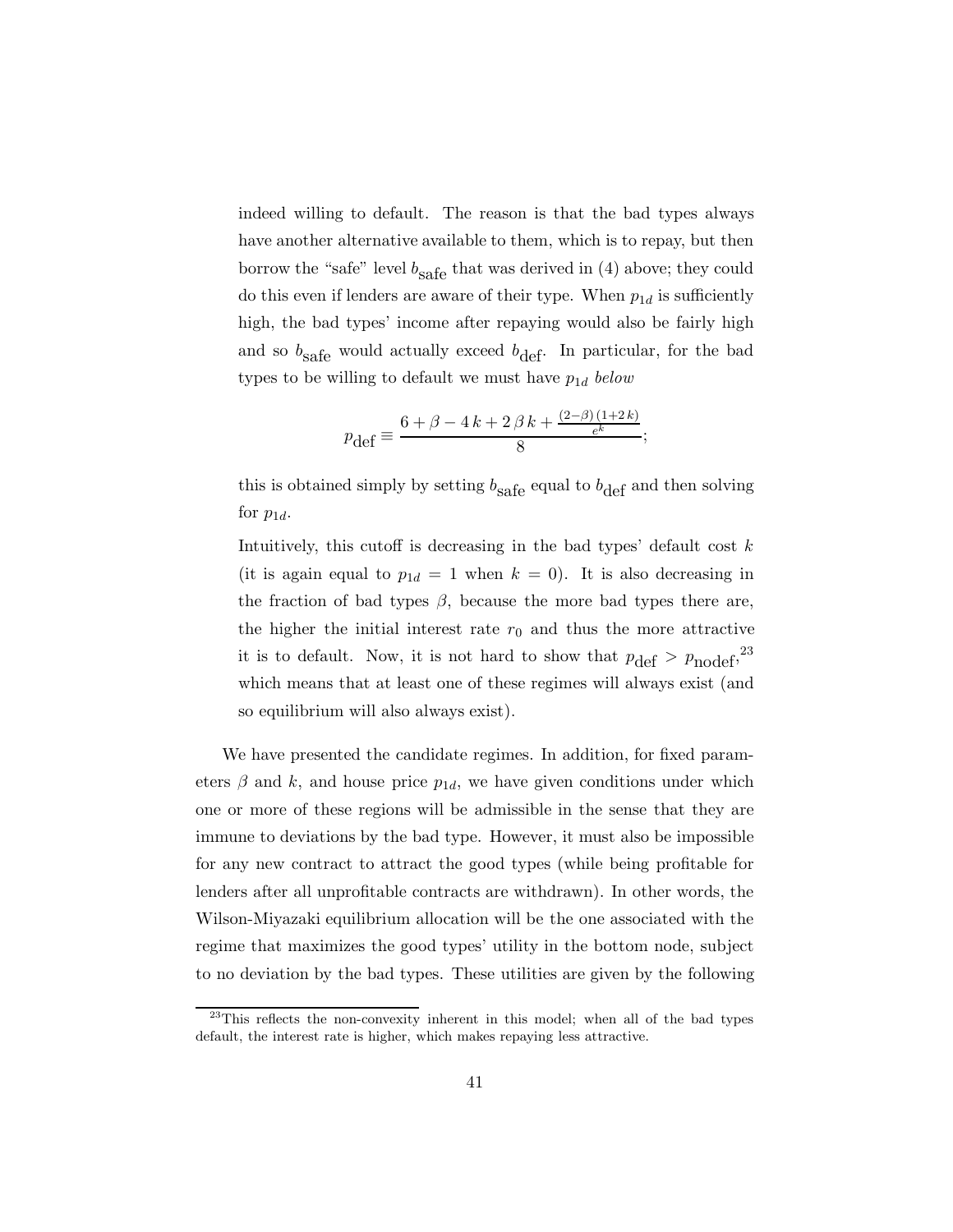expressions:

$$
\textbf{Safe:} \qquad \log \left[ \frac{1/2 + 2(p_{1d} - 1) + b_{\text{safe}}}{p_{1d}} \right] - k \tag{A-9}
$$

**Risky:** 
$$
\log \left[ \frac{1/2 + 2(p_{1d} - 1) + b_{\text{risky}}}{p_{1d}} \right] + \left[ 1/2 + 2(p_{1d} - 1) + b_{\text{risky}} \right] \frac{p_{2d}}{p_{1d}} - r_d b_{\text{risky}} \quad \text{(A-10)}
$$

**Default:** 
$$
\log \left[ \frac{1/2 + 2(p_{1d} - r_0) + b_{\text{def}}}{p_{1d}} \right] + \left[ 1/2 + 2(p_{1d} - r_0) + b_{\text{def}} \right] \frac{p_{2d}}{p_{1d}} - b_{\text{def}} \tag{A-11}
$$

Now, by substituting the expressions for  $b_{\text{safe}}$  and  $b_{\text{def}}$  into the above, one can determine that the utility (A-9) that the good types accrue in the safe regime always exceeds that received in the default regime (A-11) whenever  $p > p_{\text{nodef}}$ , where recall that  $p_{\text{nodef}}$ , given by (A-2) above, is the lowest price for which the safe regime is immune to deviation by the bad types. This implies that whenever the risky regime does not exist (so that we are in case S-D), the good types prefer the safe regime whenever feasible, and thus the transition from the safe to the default regime occurs precisely at  $p_{\text{nodef}}$ . More generally, however, the determination of which regime is immune to deviations by the good types while still satisfying the bad types' participation constraints must be made using numerical simulation. As described in section 3.2.2, we carry out these calculations for a selection of parameter values  $(\beta, k)$ , and report which regimes obtain as we vary the house price in Fig. 2 above.

# **8 Appendix B - the Top Node**

In this section we briefly discuss the top node.

From our derivation of the first-period interest rate in the previous section, we can see that it is never more than  $r_0 = \frac{9}{8}$ . In order to keep the analysis focused on the bottom node, we will restrict attention to parameters in which it is not optimal for agents to default in the top node, neither in period 1 nor period 2; this will be a pooling equilibrium in which both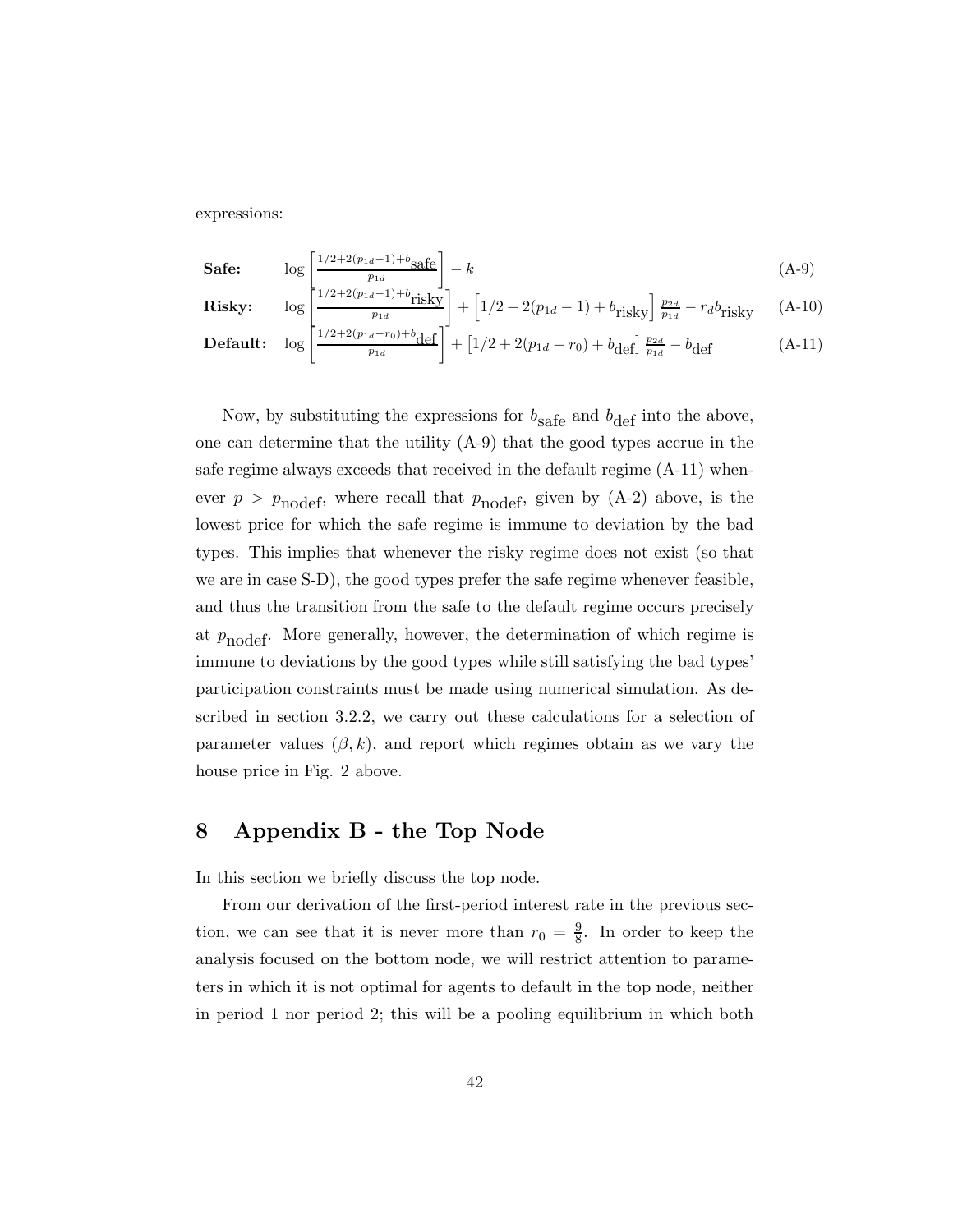types behave in exactly the same way. For this it is sufficient to assume that the outside demand  $\delta_u$  is chosen so as to ensure that  $p_{1u} > \frac{11}{8}$ . This will imply that the collateral in period 1 is sufficient to cover the required payment of  $2r_0$ . In addition, this assumption will also ensure that agents are sufficiently wealthy that they do not want to borrow so much that they default in period 2. Their borrowing can be determined by deriving their first-order conditions for this node.

# **References**

- Aghion, P., Hermalin, B., 1990. Legal restrictions on private contracts can enhance efficiency. J. Law, Econ., Organ. 6, 381–409.
- Bacchetta, P., Caminal, R., 2000. Do capital market imperfections exacerbate output fluctuations? Europ. Econ. Rev. 44, 449–468.
- Bernanke, B., Gertler, M., 1989. Agency costs, net worth, and business fluctuations. Amer. Econ. Rev. 79, 14–31.
- Bolton, P., Rosenthal, S., 2002. Political intervention in debt contracts. J. Polit. Economy 110, 1103–1134.
- Capone, C.A., J., Bunce, H., Eggers, F., Reeder, W., 1996. Alternatives to Mortgage Foreclosure: A Report to Congress. U.S. Department of Housing and Urban Development, Washington, D.C.
- Clauretie, T. M., Herzog, T., 1990. The effect of state foreclosure laws on loan losses: Evidence from the mortgage insurance industry. J. Money, Credit, Banking 22, 221–233.
- Dubey, P., Geanakoplos, J., Shubik, M., 2005. Default and punishment in general equilibrium. Econometrica 73, 1–37.
- European Mortgage Federation, 2002. Efficiency of Mortgage Collateral in the European Union. European Mortgage Federation, Brussels, Belgium.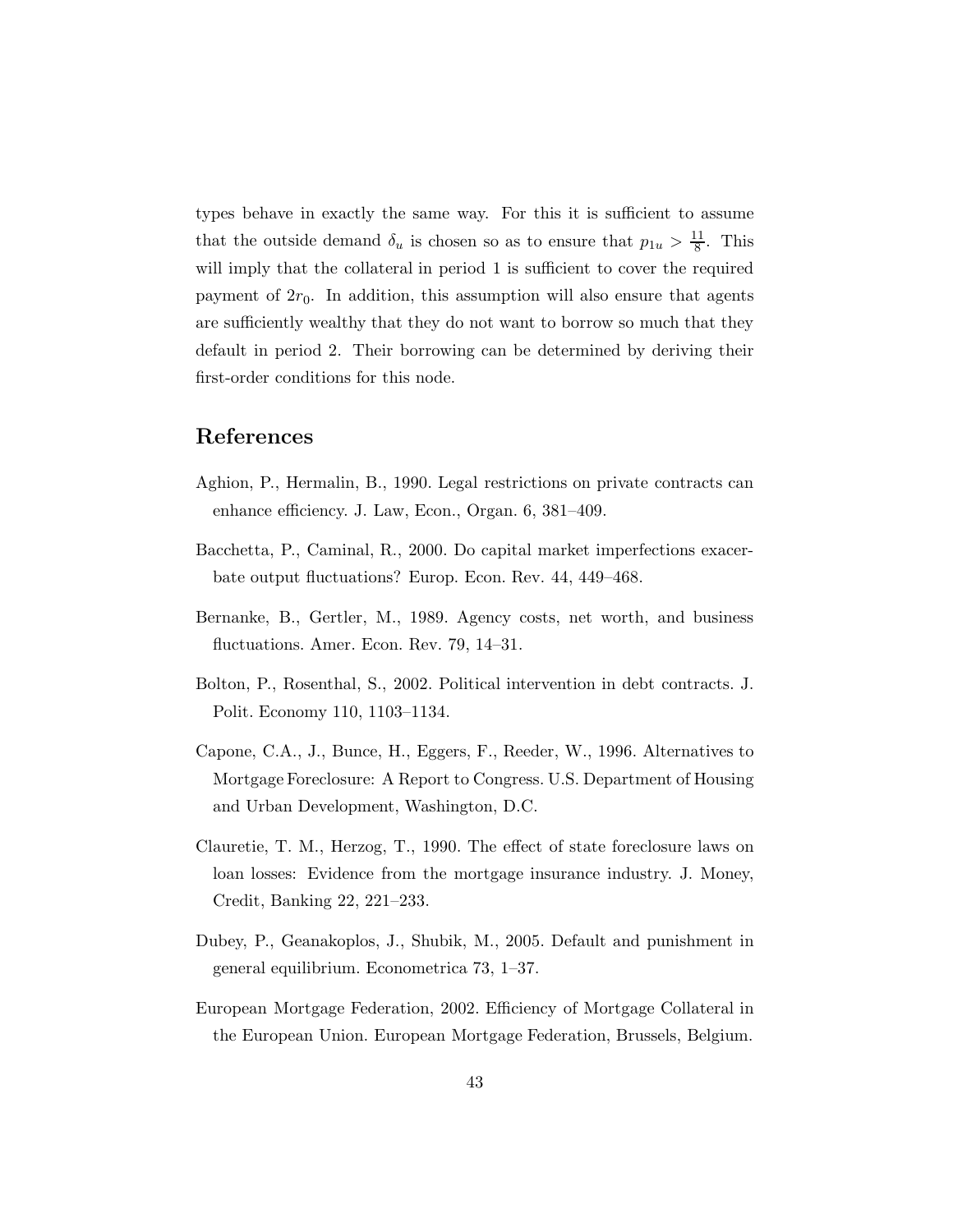- Fisher, I., 1933. The debt-deflation theory of great depressions. Econometrica 1, 337–357.
- Fisher, S., 1983. Indexing and inflation. J. Monet. Econ. 12, 519–542.
- Fuerst, T., 1995. Monetary and financial interactions in the business cycle. J. Money, Credit, Banking 27, 1321–1353.
- House, C. L., 2006. Adverse selection and the financial accelerator. J. Monet. Econ. 53, 1117–1134.
- Jacoby, M. B., 2007. Bankruptcy reform and homeownership risk. Ill. L. Rev. 2007, 323–346.
- Kehoe, T. J., Levine, D. K., 1993. Debt-constrained asset markets. Rev. Econ. Stud. 60, 865–888.
- Kocherlakota, N., 2000. Creating business cycles through credit constraints. Fed. Reserve Bank Minneapolis Quart. Rev. 24, 2–10.
- Leonard, R., 1999. Chapter 13 Bankruptcy, 4th Edition. Nolo Press, Berkeley, CA.
- Mann, R. J., 2007. Bankruptcy reform and the sweat box of credit card debt. Ill. L. Rev. 2007, 375–404.
- Miyazaki, H., 1977. The rat race and internal labor markets. Bell J. Econ. 8, 394–418.
- Ortalo-Magné, F., Rady, S., 2006. Housing market dynamics: On the contribution of income shocks and credit constraints. Rev. Econ. Stud. 73, 459–485.
- Pence, K., 2006. Foreclosing on opportunity: State laws and mortgage credit. Rev. Econ. Statist. 88, 177–182.